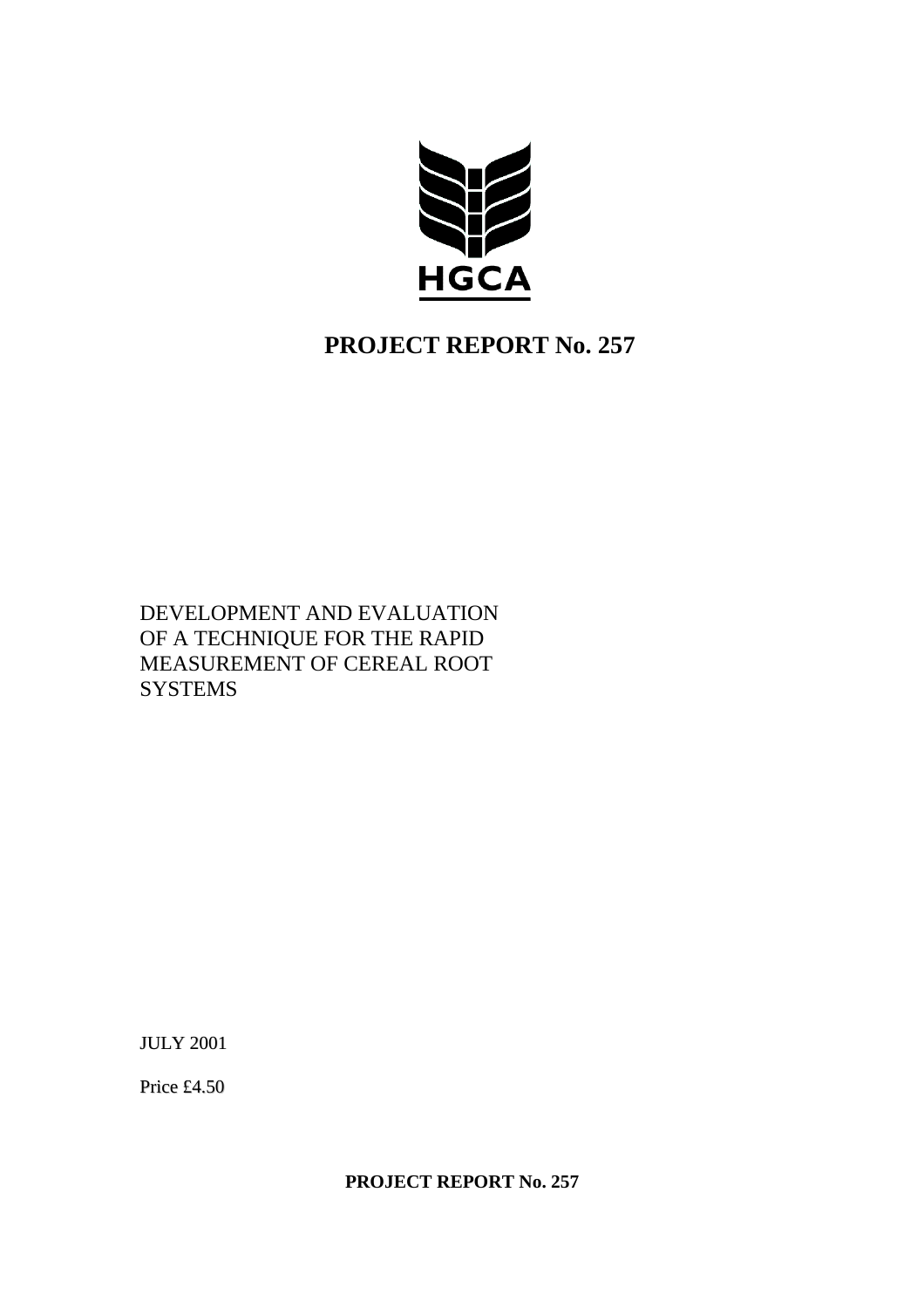# DEVELOPMENT AND EVALUATION OF A TECHNIQUE FOR THE RAPID MEASUREMENT OF CEREAL ROOT SYSTEMS

by

# I J BINGHAM, J A BADDELEY AND C A WATSON

## SAC Aberdeen, Craibstone Estate, Bucksburn, Aberdeen, AB21 9YA

This is a final report to HGCA from SAC (registered address West Mains Road, Edinburgh, EH9 3JG) for project no. 2335. The project, which started in May 2000 and lasted for 9 months, was funded by a grant of £29,146 from HGCA.

The Home-Grown Cereals Authority (HGCA) has provided funding for this project but has not conducted the research or written this report. While the authors have worked on the best information available to them, neither HGCA nor the authors shall in any event be liable for any loss, damage or injury howsoever suffered directly or indirectly in relation to the report or the research on which it is based.

Reference herein to trade names and proprietary products without stating that they are protected does not imply that they may be regarded as unprotected and thus free for general use. No endorsement of named products is intended nor is any criticism implied of other alternative, but unnamed products.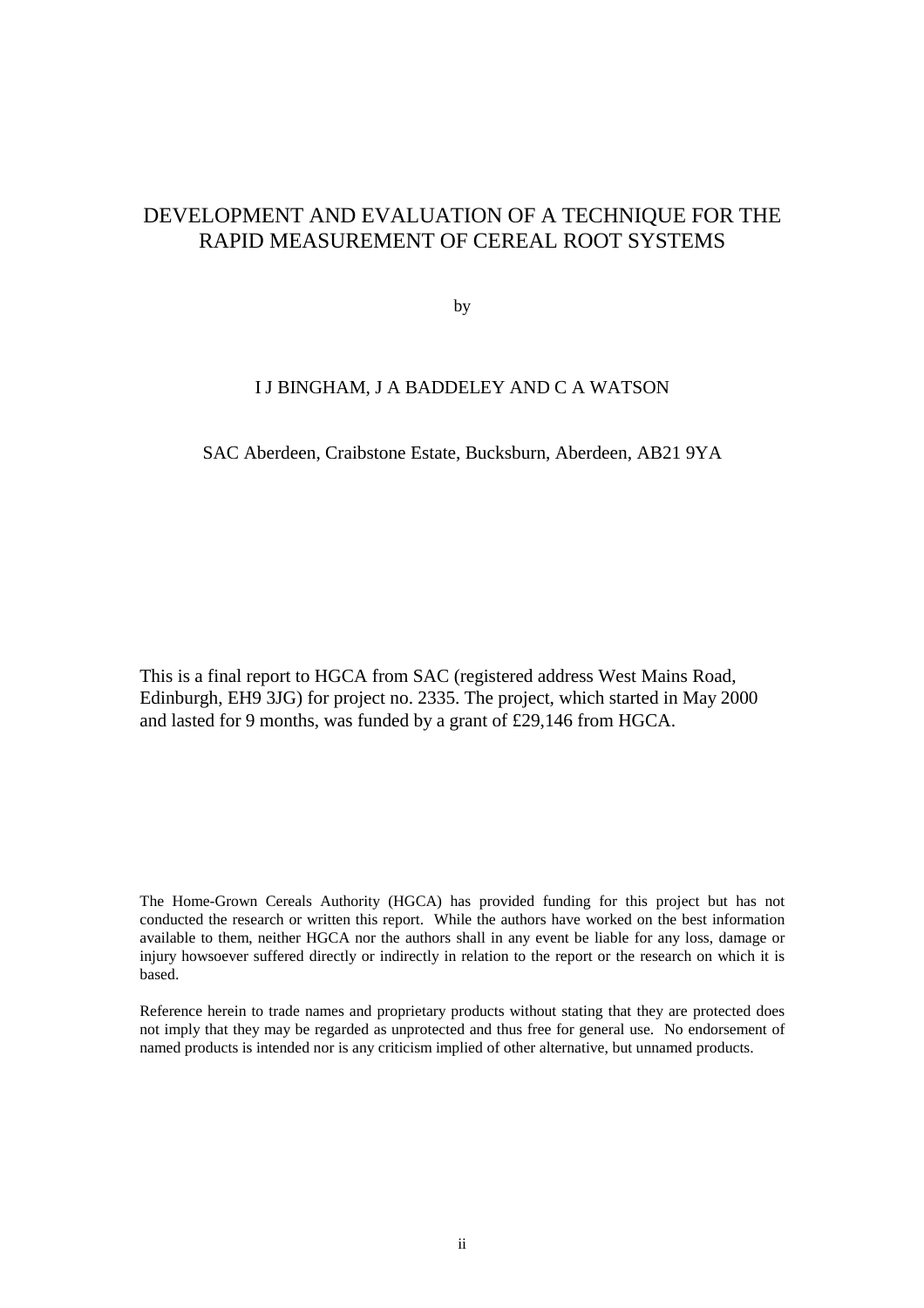# **Contents**

# Page no**.**

| Abstract                                                       | 1  |
|----------------------------------------------------------------|----|
| Summary                                                        | 2  |
| 1. Introduction                                                | 5  |
| 1.1 Current methods of root sampling                           | 6  |
| 1.2 Determination of root length                               | 7  |
| 1.3 Areas for improvement                                      | 8  |
| 2. Aims and objectives                                         | 9  |
| 2.1 Overall aim                                                | 9  |
| 2.2 Specific objectives                                        | 9  |
| 3. Materials and methods                                       | 10 |
| 3.1 Location of field sites                                    | 10 |
| 3.2 Excavation of soil pits                                    | 11 |
| 3.3 Image capture and storage                                  | 13 |
| 3.4 Soil coring                                                | 14 |
| 3.5 Measurement of soil moisture                               | 16 |
| 3.6 Timing of operations                                       | 16 |
| 4. Results                                                     | 17 |
| 4.1 Image capture and analysis                                 | 17 |
| 4.2 Root excavation                                            | 23 |
| 5. Discussion                                                  | 30 |
| 5.1 Image capture and analysis                                 | 30 |
| 5.2 Soil extraction by air-knife                               | 32 |
| 5.3 Advantages of air-knife excavation and digital photography | 33 |
| 5.4 Soil coring or profile wall measurements?                  | 34 |
| 6. Conclusions                                                 | 35 |

| Acknowledgements | 35 |
|------------------|----|
| References       | 36 |

Appendix A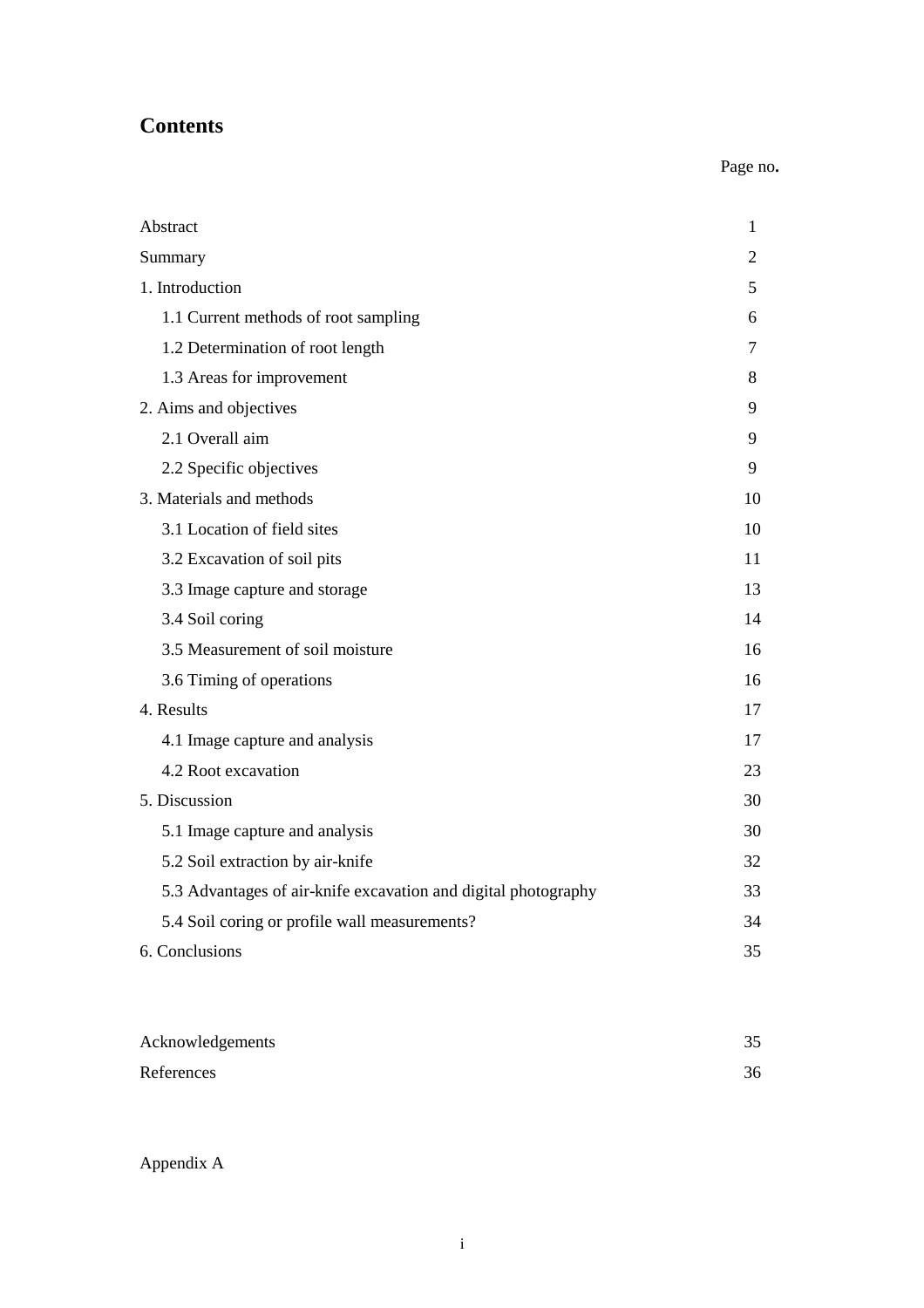| Outline protocol for profile wall measurements of root number and length | 38 |
|--------------------------------------------------------------------------|----|
| Estimated time requirement                                               | 38 |
| Appendix B                                                               |    |
| Glossary of selected terms used in image analysis                        |    |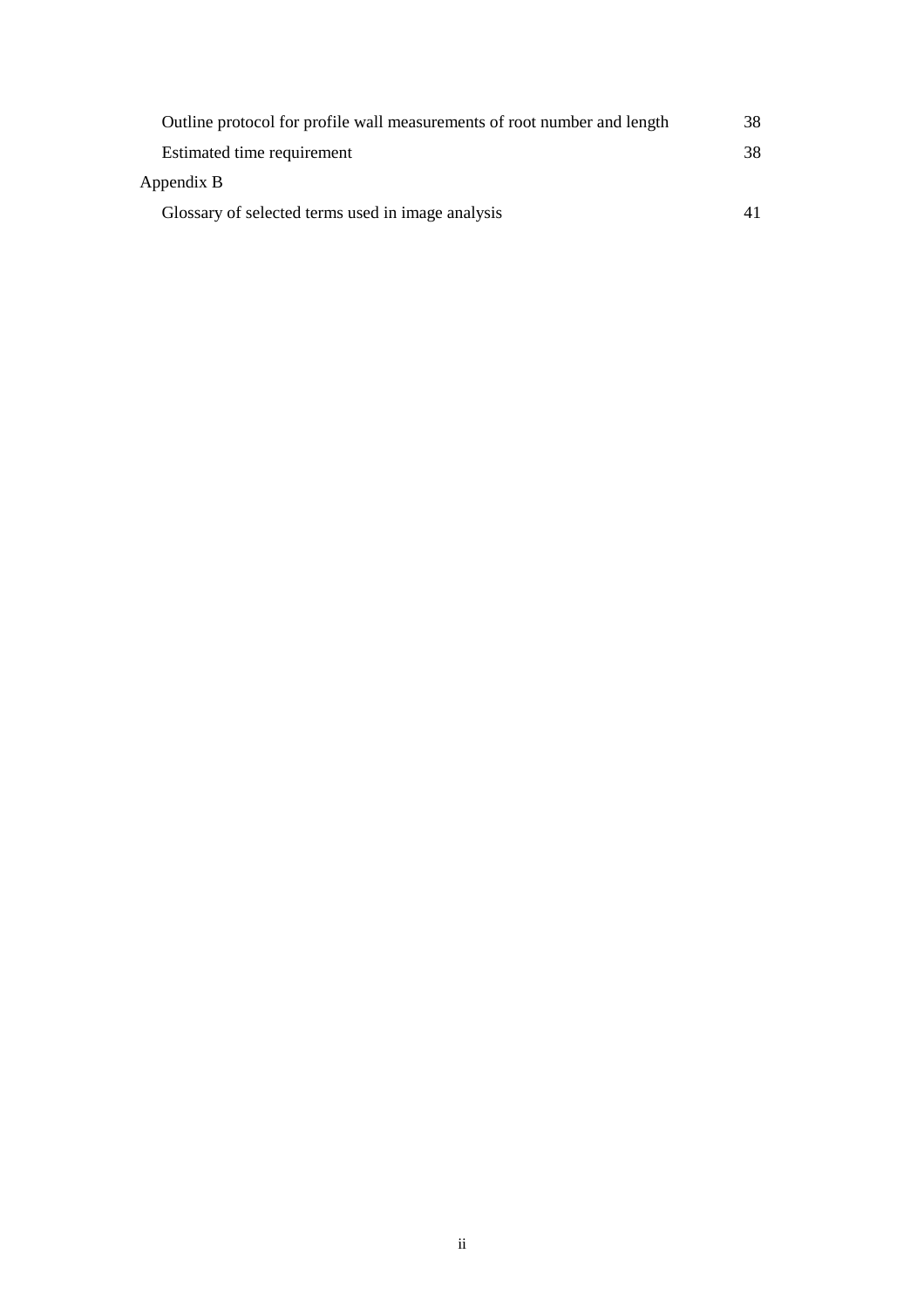#### **ABSTRACT**

More rapid, and less expensive techniques for assessing cereal root systems in the field would assist greatly in the development of effective root management strategies. The aim of management is to manipulate the root system to overcome potential limitations on the canopy imposed by adverse soil conditions. Research was undertaken to evaluate a new technique, which has the potential for faster data capture in the field and which avoids the need for time-consuming washing of root samples. The proposed technique involves the use of an air-knife and digital photography. The air-knife delivers a stream of air at high velocity, which enters the pore spaces in soil aggregates causing them to disintegrate. The principle of the proposed technique is to dig a soil-trench within the crop, excavate a known volume of soil from the trench (profile) wall with the air-knife, photograph the exposed roots using a digital camera and measure the length of roots by image analysis. The main objectives of the research were to:

- a) establish whether photographs taken of cereal roots in the field provide sufficient resolution for image analysis
- b) establish whether the air-knife is a suitable method of soil excavation for reliable determination of cereal root length.

Most experiments were conducted on spring barley crops at, or shortly after, anthesis. The results show that using a high quality camera, digital photographs taken of roots on a profile wall can provide sufficient resolution for image analysis. The resolution was not affected significantly by soil type in the narrow range of soil types investigated. Excavation of soil from the profile wall using the air-knife led to a considerable loss of roots and as such did not provide a reliable estimate of root length density (root length per unit volume of soil). However, the air-knife can be used to expose roots in order to photograph and analyse their number and distribution. When used for this purpose, the technique offers significant savings in time and cost over standard profile wall methods. In particular, it is estimated that the time spent in the field can be reduced by up to 70%.

The technique can help reduce the cost of measurements in future HGCA-funded research, where information is needed on root depth and distribution. This might include variety evaluations or investigations of the effects of soil management practices on root distribution. Where assessments of root length density are required, the technique would need to be calibrated against, or replaced by, soil coring. Digital photographs taken of roots exposed on a profile wall can be used to build an image library for use in advisory publications. Photographs, representing a range of known root length densities, could help farmers make semi-quantitative assessments of the state of rooting of their own crops.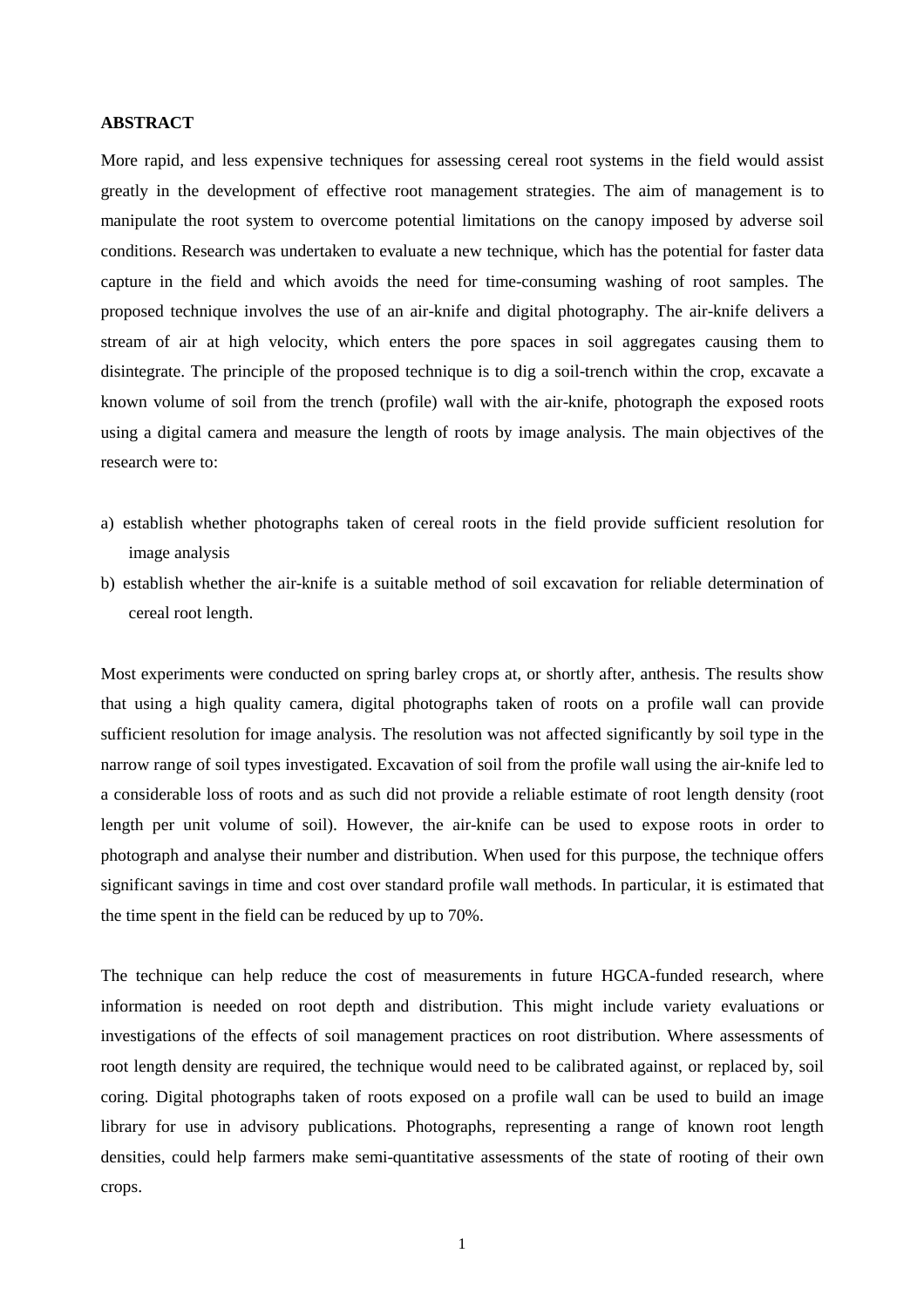#### **SUMMARY**

Recent developments in understanding the growth and function of wheat canopies, has led to significant improvements in crop management. In comparison, our understanding of cereal root systems and our ability to manage them is poor. A major reason for this is that quantitative measurements of root systems are labour intensive and expensive to make, and are thus rarely undertaken in studies of agronomy or crop physiology. Development of more rapid techniques for quantifying the size and distribution of cereal root systems in the field would enable these measurements to be made more routinely. As such they would help underpin current and future HGCA-funded research on root and soil management.

At present, two of the most widely used techniques for measuring root systems are soil coring and profile wall methods. Soil coring is the standard for determining root length density (length of roots per unit soil volume). It requires relatively little time spent in the field, but involves time-consuming laboratory procedures to wash roots from the soil, remove contaminating debris, and spread the root system prior to measurement. Profile wall measurements, on the other hand, involve digging a trench in the field and counting, mapping or estimating the length of roots on an exposed wall of the trench. Overall, profile wall methods can be quicker than soil coring, but require more time in the field and do not provide direct measurements of root length density.

A new technique has been proposed, involving the use of an air-knife and digital photography, which could combine the advantages of soil coring with those of the profile wall method. The air-knife is used to excavate soil. It works by generating a stream of high velocity air, which enters the pore spaces in soil aggregates causing them to disintegrate. The principle of the proposed technique is to dig a soiltrench within the crop, excavate a known volume of soil from the trench wall with the air-knife, photograph the exposed roots using a digital camera, and measure the length of roots in the captured images by image analysis. Research was undertaken to evaluate the proposed technique for measuring cereal root systems. The specific objectives were:

- to establish whether digital photography in the field can provide sufficient resolution for image analysis
- to determine whether the technique provides reliable quantitative data on root length and distribution compared to standard methods
- to investigate the effects of a limited range of soil types on the ease of soil excavation and reliability of root length measurements
- to conduct an analysis of the time required to operate the technique in comparison to standard methods.

Most experiments were conducted on spring barley crops at, or shortly after, anthesis. Soil trenches were dug manually and a 20 x 20 cm grid marked on the profile wall by hammering bolts into the wall at a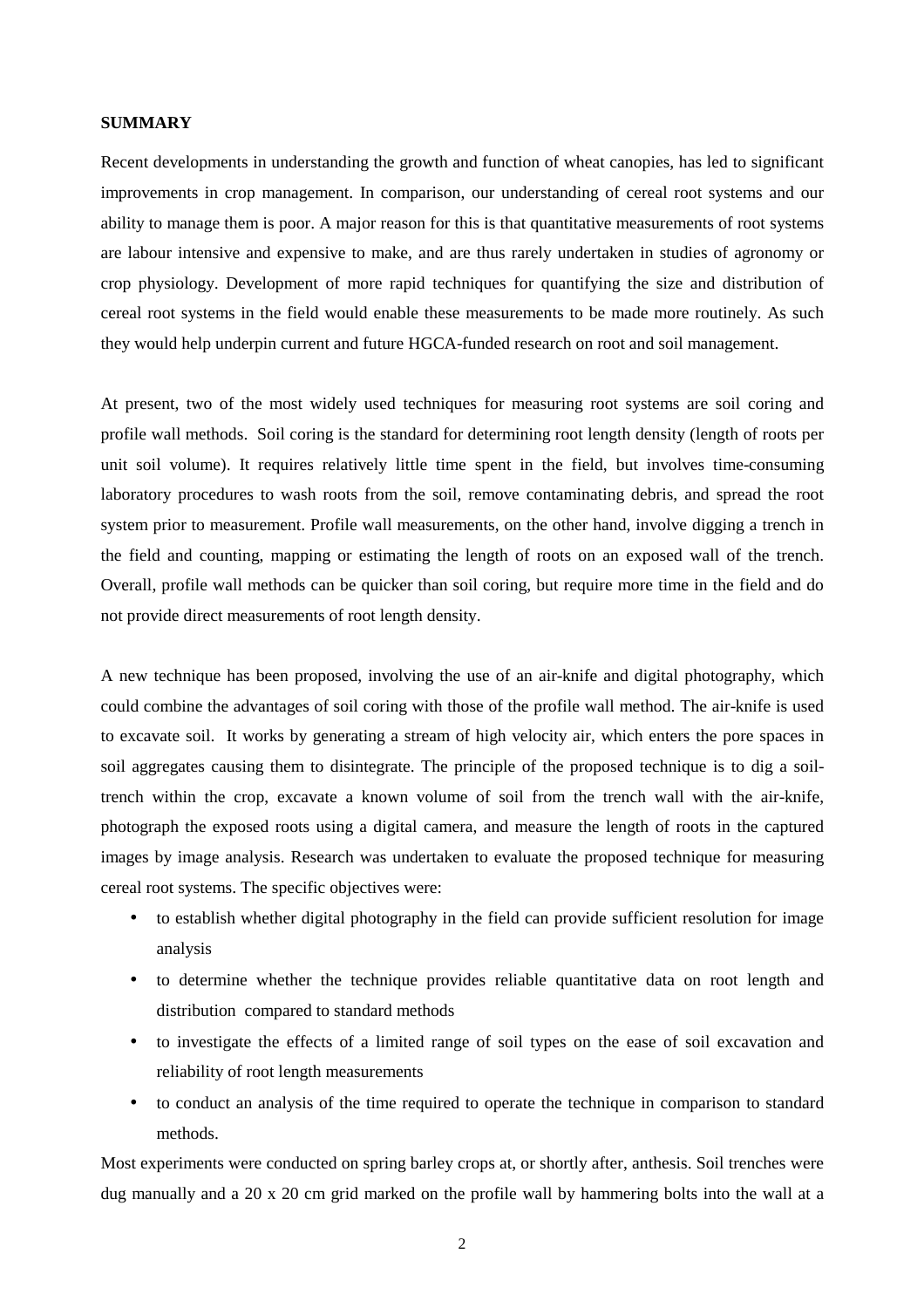spacing of 10 cm. The bolts served as both a reference framework for aligning and calibrating photographs, and as depth gauges for estimating the depth of excavation. The camera (a Nikon Coolpix 990) was lowered into the trench on a purpose built jig. Root lengths on the digital images were measured by first tracing over the roots using a pure white 'paintbrush' in the image software package Photoshop 5.5 (Adobe Systems Inc) and analysing the tracings in the image analysis software WinRhizo (Régent Instruments Inc., Quebec). Similarly roots could be counted by marking them at one end with the 'paintbrush' and counting the marks in WinRhizo.

The results show that digital photographs taken of cereal roots, using a high quality camera, can provide sufficient resolution for image analysis. Most roots present on the profile wall were visible in single images of the entire 20 x 20 cm grid. Increasing the image resolution four-fold resulted in only a 6% increase in total root length measured in the image. Automatic and semi-automatic analyses of the images using WinRhizo, without prior tracing of the roots, gave unreliable estimates of their length. This was because of the variable colour and brightness of the profile wall in the photograph and its poor contrast with the roots. The scale of the error differed with soil type and was greatest with the sandy silt loam and least with the loamy sand and sandy loam. Soil type had no appreciable effect on the resolution of the captured images and the ability to identify roots for manual tracing. Tracing and marking of roots was quick; 10 minutes for tracing roots in an image of a 20 x 20 cm profile wall grid, and 4 minutes for marking and counting.

The precision of excavation using the air-knife was determined by assessing the variation in depth of soil removed across the profile. The precision differed with site (soil type) and was least at sites with the greatest soil strength and stone content.

The effect of excavation by the air-knife on the extent of root loss was determined by excavating to different pre-determined depths. After each depth, a photograph was taken of the exposed roots before the next depth increment was excavated. The root length measured in the photographs remained relatively constant in spite of the increasing depth of excavation. The root length density (RLD) was estimated from the root length measured in the photograph and the total volume of soil removed from the profile wall, and was compared with that determined by soil coring. RLD (as a % of that determined by soil coring) ranged from 40% at the shallowest excavation (0.75 cm) to only 7% at the deepest (4.25 cm). The results indicate that extent of root loss increased with increasing depth of excavation. In an additional experiment on mixed grassland, conducted in mid September, mesh screening was used to cover the profile wall during excavation with the air-knife. The hypothesis tested was that reducing the movement of soil particles during excavation would reduce the extent of root loss. Soil was trapped behind the screen after excavation, indicating that movement had been reduced, but it had no effect on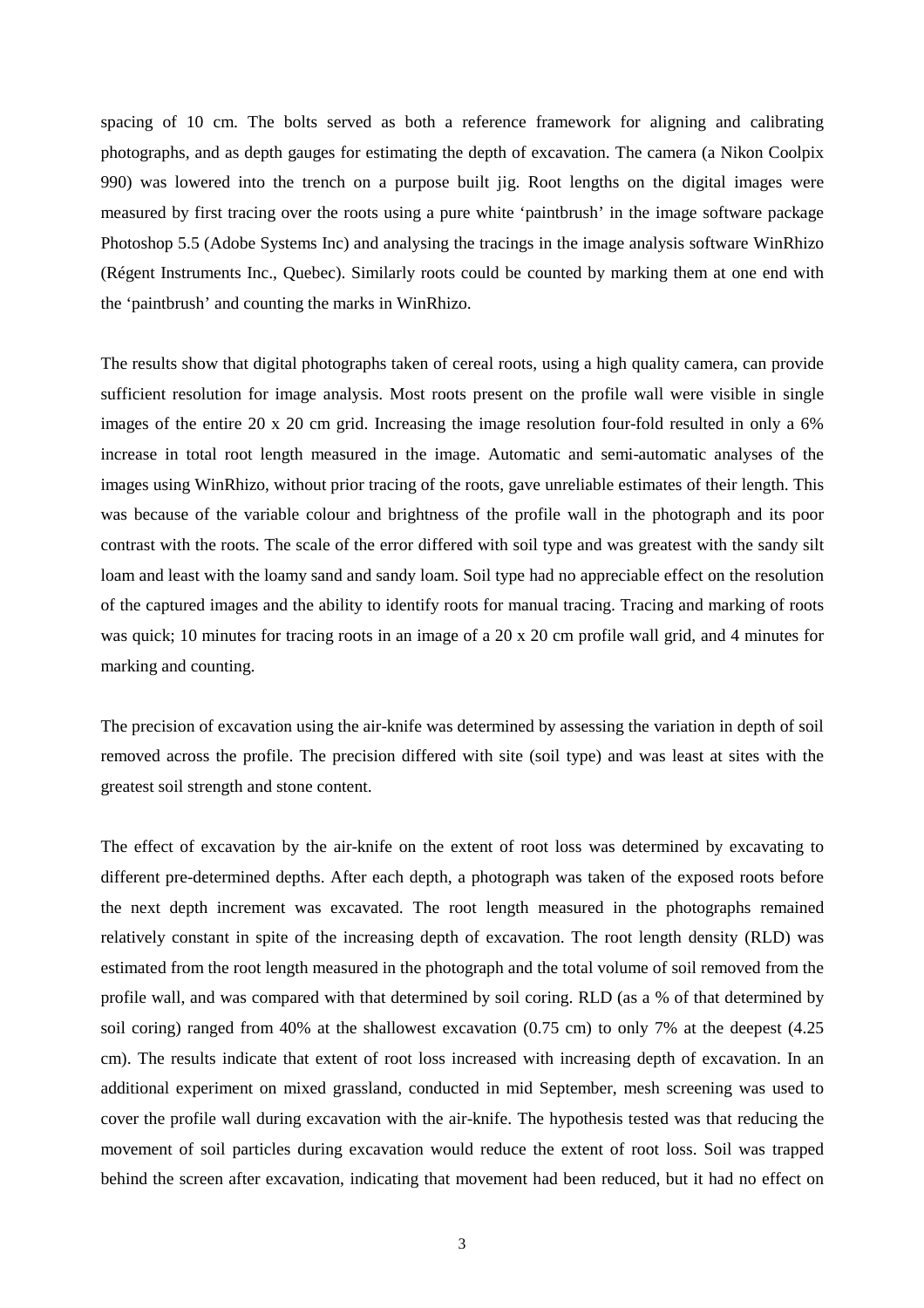the scale of root loss from the profile wall. The results demonstrate that the air-knife cannot be used to excavate soil for direct estimates of root length density at the profile wall.

In conclusion, the study has demonstrated that digital photography can be used successfully in the field to record the roots exposed on a profile wall. Although the length of roots measured from these images does not give a reliable estimate of the actual root length density, the images do provide valuable information on relative root abundance, distribution and rooting depth. Where this type of information is needed, air-knife excavation and digital photography offer significant advantages over standard profile wall methods. The technique greatly increases the rate of data capture and it has been estimated that the time spent in the field can be reduced by as much as 70%. If root number, rather than root length, is quantified, analysis of images can be completed quickly, and a total time requirement for collecting and analysing data from a 1 x 1 m profile wall is estimated to be ca 100 minutes. This represents a saving of about a third over previously reported techniques. Air-knife excavation and digital photography also offer advantages in terms of increased operator comfort and safety.

The technique can help reduce the cost of measurements in future HGCA-funded research, where information is needed on root depth and distribution. This might include variety evaluations or investigations of the effects of soil management practices on root distribution. Where assessments of root length density are required, the technique would need to be calibrated against soil coring. Digital photographs taken of roots exposed on a profile wall can be used to build an image library for use in advisory publications. When farmers dig soil pits to inspect soil conditions, they are looking at a profile wall. Reference photographs of roots on profile walls, representing a range of known root length densities, could help farmers make semi-quantitative assessments of the root system of their own crops.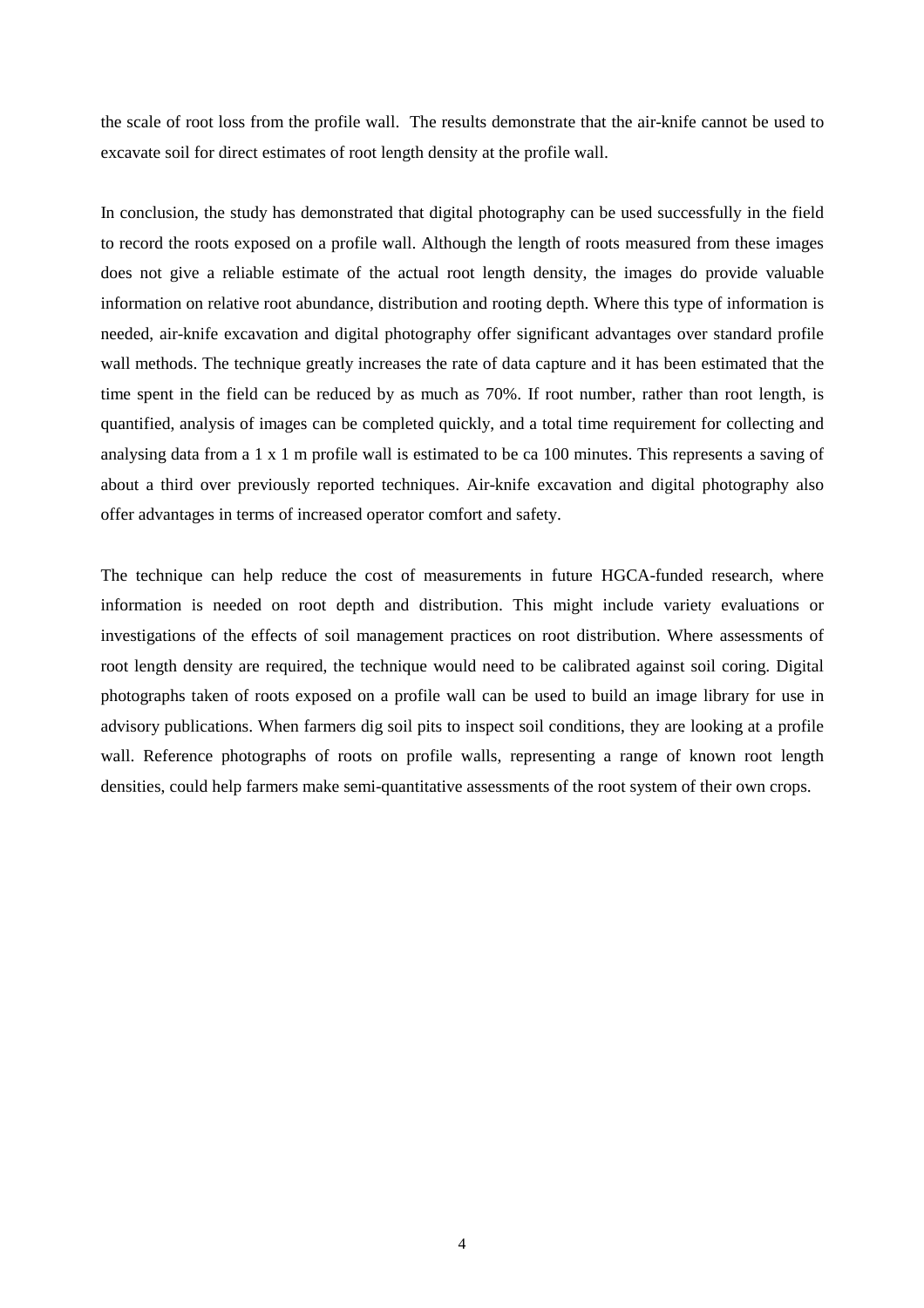#### **1. INTRODUCTION**

Recent developments in understanding the growth and function of wheat canopies has led to improved guidelines for crop management (Anon 1997). Decisions regarding sowing date, seed rate, variety, N inputs and fungicide applications can be made more flexibly and with greater confidence, because they are based on a better understanding of crop function. In comparison, our knowledge of cereal root systems, and how to manage them, is less well developed, and yet adverse soil conditions which restrict root growth and activity can lead to significant yield losses (Belford *et al*. 1985, Foulkes *et al*. 1998). The size and distribution of a root system required to support the canopy under a particular set of conditions is generally not known.

The major reason for our current poor understanding of root systems is that quantitative assessments are difficult, time-consuming and expensive to make. Consequently, measurements of root systems are rarely undertaken in studies of crop growth. More rapid and less expensive techniques for assessing root systems in the field would assist greatly in the development of effective root management strategies.

The following information is required for research and advisory purposes:

- a quantitative assessment of root length density (length of roots per unit volume of soil) with depth down the soil profile
- a measure of root distribution including the degree of clustering of roots along cracks or pores within particular soil horizons
- a visual record of the size and distribution of the root system.

In order to provide advice to farmers on when and where root management will improve yield, research is needed to determine the size and distribution of a root system necessary to support the canopy under a particular set of conditions. This will require *quantitative* measurements of root systems. Clustering of roots can lead to localized deficiencies of water and nutrients and should also be recorded in an assessment of root distribution in this research. Farmers are unlikely to have the time or facilities to undertake quantitative assessments of root systems. A photographic library illustrating adequate and inadequate root system size and distribution for given soil conditions will enable farmers to make semiquantitative, visual assessments of their own crops. A system, similar to the guides for assessing disease severity on leaves, might be developed. A technique which incorporates all three types of information, and which is relatively rapid, would enable root systems to be measured more routinely.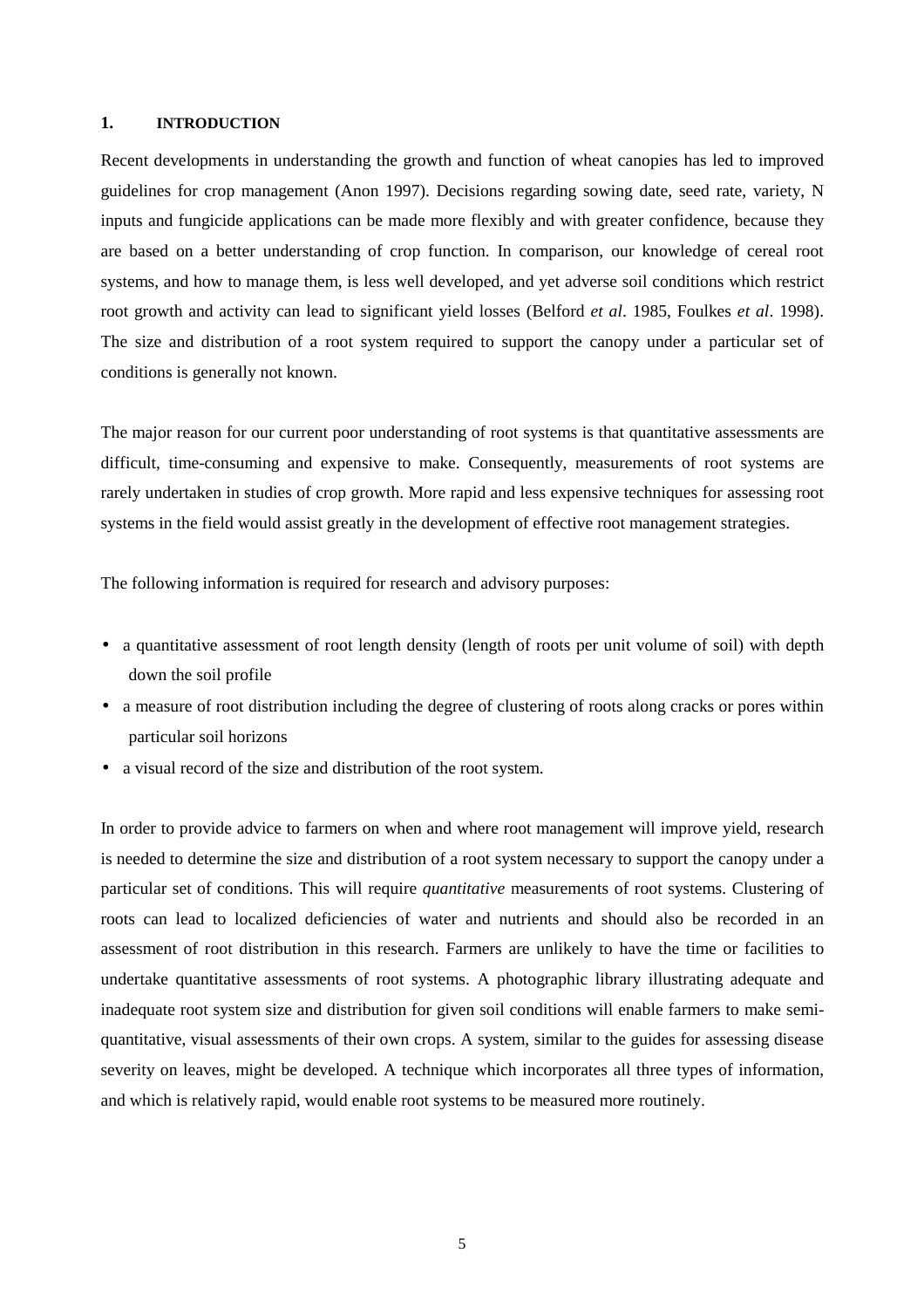#### **1.1 Current methods of root sampling**

At present there are a range of techniques available for sampling and measuring root systems in the field. Each has its merits and limitations (Mackie Dawson and Atkinson 1991; Oliveira *et al*. 2000; van Noordwijk *et al*. 2000). The most widely used techniques are outlined below:

## **1.1.1 Extraction methods**

These involve the excavation of soil and roots. As such they are invasive and non-repeatable. They require a minimum of specialised equipment and may be performed after only a short period of training.

- a) *Soil coring*. This is often considered the benchmark technique for measuring root length density. It provides a quantitative estimate, of root length down the profile. After extraction from the ground, cores are cut into sections, soil washed from the roots, and organic debris such as straw and dead root material removed by hand before root lengths are measured. The washing and clean-up stages are the most time-consuming part of the process. Using the latest image analysis software, length measurements can be made reasonably quickly, but spreading of the root system to avoid overlaps still requires a considerable manual effort (see 1.2 below). Roots washed from soil cores often have to be sub-sampled (by weight) to provide a size of sample that can be measured easily. Estimates of root lengths then have to be corrected to take into account the sub-sampling. Alternatively all the subsamples can be measured separately and the lengths summed. One advantage of soil coring is that the sampling time in the field is relatively short.
- b) *Profile wall methods*. In this technique a trench is dug, the wall of the trench is smoothed with a profiling knife or trowel and gently washed. Counts of exposed roots and a record of their location are then made. This often involves tracing the point of emergence of a root on an acetate sheet that can be digitized at a later date. If required, root counts can be converted to estimates of root length density using empirically derived calibrations or theoretical considerations of root orientation (van Noordwijk *et al*. 2000). It is a useful method for determining the distribution and clustering of roots, but has the disadvantage that it requires a long time to be spent in the field, and good weather conditions.

#### **1.1.2 Non-destructive methods**

1. These techniques employ various invasive or non-invasive methods to provide repeatable estimates of root growth. The data collection procedures are generally rapid, but require specialized and costly equipment. Data processing is time-consuming and requires expert interpretation. The most widely used non-destructive techniques are the "glass wall" techniques*.* Here a transparent viewing surface is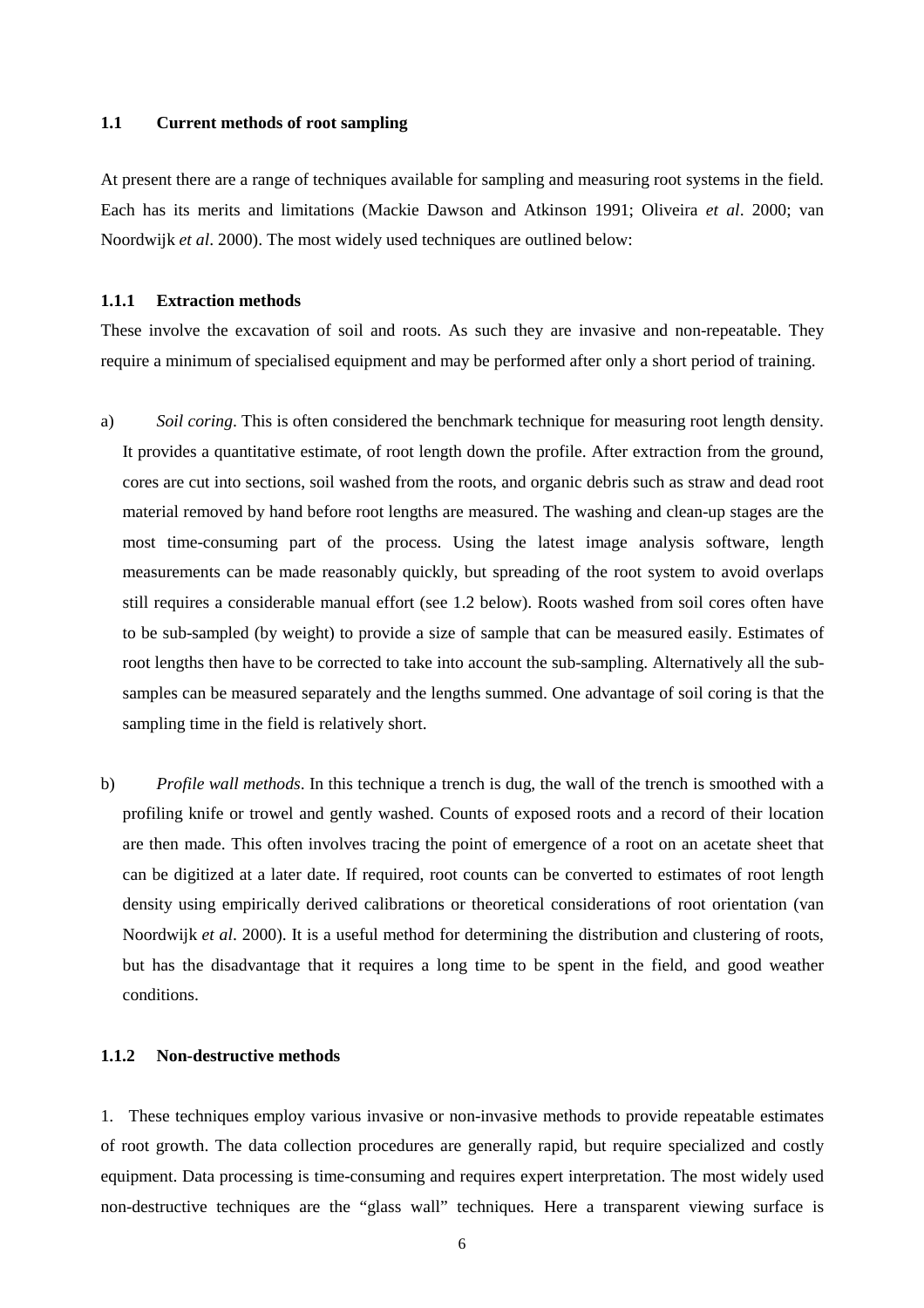inserted into the soil. The earliest form of this was a window or whole wall of an underground room (rhizotron). These have now been largely superseded by Perspex tubes (minirhizotrons) with a diameter of several centimetres, which are much less expensive and are portable. In both versions a camera system is used to record images of roots that come into contact with the transparent surface. Its main application is for determining rates of root production and mortality. It is less useful for measuring root length as it has to be calibrated against another technique such as soil coring.

## **1.2 Determination of root length**

## **1.2.1 Manual methods**

A variety of techniques are available for determination of root length in washed samples, or on tracings from profile walls (Oliveira *et al*. 2000). Direct measurement is impractical for all but the smallest samples. The line-intersection method (Tennant 1975) is the most widely used manual technique for indirectly *estimating* root length. Roots are spread over a grid whose unit grid size is known (e.g. 1.0 or 0.5 cm). The roots must be separated to minimize overlap and orientated randomly on the grid. The total number of intersections between roots and the horizontal and vertical grid lines are then counted and used to estimate the root length (Tennant 1975; Oliveira *et al*. 2000). Errors in the estimates may arise from several sources; the orientation of roots, poor contrast of roots with their background, the definition of an intersection and variation between operators.

The technique can be very time-consuming and tedious, depending on the size of the root sample to be measured. The most laborious part of the procedure is the spreading of roots, rather than the counting of line-intersections. The separation of roots is made easier by placing them in a shallow layer of water (2-3 mm).

## **1.2.2 Image analysis**

Measurements of roots using computer-based image analysis are more rapid, more accurate and potentially less susceptible to human error than manual methods. In addition, they can provide information on morphological characteristics such as diameter and branching pattern.

Image analysis is used most extensively with washed root samples (e.g. from soil cores) and recordings from mini rhizotrons. Preparation of washed samples is similar to that for the line-intersection method. Samples need to be cleaned up to remove as much contaminating material as possible and spread out in a tray. Although some image analysis systems are able to accommodate a certain amount of extraneous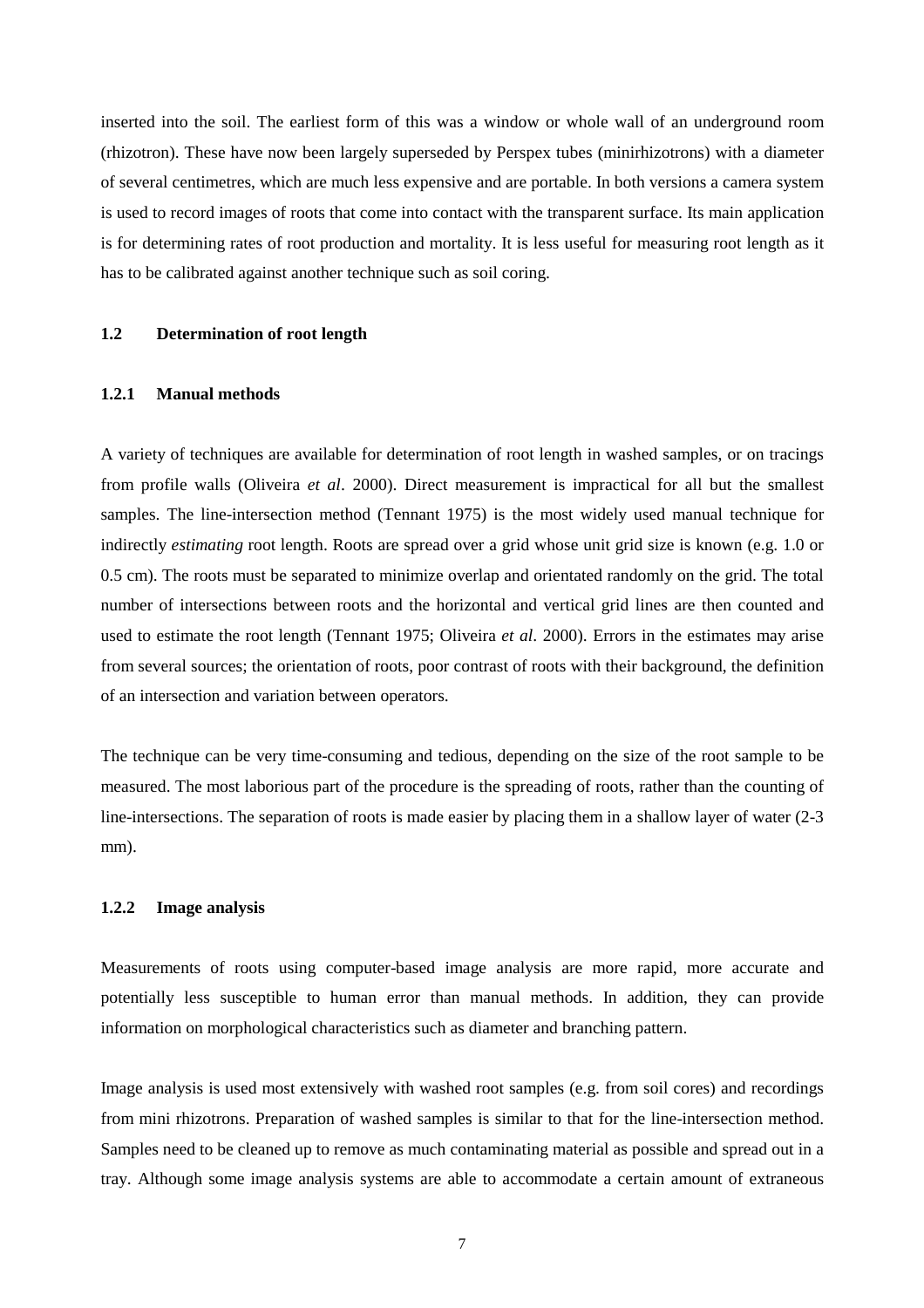material and root overlap, cleaning and spreading of samples is still the most time-consuming part of the measurement process.

Images of washed roots are, for the most part, recorded using electronic cameras or scanners. Although coloured images can be recorded, most image analysis systems utilize grey-scale information, because the file sizes are smaller.

The spatial resolution of the camera or scanner sets a limit on the minimum size of root that can be analysed. The spatial resolution is the number of pixels recorded per unit area. Ideally, the thinnest roots should have a diameter of at least 3 pixels to enable accurate determination of diameter and to allow for thresholding (Richner *et al*. 2000). A value of brightness is associated with each pixel in an image. For grey-scale images this is often in the range  $0 - 255$  (8-bit grey scale images). The maximum number of brightness values that can be recorded by a camera or scanner is known as its radiometric resolution (Richner *et al*. 2000). Differences in brightness value forms the basis for segmenting (separating) roots from their background, and any extraneous objects, by grey-level thresholding. The technique involves setting a grey-level value above which pixels will be classified as belonging to roots and below which, they will be excluded as non-root objects.

## **1.3 Areas for improvement**

More rapid and lower cost measurements of root systems may be achieved through improvements in both root sampling techniques and the efficiency of data capture/processing. In particular, development of techniques which reduce the time spent on data capture in the field and the need for extensive cleanup and spreading of root samples, would be beneficial.

A new technique is proposed, which has the potential to combine the advantages of soil coring with those of the profile wall method, but which is more rapid. It involves the use of an air-knife. The airknife delivers a stream of air at a speed of Mach 2, which enters the pore spaces in soil aggregates causing them to disintegrate. The air-knife has been used successfully to excavate tree root systems, leaving medium to fine roots intact (Rizzo and Gross 2000). The principle of the proposed technique is as follows. A trench is dug and the wall of the trench excavated to a known depth using the air-knife. The exposed roots are then photographed using a digital camera and the root length density determined from the image by image analysis.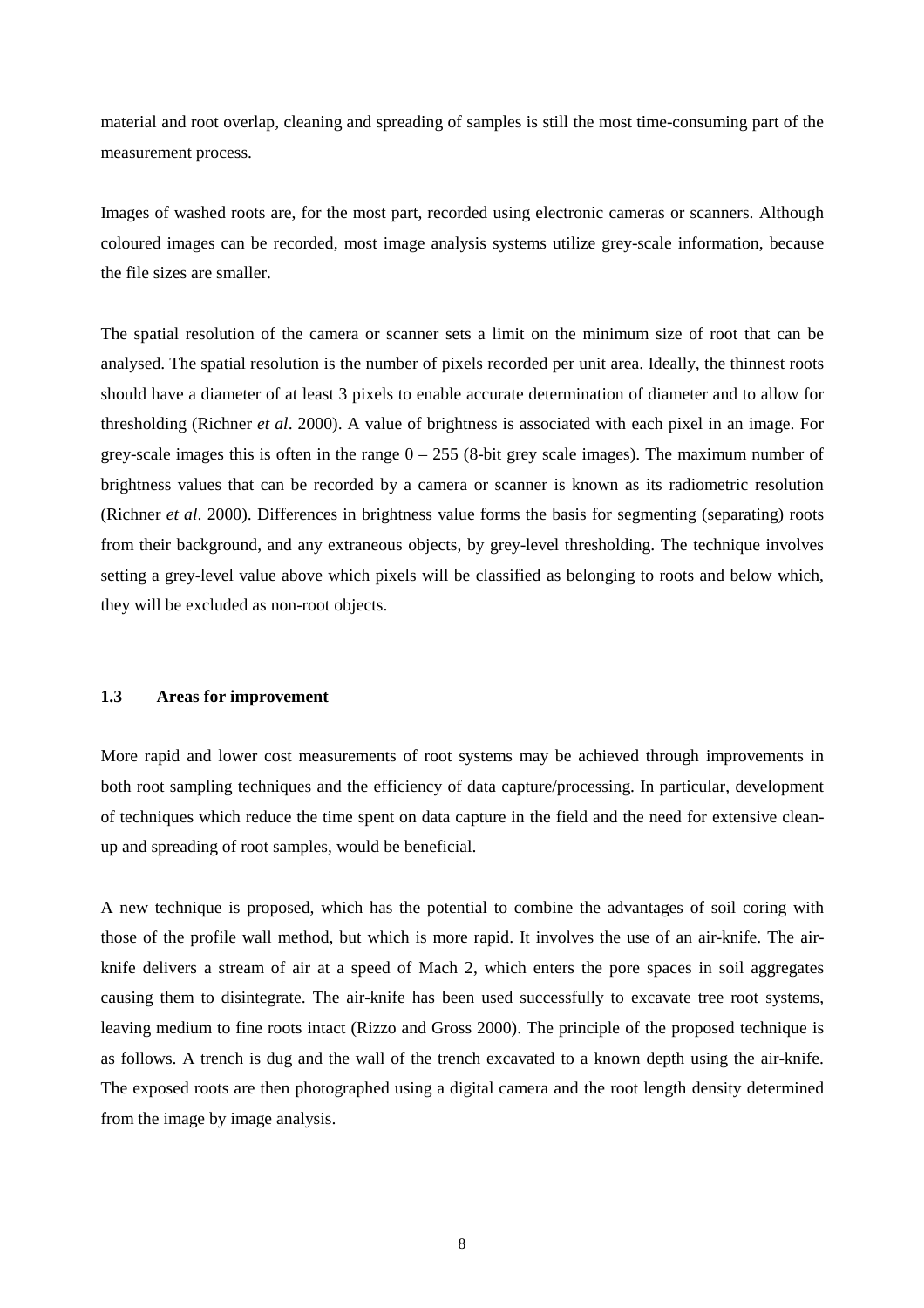The technique has the potential to provide a rapid quantitative, or semi-quantitative, measurement of root length density, distribution and degree of clustering, plus a visual record for archiving in an image library. The library could then be used to provide photographs for advisory publications illustrating specific features of the root system, or to help farmers assess, semi-quantitatively, the root length and distribution of their own crops.

The purpose of this project is to conduct a pilot study to evaluate the technique for measuring cereal root systems. In particular, development work is needed to:

- a) Establish whether photographs taken of cereal roots in the field provide sufficient resolution for image analysis.
- b) Establish whether the air-knife is a suitable method of soil excavation for reliable determination of cereal root length.

# **2. AIMS & OBJECTIVES**

# **2.1 Overall Aim**

To evaluate the potential of a new technique based on the use of an air-knife and digital camera for the rapid quantitative assessment of root systems in the field.

## **2.2 Specific Objectives:**

- To establish whether the technique can provide sufficient resolution for image analysis.
- To determine whether the technique provides reliable quantitative data on root length and distribution compared to standard methods.
- To investigate the effects of a limited range of soil types on ease of root excavation and reliability of root length measurements.
- To conduct an analysis of the time required to operate the technique in comparison to standard methods.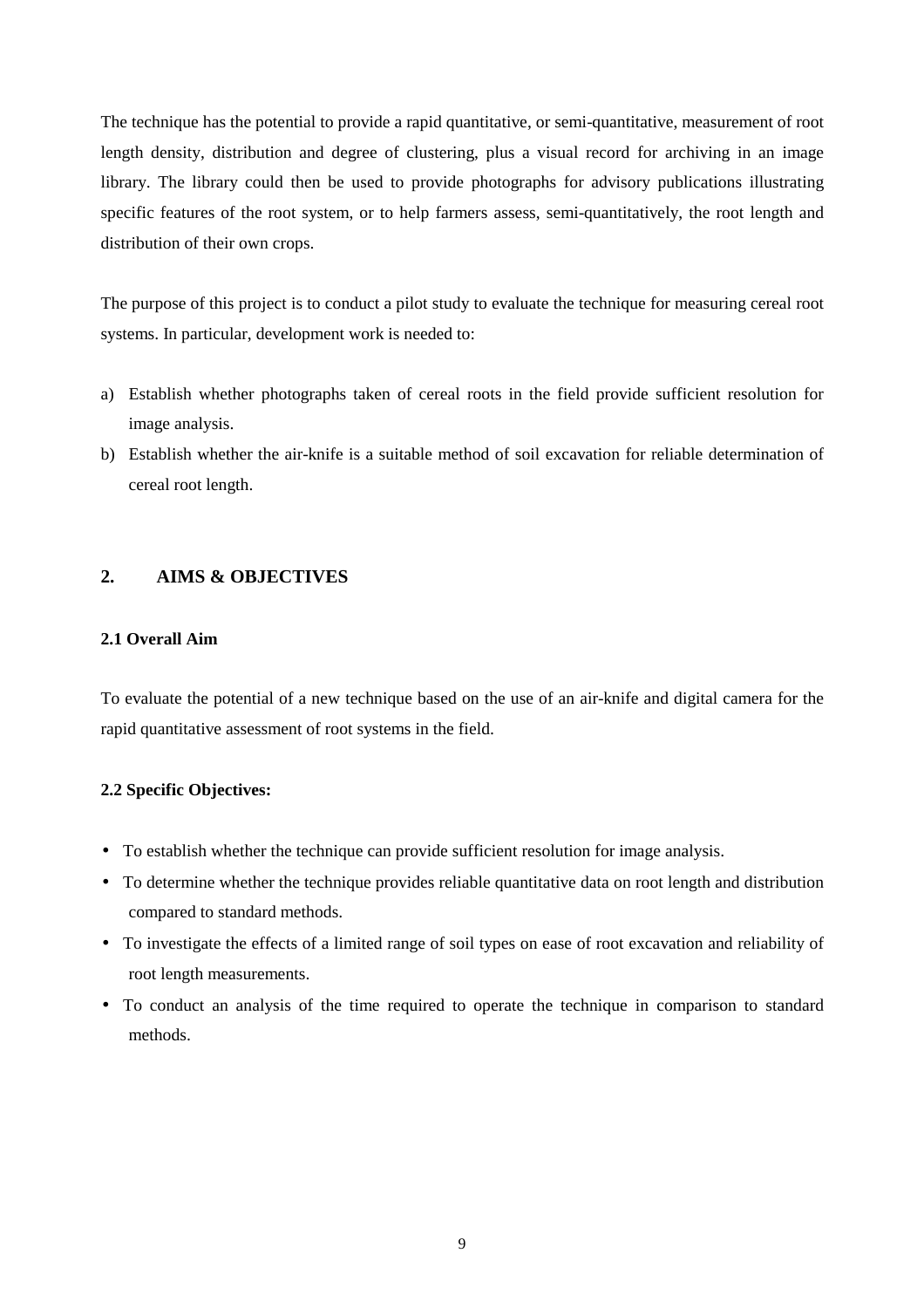# **3. MATERIALS & METHODS**

Three field experiments were conducted in the summer of 2000 to evaluate different aspects of the technique.

- *Experiment 1*: Effects of soil texture on the ease of excavation by the air knife and on the image quality for root length determination. An analysis was made of the accuracy of measuring root length from digital photographs using automatic, semi-automatic and manual methods of image processing.
- *Experiment 2*: Effects of depth of air-knife excavation on the estimates of root length density. Profile walls were excavated to progressively increasing depth. At each depth, photographs were taken for analysis of root length and estimates of root length density compared to those derived from standard soil coring.
- *Experiment 3*: An investigation of the possible benefits of using mesh screening to cover the profile face during air-knife excavation. Profile walls were excavated to a prescribed depth with and without a screen of mesh. Soil and root tissue was collected from different locations within the soil pit to determine the root losses resulting from the excavation.

## **3.1 Location of field sites**

Experimental sites (Tables 1 and 2) were selected to provide a range of soil textures. Experiments 1 and 2 were carried out on commercial spring barley crops during July. At the time field measurements were made, the barley crops were at Zadoks growth stage 61-83, depending on the site. Experiment 3 was conducted on mixed grassland in mid September. The anatomy and morphology of grass root systems are comparable with those of cereals. Use of grassland allowed the experimental period to be extended into September when the spring barley crops were close to harvest and their root systems senescing. The experiments conducted at each site are listed in Table 1.

#### *Table 1. Location of field sites*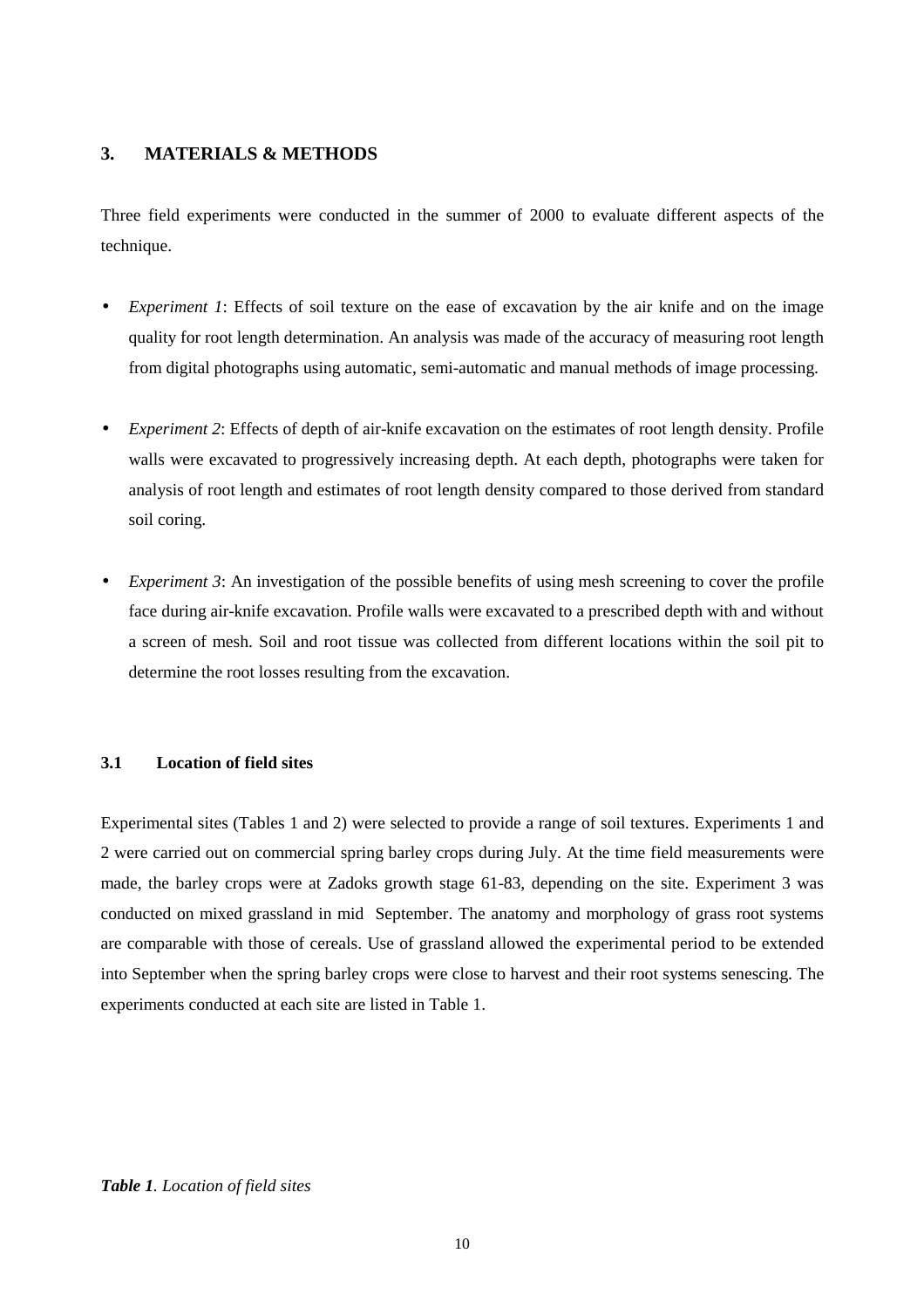| Site           | Location                                             | Experiment |
|----------------|------------------------------------------------------|------------|
| S1             | Gladhill farm, Garmouth, Morayshire                  |            |
| S <sub>2</sub> | SAC-Aberdeen, Sunnybrae farm, Bucksburn, Aberdeen    | 1 & 2      |
| S3             | SAC-Aberdeen, Tillycorthie farm, Udny, Aberdeenshire |            |
| S4             | SAC-Aberdeen, Craibstone Estate, Bucksburn, Aberdeen |            |

*Table 2. Site details*

|                  | S1         | S <sub>2</sub> | S3              | S4               |
|------------------|------------|----------------|-----------------|------------------|
|                  |            |                |                 |                  |
| OS ref           | NJ 322651  | NJ 876115      | NJ 912238       | NJ 865110        |
| Soil series      | Boyndie    | Terryvale      | Pitmeddon       | Corby            |
| Soil association | Boyndie    | Countesswells  | <b>Tarves</b>   | Corby            |
| Top soil texture | Loamy sand | Sandy loam     | Sandy silt loam | Stony sandy loam |
| Crop             | S Barley   | S Barley       | S Barley        | Mixed grassland  |

## **3.2 Excavation of soil pits**

Soil pits approximately 40 cm deep and 60 cm square were dug manually. A profile wall, which ran across the crop drills, was selected for excavation and measurement. Where possible a wall out of direct sunlight was chosen, to facilitate flashlight photography. After digging, the selected wall was smoothed with a trowel. Nine 6 mm diameter bolts were then driven, at a spacing of 10 cm, into the soil face with a hammer to form a grid lattice 20 x 20 cm, with the head of each bolt flush with the soil (Fig. 1). The upper edge of the grid was located 5 cm below the soil surface. The grid provided a reference framework for photographing the exposed roots and for calibrating the image analysis. The bolts were marked in increments of 0.5 cm along their length and served as depth gauges so that the depth of excavation could be estimated. To ensure uniformity between replicate soil pits and sites, a template was used to lay out the grid.

The air-knife (or soil-pick; MBW Ltd, Bolton, Lancs.) was coupled to an air compressor capable of delivering 59  $1 s<sup>-1</sup>$ . Soil was excavated steadily from the profile wall to the prescribed depth, with smooth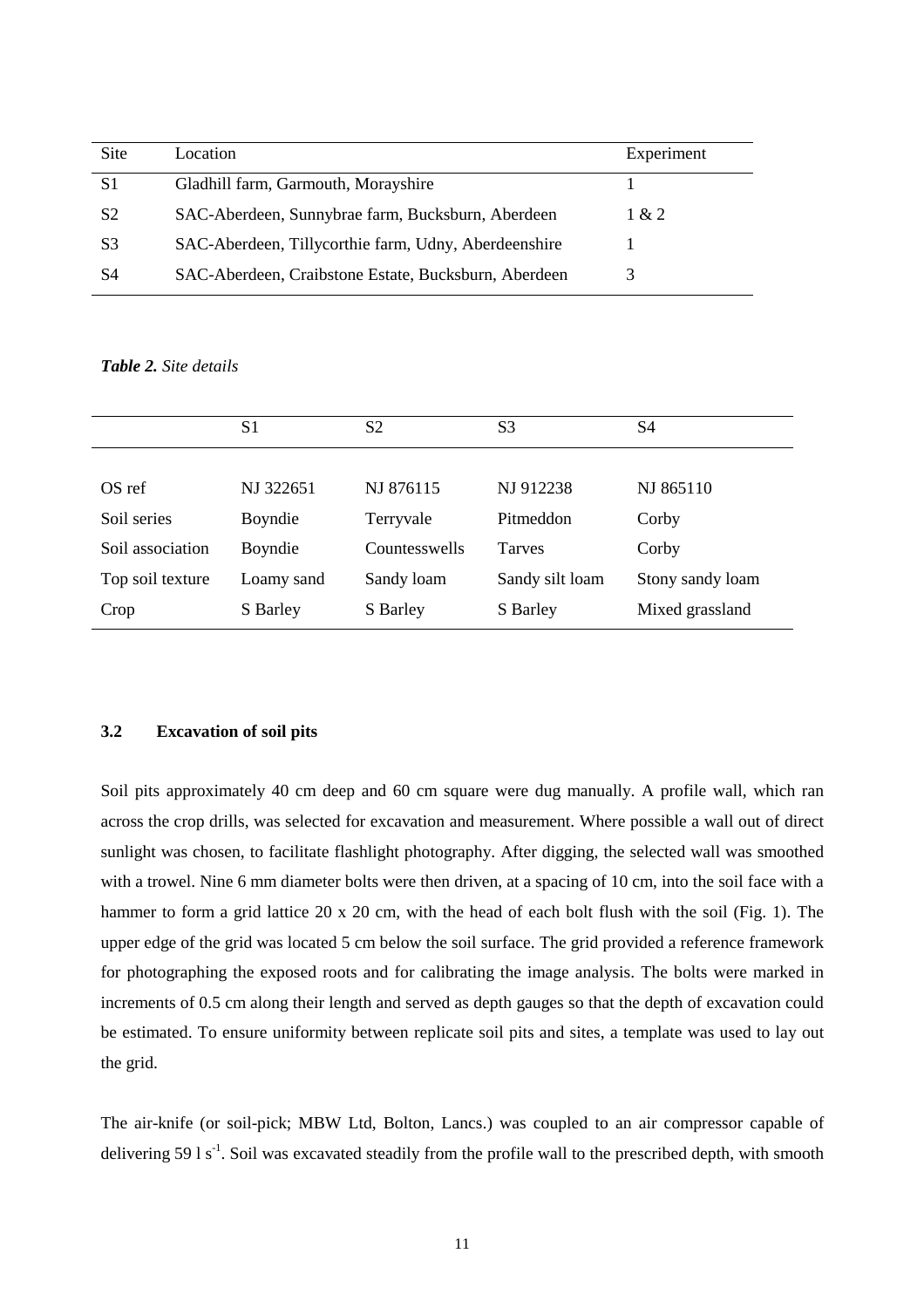side to side movements of the nozzle. Uniformity of excavation was estimated by recording the exposed length of the bolts at each of the nine points on the grid (Fig. 2).

#### **3.2.1 Variations in excavation according to experiment**

*Experiment 1*. Profile walls were excavated to a target depth of 5 cm and photographs taken (section 3.3). The actual depth of excavation was measured by recording the exposed length of the marker bolts. Roots on the exposed face of the wall were then cut and collected. The roots were placed between two pieces of paper towelling moistened with water and, on return to the laboratory, stored frozen prior to measurement of root length.

*Experiment 2.* Profile walls were excavated progressively to a target range of 0.5-1.0, 1.0-1.5, 1.5-2.5, 2.5-3.5 and 3.5-5.0 cm. After each excavation, the exposed length of each marker bolt was recorded and the profile wall photographed. In another set of pits, the profile wall was excavated manually using a bricklayer's trowel to a depth of 0.5 cm and then photographed.

*Experiment 3*. Profile walls were smoothed and covered with 4 mm gauge nylon mesh. The mesh was pinned in place using fencing staples. The grid of depth-marking bolts was set up by driving the bolts into the soil through holes in the nylon mesh. The floor of the pit was covered with plastic sheeting, one edge of which was pinned to the profile wall. Soil was excavated from the pit wall using the air-knife through the mesh to a depth of 3 cm. At intervals during the excavation, the soil and any root tissue that came through the mesh was collected from the plastic sheeting and retained in a polythene bag. Similarly, the loose soil trapped behind the mesh was recovered and retained. The mesh was then pushed back against the profile wall and the excavation continued until the target depth was reached. After the excavation had been completed and all the soil recovered, the mesh was removed, taking care not to dislodge the marking bolts. The profile wall was photographed. Exposed roots were then cut, allowed to fall on to the plastic sheet on the floor of the pit, from where they were collected and wrapped in moist paper towelling. All soil and root samples were stored frozen prior to analysis.

The profile wall was then smoothed with a trowel, and excavated to the same target depth without mesh screening to determine the effects of screening on the length of roots retained on the profile wall.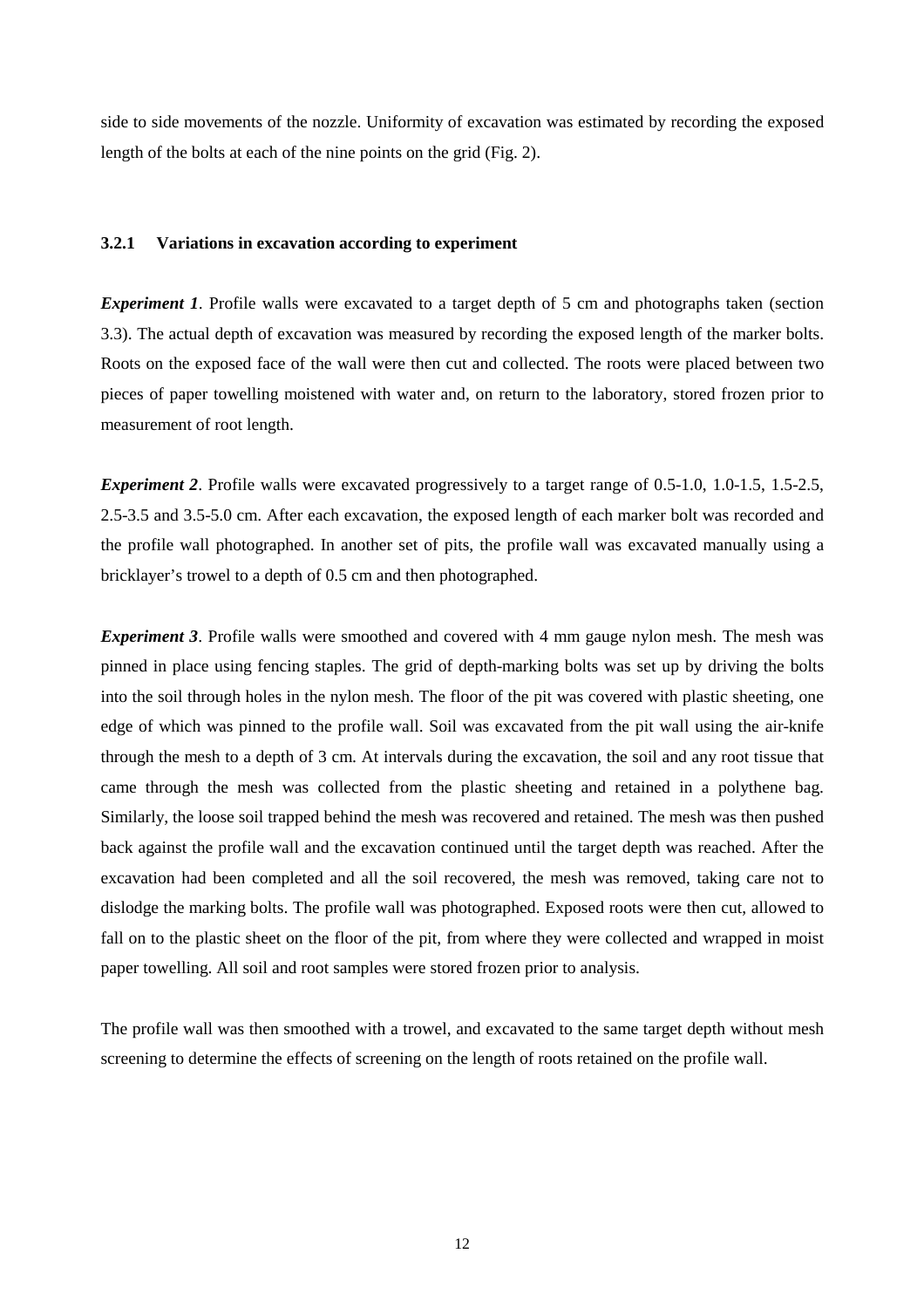

Fig. 1. Arrangement of marking bolts to form 20 x 20 cm grid on the face of the profile wall.



Fig. 2. Diagram of a section through the profile wall to illustrate the use of marking bolts to gauge the depth of excavation.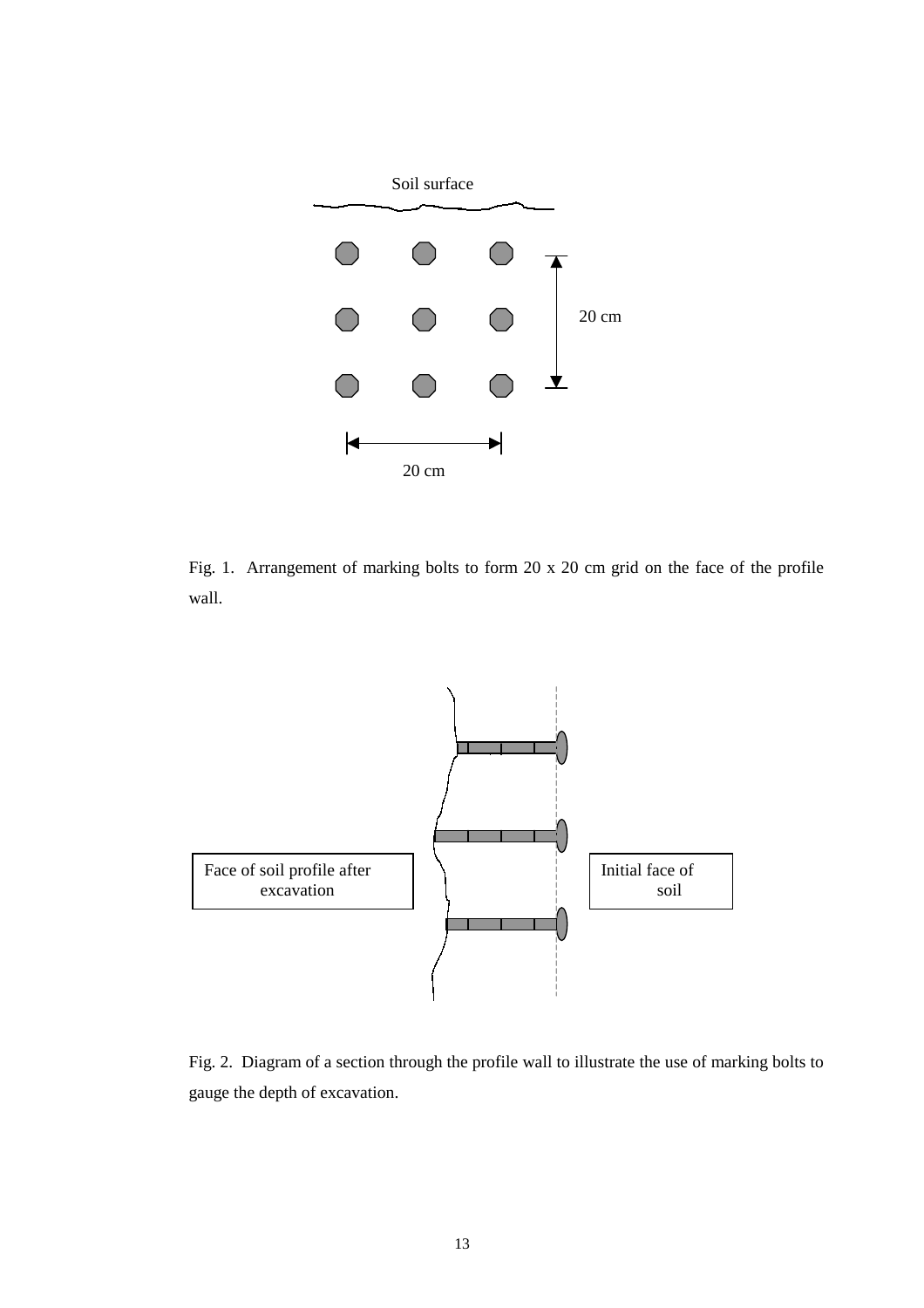#### **3.3 Image capture and storage**

Roots exposed by the excavations were photographed using a digital camera (Nikon Coolpix 990). The camera was lowered down the pit using a purpose built jig (Fig 3). The jig held the camera perpendicular to the profile face and the Y structured legs provided the required stability on the soil surface. A ratchet system allowed the camera to be lowered to a pre-determined depth from the surface of the ground. Markings on the jig also enabled it to be set at a known distance from the profile wall. These features ensured the same camera position (relative to the ground surface and profile wall) could be located quickly at each site and in each replicate soil pit. Photographs were taken initially of the whole 20 x 20 cm grid, followed in some experiments by zoom images of one or more of the subset 10 x 10 cm frames (Fig. 1).

Preliminary trials were conducted using a range of camera settings under natural and flash lighting to establish a system that would provide the maximum quality of image for subsequent analysis. Details of camera settings used in the experiments are given in section 4.1.1. At the end of each day photographs, were downloaded on to a PC and stored as JPEG files.

#### **3.4 Soil coring**

In experiment 2, soil cores were taken to a depth of 30 cm using a 2.5 cm diameter auger. There were four cores per replicate pit; two were taken adjacent to crop plants and two mid-way between the drills. The top and bottom 5 cm lengths of each core were removed and discarded, the remainder was transferred to a polythene bag, frozen and stored at  $-20^{\circ}$ C until analysis. Each sample therefore represented the volume of soil between 5 and 25 cm below the soil surface and corresponded to the profile depth measured on the digital photographs. In experiment 3, eight 2.5 cm cores and four 8.0 cm diameter cores were taken from close to each of the four replicate pits.

In preparation for analysis, soil was washed from the roots under running water. Root tissue was collected over two sieves (5.0 mm and 1.0 mm mesh) and any remaining debris, which included soil particles, grit and organic matter, was removed by hand. The roots were then gently blotted dry and weighed. The whole sample was either spread out in a dish under a thin film of water (2-3 mm), or subsampled by weight prior to spreading. A digitized image of the roots was generated using a scanner (Epson 836XL) fitted with a transparency adapter and operating at a resolution of 300 dpi. Root length was determined automatically by batch processing the images using the software WinRhizo version 4.1b (Régent Instruments Inc., Quebec, Canada). Threshold values for pixel inclusion were selected by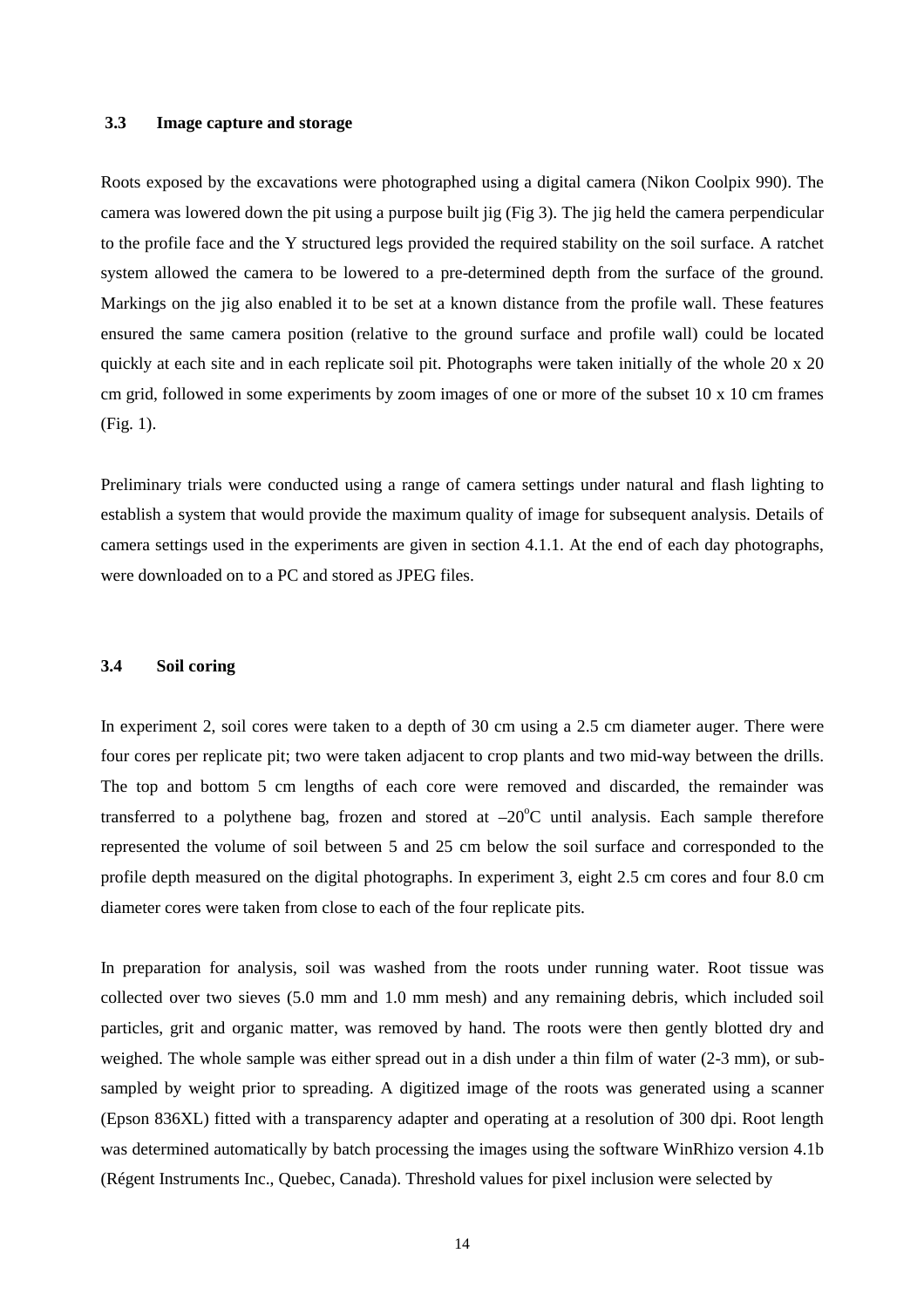

Fig. 3. Diagram of the camera jig. a) ratchet to hold vertical support for the camera; b) camera with viewing screen uppermost; c) supporting legs; d) profile wall of soil pit.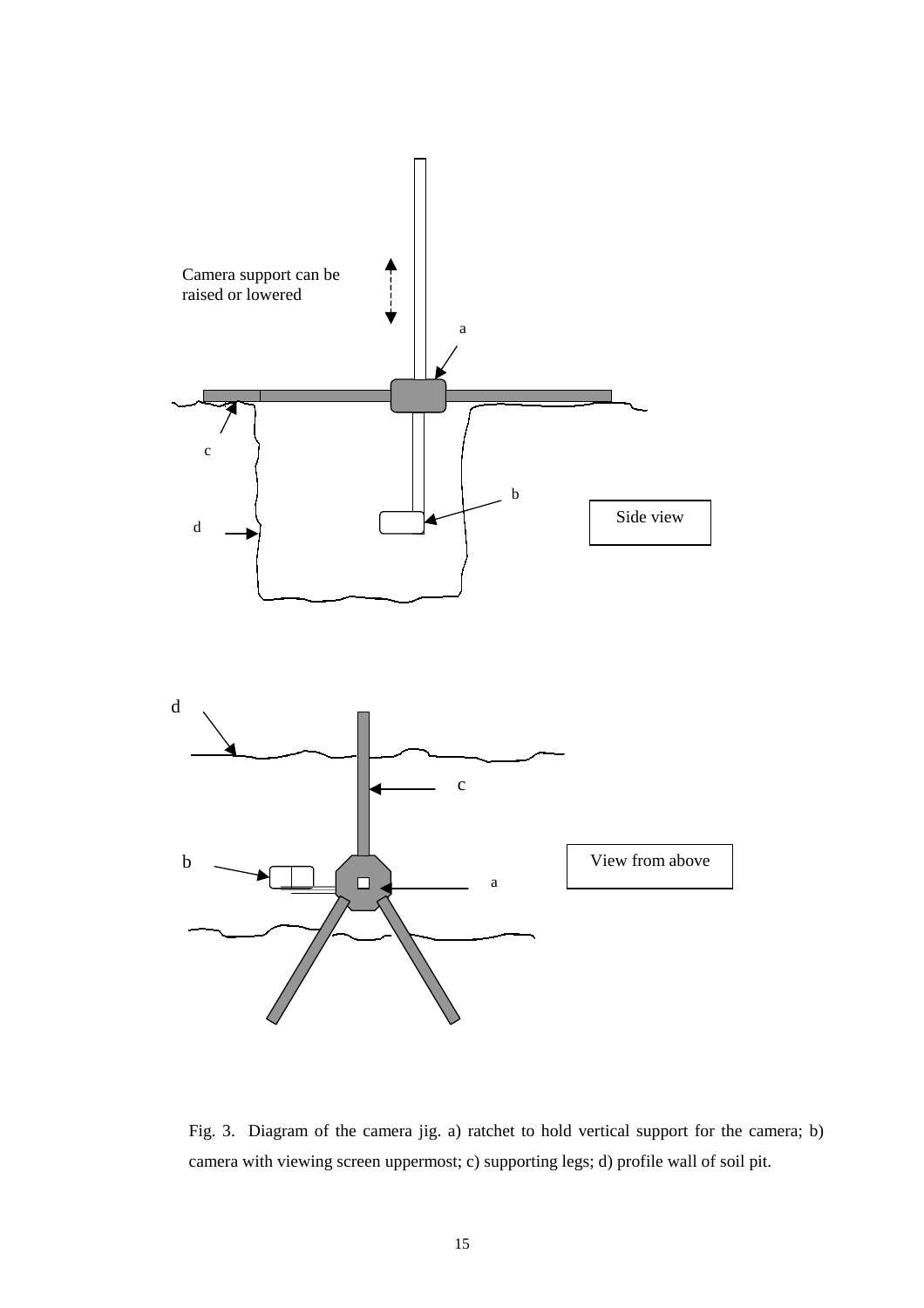various methods as described below. In addition, items with an area of less than  $1mm<sup>2</sup>$  were automatically filtered from the analysis. Roots that were cut directly from the profile walls after air-knife excavation were washed and their length determined in the same way.

## **3.5 Measurement of soil moisture content**

After completing the soil excavation, photography and root sampling, soil moisture contents were measured using a theta-probe (Delta T Instruments, UK). In total, four readings were taken from each profile wall; one in each of the four 10 x 10 cm subset frames.

## **3.6 Timing of operations**

All operations involved in the above measurements were timed to the nearest minute so that the efficiency of the technique could be compared to standard methods.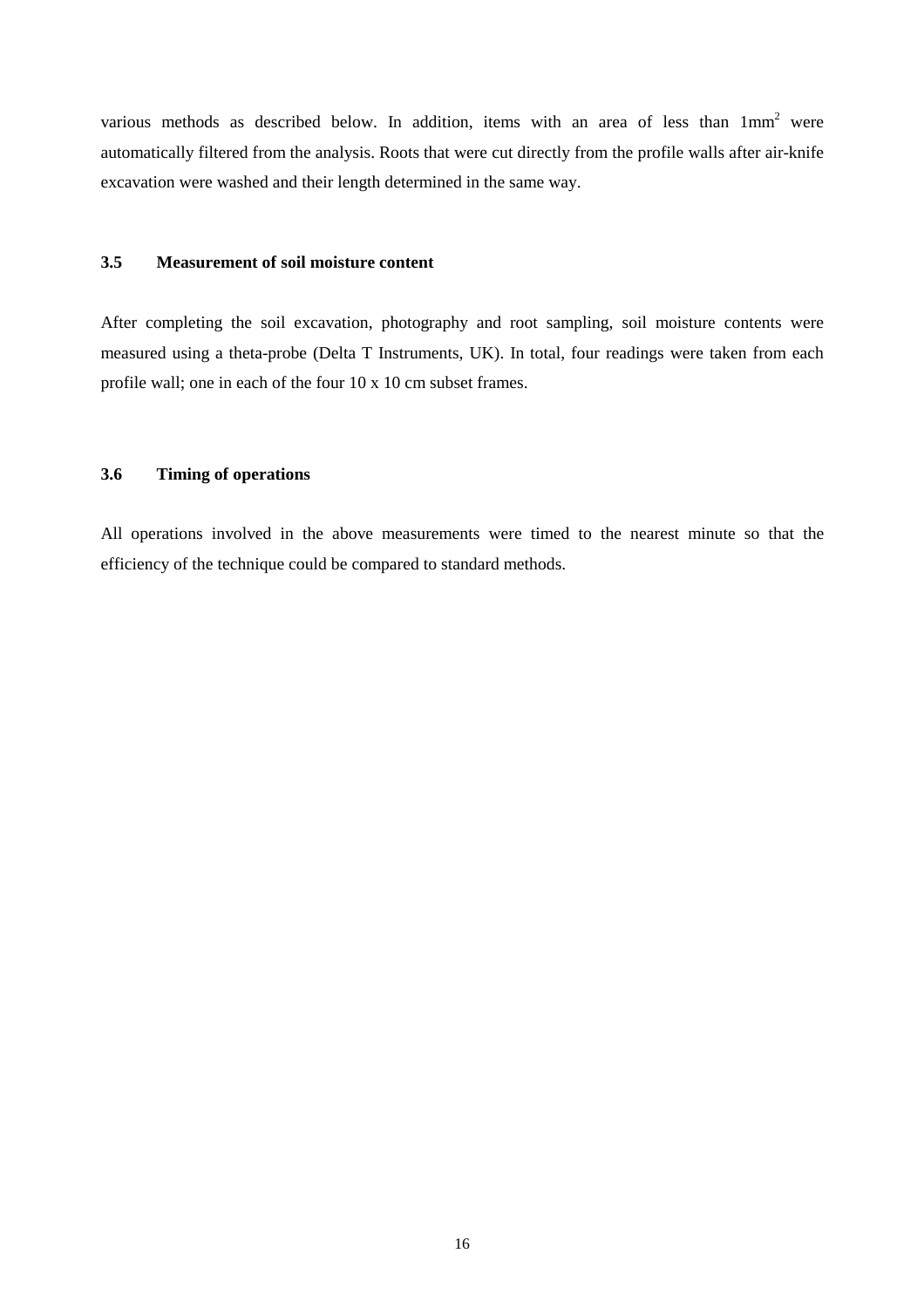#### **4. RESULTS**

### **4.1 Image capture and analysis**

## **4.1.1 Camera settings**

After preliminary trials with different camera settings the following were adopted as standard.

| Image size    | $1,024 \times 768$ pixels                |
|---------------|------------------------------------------|
| Image quality | Fine                                     |
| Exposure      | Aperture priority f 7.0, matrix metering |
| Focus         | 5-area multi autofocus                   |

The choice of image size was a compromise between the need for high resolution and the number of frames that could be stored on a 32 MB card. When combined with a fine image quality setting, which compressed the file by approximately 1/4, the image size of 1,024 x 768 pixels enabled 80 frames to be stored. The full image size of 2,048 x 1,536 pixels could only be used without compression, and would have meant a storage capacity of just 2 frames per card. As a result, numerous memory cards would have been required to facilitate a day's work in the field, substantially increasing costs and the inconvenience of having to frequently change cards.

Other settings were selected to enable high quality images to be captured remotely with the camera in the soil pit. Aperture priority automatic exposure ensured there was adequate depth of field. Matrix metering, based over 256 segments, provided an appropriate exposure averaged over the whole field of view. Similarly, the 5-area multi autofocus provided extensive coverage of the frame. With the camera located 30 cm away from the profile wall, it was possible to include the whole of the 20 x 20 cm grid in the frame.

A particularly useful feature of the Coolpix 990 is that the viewing screen and lens can be rotated  $90^{\circ}$  to each other. This meant that with the camera lowered down into the pit on the jig, the screen could be oriented so that it could be viewed from above. In this way, the picture could be framed by fine adjustment of the jig without having to climb into the pit. With shallow pits it was possible to reach into the hole to press the shutter manually. A time delay between pressing the shutter release and the shutter opening avoided any problems of camera shake. With deeper pits (e.g. 1-2 m) a remote shutter release would be required.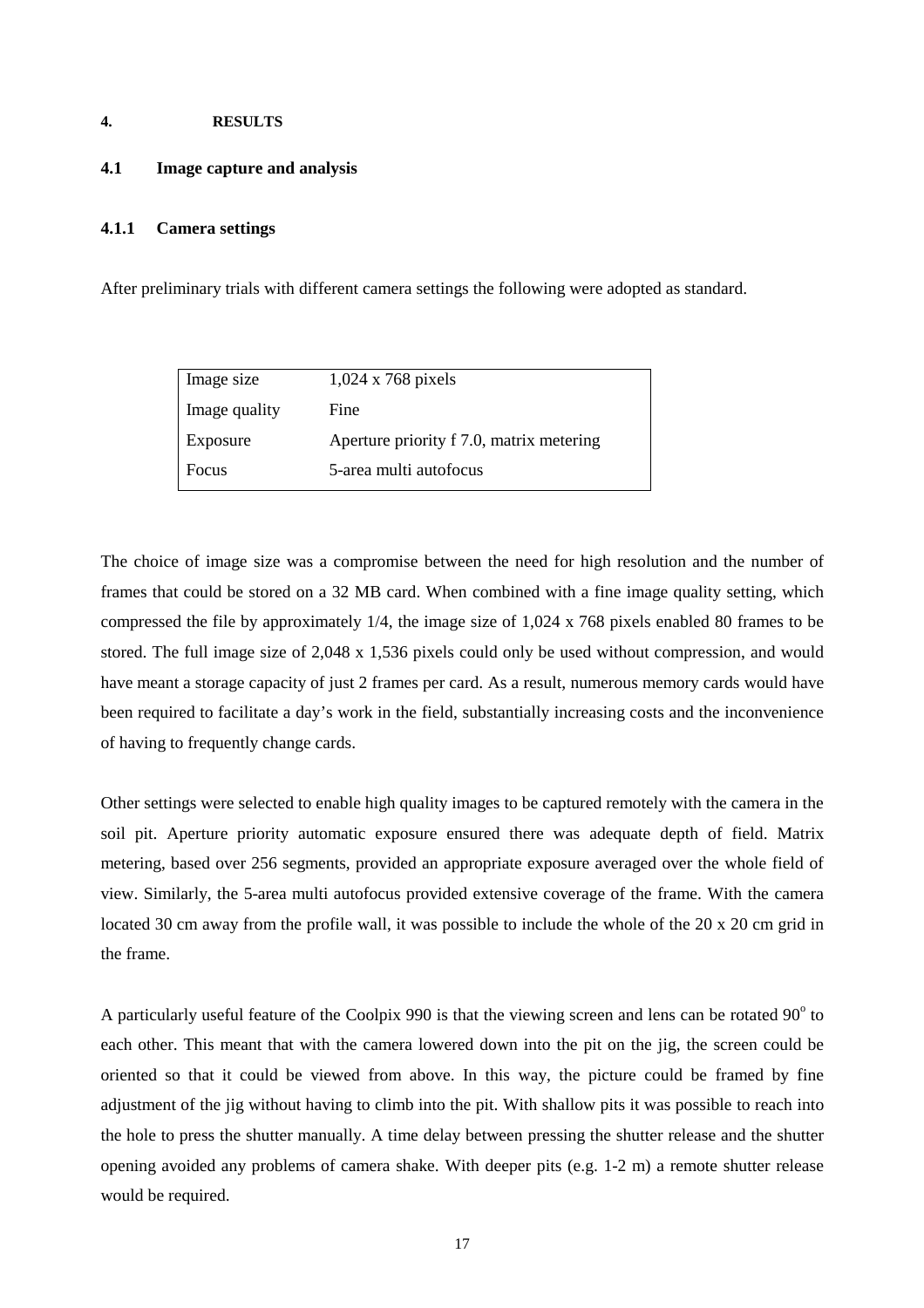### **4.1.2 Image processing**

Measurements of root length were taken using WinRhizo software. This is an interactive image analysis system specifically designed for root measurements. Most of the operations it performs are automated, but there is, however, one function that can have manual input that is particularly important to the current study. This is the setting of the threshold level for pixel classification as belonging to a root or to part of the background, as described in section 1.2.2. When set to automatic WinRhizo selects one (in "global" mode) or more (in "adaptive" mode) threshold values that are optimized for each image and can take account of local lighting fluctuations. In manual mode the operator selects the threshold value. In this study we used WinRhizo to analyse the same set of images in three different ways as described below. Prior to all analyses the heads of the reference bolts were "painted out" so that they were darker than the roots and as such would be excluded from the analysis.

#### a. Manual analysis.

In order to be able to compare effects of different operation modes it is necessary to have a baseline from which to work. In this case that baseline is the actual root length visible in the image. To obtain this all roots in an image were traced manually by calling up a pure white 'paintbrush' (intensity  $= 255$ ) of 2 pixels width in the Photoshop 5.5 package (Adobe Systems Inc.) and following the line of each root. In images of the whole 20 x 20 cm grid the resolution was such that the average root diameter was greater than 2 pixels. Where necessary it was possible to magnify selected parts of the image to highlight details of clustered roots without substantially compromising the accuracy of the tracing (but see below). Images with manual root tracing were then saved as grey-scale uncompressed TIFF files prior to analysis by WinRhizo. An enlarged section of one such image is shown in Fig. 4. Due to the manual tracing of roots these images could be processed using a threshold value of 254, thus excluding all of the image except the root tracings (after painting out of the reference bolts no background points in any image were of this intensity). Counts of numbers of roots can be made in a similar way, by marking each root at its uppermost end using the 'paintbrush' and counting the number of marks in WinRhizo. It would also be possible to construct maps of root distribution from the marked images, although this was not done in the present study.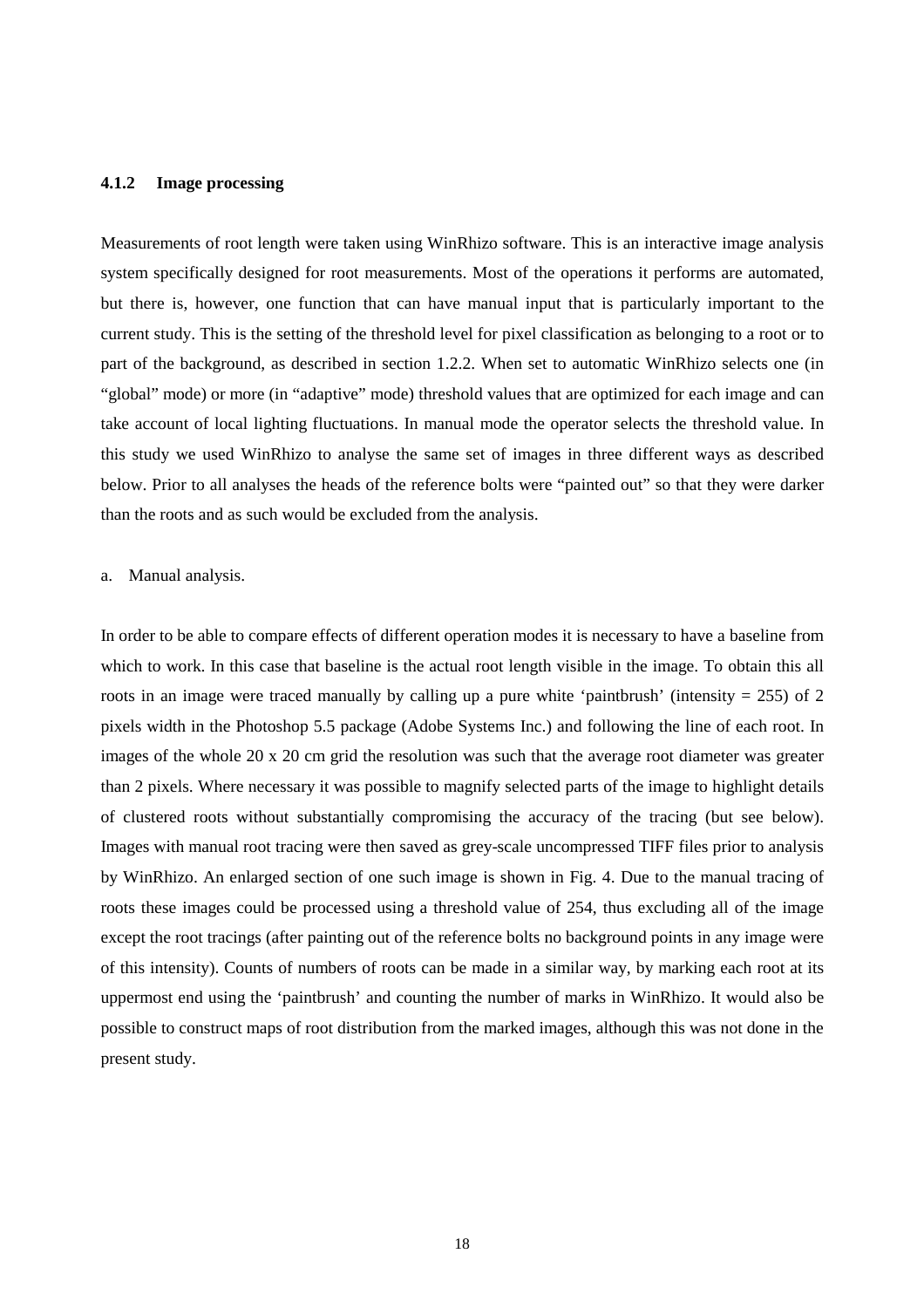

Fig. 4. Close up of one section of a profile wall image showing tracings of roots and a marking bolt 'painted out' to exclude it from the analysis.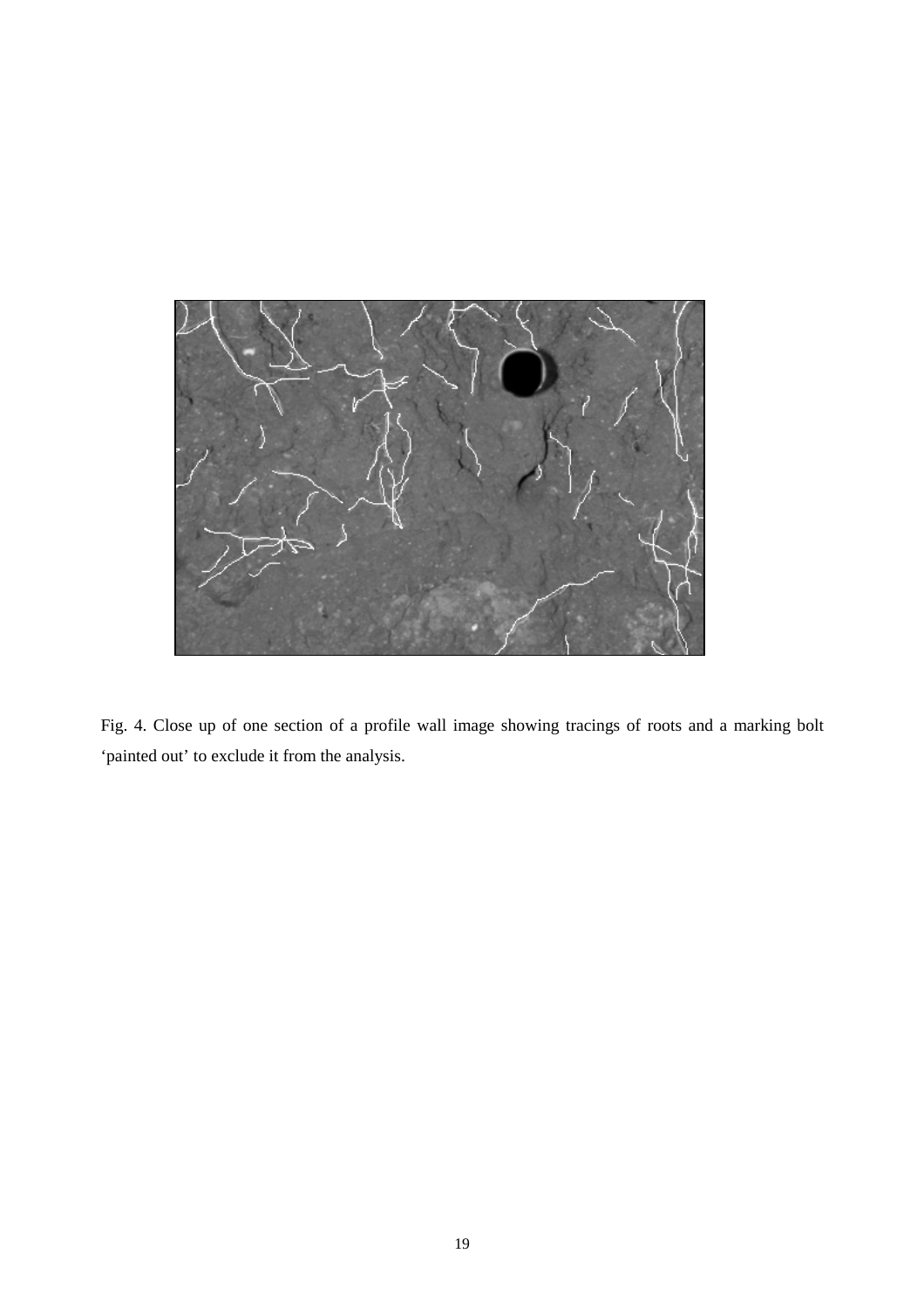#### b. Fully-automatic analysis.

Fully-automatic measurement used the same images as the manual analysis, but without the root tracings (i.e. the image as captured in the field). Image files were converted from JPEG to TIFF format before analysis. WinRhizo was operated in "global automatic threshold" mode in which it selected an optimum value for each image. Fully-automatic measurements greatly overestimated the root length compared to manual tracing (Fig. 5). Based on mean values, the overestimation ranged from 4.6 x to 18.3 x, depending on the site (Fig. 5). The extent of overestimation was greatest at site 3, the sandy silt loam, and least at site 1 (loamy sand), although there was considerable variation amongst replicates (Fig. 6).

#### c. Semi-automatic analysis.

Semi-automatic analysis used the same images as the fully-automatic analysis above. These were again processed in WinRhizo, but the threshold was set manually. The operator made a judgement for each image so that as much of the root length as possible was highlighted without including background material such as stones and light coloured soil particles as objects. As such it represents the best estimate of root length possible without the more time-consuming step of manually tracing roots.

Semi-automatic analysis resulted in estimates of root length much closer to those obtained by manual tracing than did fully-automatic analysis (Fig. 5). Nevertheless, there was some deviation and this varied both between sites and between replicate soil pits (Fig. 7). At site 1 (loamy sand ), semi-automatic analysis consistently underestimated root length by up to 25%. At sites 2 and 3, on the other hand, semiautomatic analysis either underestimated (up to 52%), or overestimated by up to 97% (Fig. 7).

The type of lighting used in the photograph had a large effect on the visual quality of the image. Natural lighting revealed much greater detail of soil micro-structure and profile topography, but in doing so enhanced the variability of the background against which the roots were measured. Flashlighting reduced the variation in background, resulting in a more uniform and grey image, but it also reduced the contrast with the roots. Consequently automatic and semi-automatic analysis were unreliable even for flashlit photographs.

Two photographs were also analysed using software developed by Michigan State University (MSU) for the automatic analysis of images of roots captured from mini rhizotron tubes. It has been refined over many years and forms a core element of their internationally regarded Root Image Processing Laboratory. This software uses a selection system which takes into account the length:width ratio of objects in addition to their grey-scale intensity. Objects must have a length:width ratio greater than 5 to be accepted as a root. This software considerably underestimated root length compared to manual tracing using WinRhizo. Root lengths were only 22 and 27% of those determined by tracing (Table 3). Roots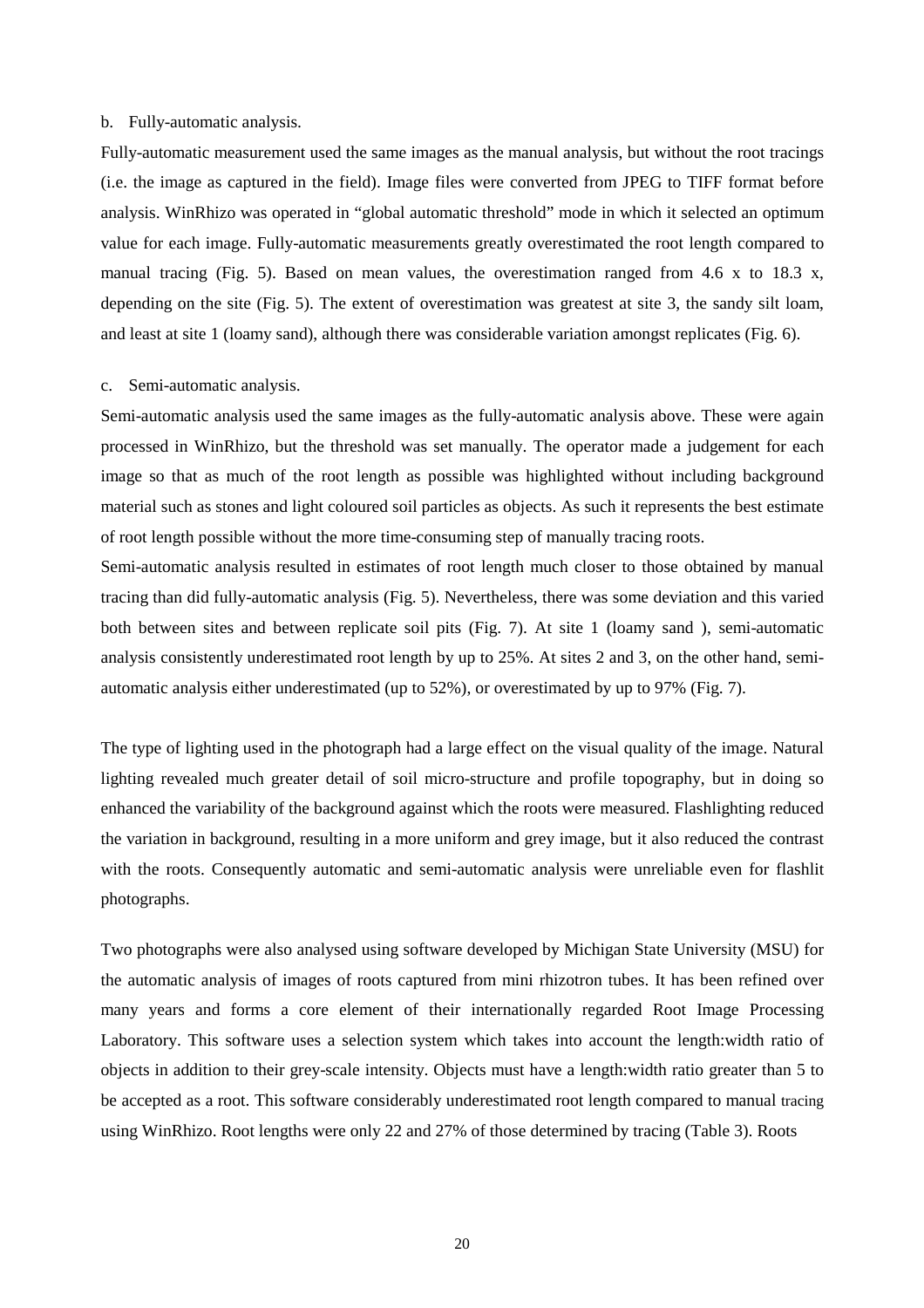

Fig. 5. Root lengths measured from images of the profile wall using manual tracing (M), semi-automatic (S) and fully-automatic (A) image analysis. Values are means ± SE of 3-4 replicate soil pits per site.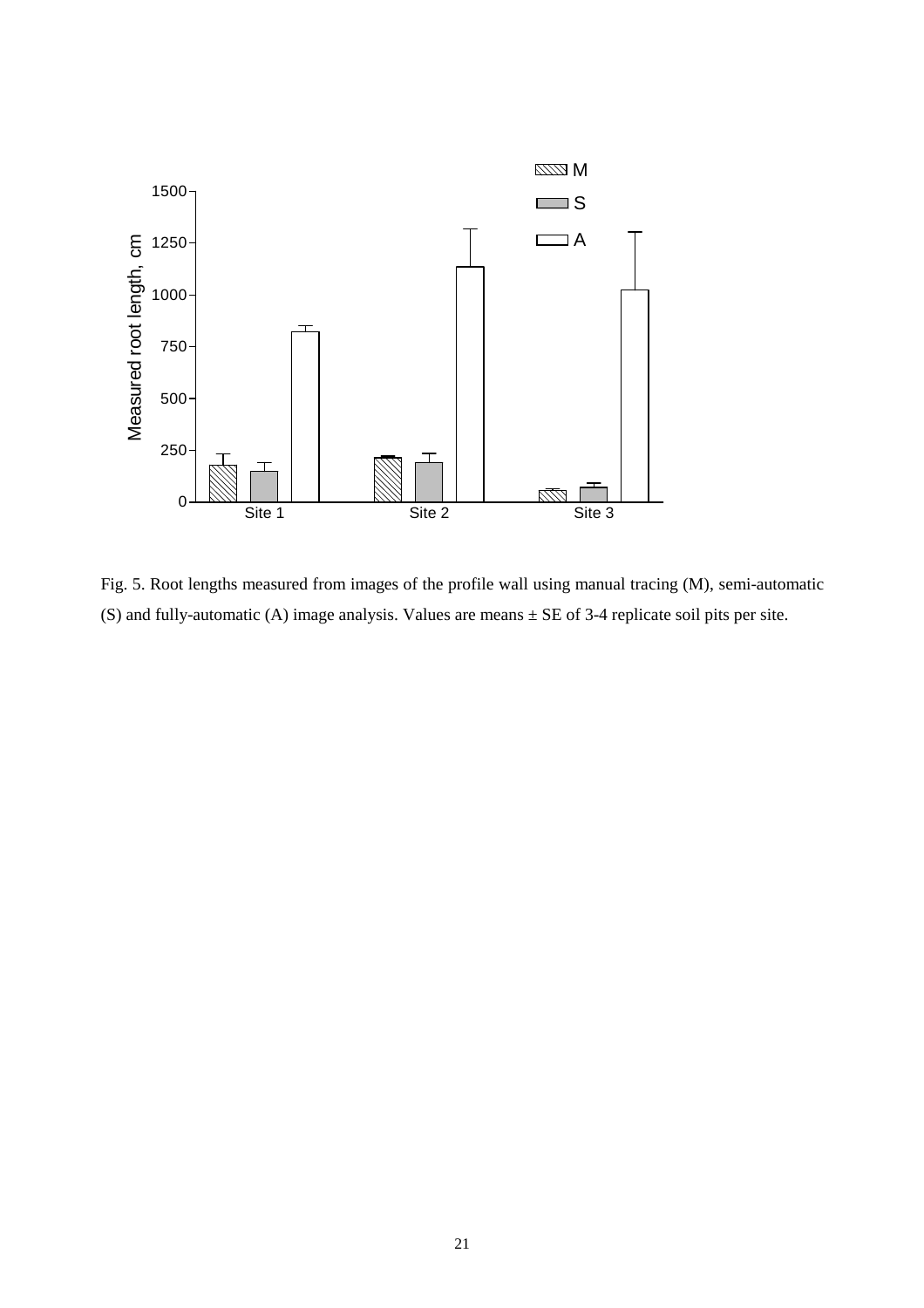

Fig. 6. Overestimation of root length by fully automatic analysis: variation between images of replicate soil pits



Fig. 7. Over- and underestimation of root length by semi-automatic analysis: variation between images of replicate soil pits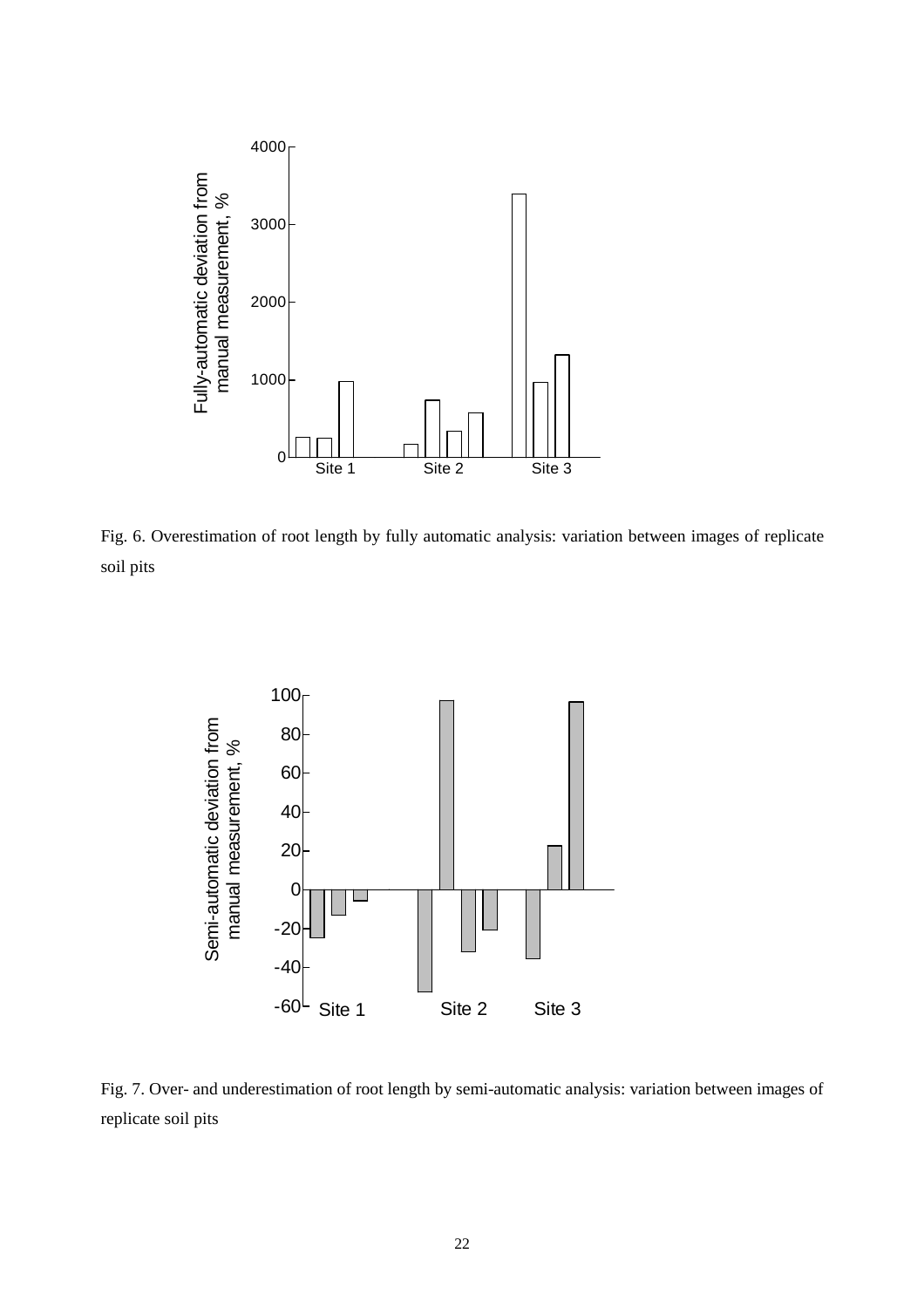growing against a mini rhizotron tube are relatively clean and show good contrast against the background soil. The MSU software works well with these roots giving reliable and accurate measurements of root length. However, roots exposed on a profile wall are covered in soil and show relatively little contrast with their background.

*Table 3. Root length (cm) measured from two images using different image analysis techniques. WR refers to use of WinRhizo software for manual tracing, semi-automatic and fully-automatic (auto) measurement. MSU auto refers to automatic analysis using the Michigan State University software developed for minirhizotron images.*

| Image | WR manual | WR auto | WR semi-auto | MSU auto |
|-------|-----------|---------|--------------|----------|
|       | 274       | 335     | 195          | 74       |
|       | 91        | 1574    | 77           | 20       |

To investigate the effects of image resolution on the measurements of root length, a comparison was made of lengths measured on photographs taken using a wide-angle and a telephoto (zoom) lens setting. The wide-angle photographs were of the whole 20 x 20 cm grid; a single 10 x 10 cm zone within the image was selected for measurement by manual tracing. The same 10 x 10 cm zone of the profile wall was also photographed using a telephoto setting, so that the particular zone filled the frame. Root lengths in this image were also traced manually. Four profile walls were selected to provide a range of root lengths. Fig. 8 shows the lengths measured from the zoom image plotted against those from the wideangle image of the same profile and grid zone. There is good agreement between the two sets of measurements ( $r^2$  = 0.999). The slope of the relationship is 1.06 (significantly greater than 1 at p = 0.05), which indicates that there is a small (6%), but significant increase in the length of roots measured from the zoom image compared to the wide-angle.

## **4.2 Root excavation**

#### **4.2.1 Influence of site and soil type**

The target depth of air-knife excavation in experiment 1 was 5 cm. Excavation was relatively easy at sites 1 (loamy sand) and 2 (sandy loam), but more difficult in the sandy silt loam at site 3. At the latter, it took longer to remove the required soil and the soil tended to break off in larger aggregates. The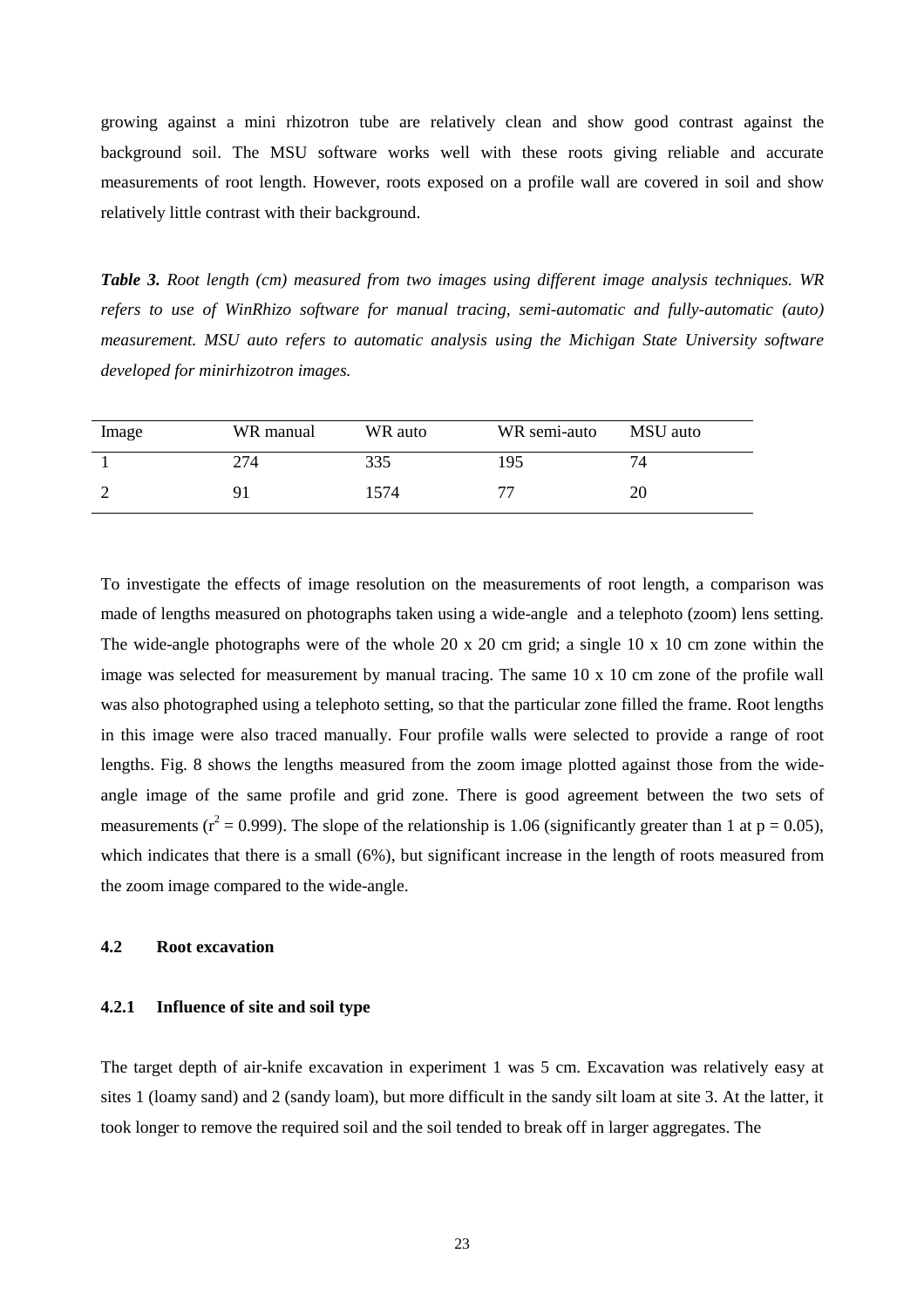

Fig. 8. Relationship between root length measured from close up (zoom) photographs of a particular zone on the profile wall and wide-angle photographs of the same zone. Solid line fitted by regression, y  $= 1.06$  x;  $r^2 = 0.999$  (SE of slope  $= 0.0174$ ). Broken line indicates 1:1 relationship.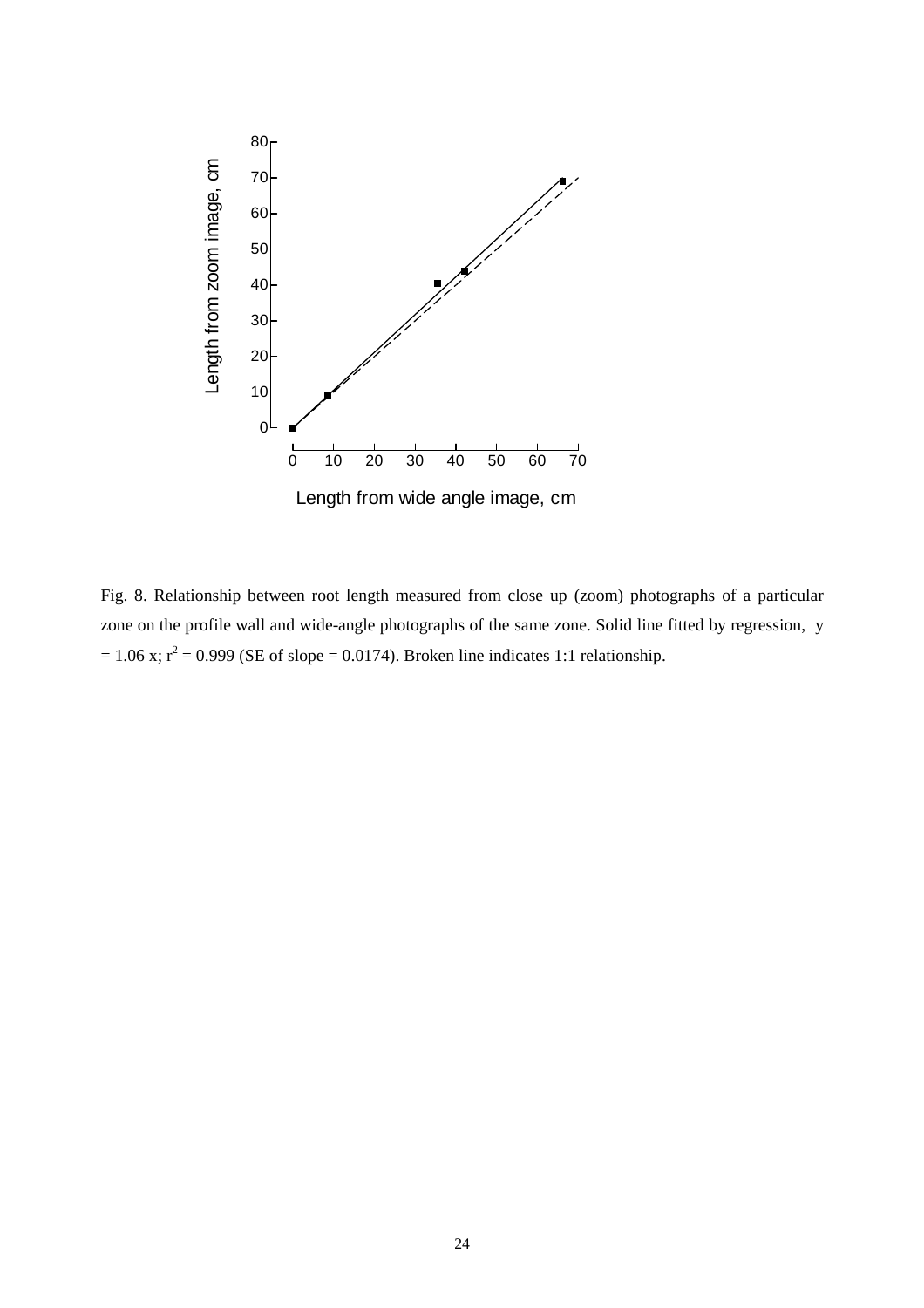uniformity of excavation that was achieved across the profile wall was assessed by examining the variation in depth between the nine points of the grid. Data for the three or four replicate soil pits at each site were pooled and are presented in the form of a column scatter plot (Fig. 9).

The absolute range of depths excavated between different points on the grid and between different soil pits was the same at sites 1 and 2 (i.e. 4-7 cm). The mean depth was also comparable; 5.3 and 5.2 cm for sites 1 and 2 respectively. However, the standard deviation for site 2 was larger and this can be seen in the wider spread of points across the range. These results indicate there was a greater variability in excavation depth across the profile wall and from pit to pit at site 2 compared to site 1. At site 3, excavation depth ranged from 3 to 7.5 cm, but the mean depth was 4.4 cm; short of the target of 5 cm. The large standard deviation at site 3 results from a relatively small number of points at the top end of the range.

These results are consistent with field experience of using the air-knife. After excavation, the profile wall was visibly more uniform at site 1, than sites 2 and 3. Soil at sites 2 and 3 had a greater stone content, and it was noted that at site 3 in particular, the soil appeared to have greater strength. This may have been due a combination of the relatively low water content for this soil texture (Table 4), and possibly a greater bulk density (not measured), rather than the differences in textural class. Whatever the cause, it was certainly more difficult to dig the soil pit and insert the theta-probe into the profile wall at site 3 than the other sites.

*Table 4. Volumetric soil moisture content of the profile wall in experiment 1. Values are means ± SE of 4 readings in each of 3-4 replicate soil pits.*

| Site | Moisture content (% $v/v$ ) |
|------|-----------------------------|
|      | $10.0 \pm 0.7$              |
|      | $22.7 \pm 2.5$              |
| 3    | $12.1 \pm 1.6$              |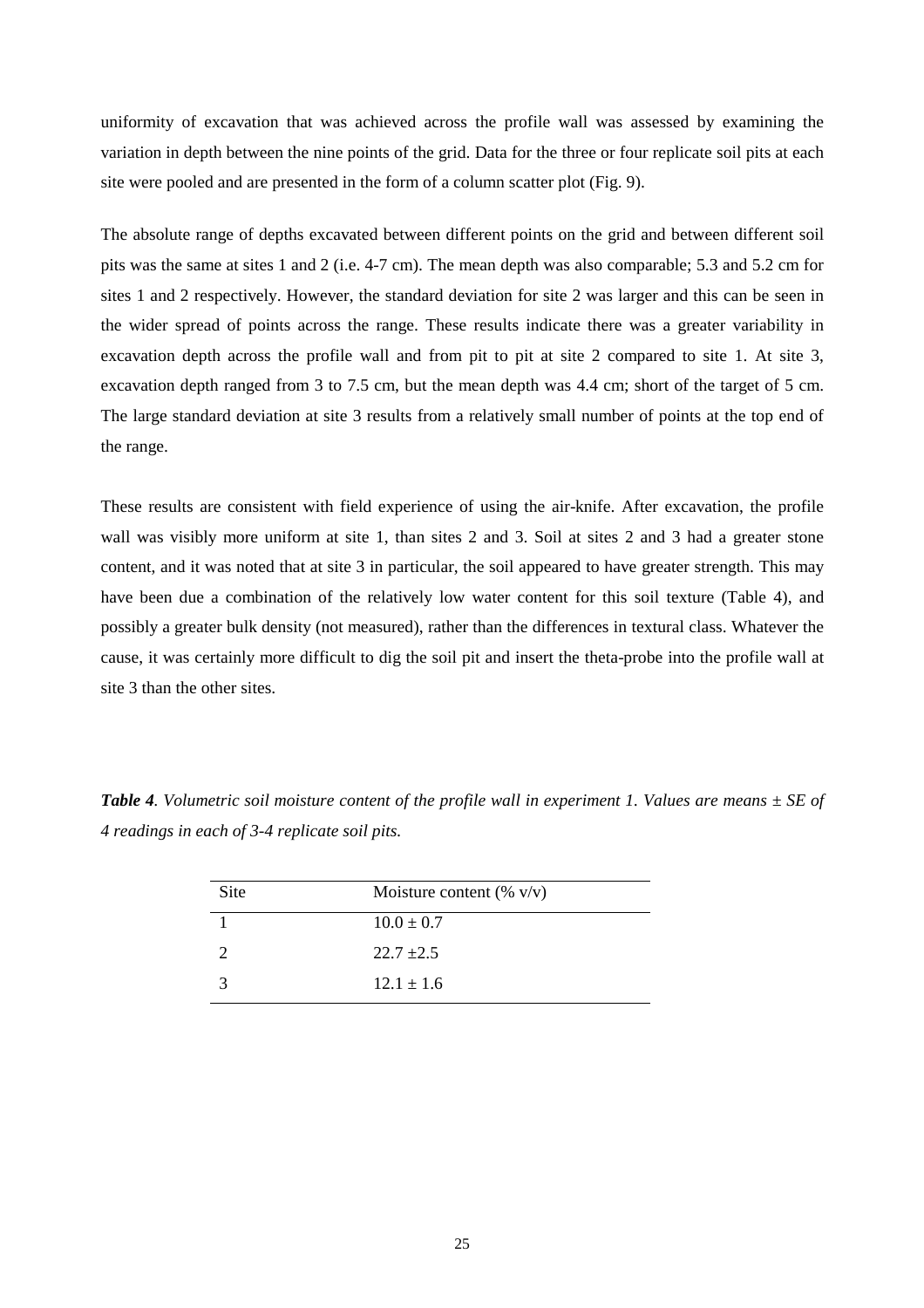

Fig. 9. Scatter diagram illustrating the extent of variation in excavation depth at each site. Each symbol represents the depth at one point in the 20 x 20 cm grid on the profile wall. Data for replicate profile walls have been pooled. Means  $\pm$  SD for the sites were: site 1, 5.3  $\pm$  0.7; site 2, 5.2  $\pm$  0.9; site 3, 4.4  $\pm$ 1.2.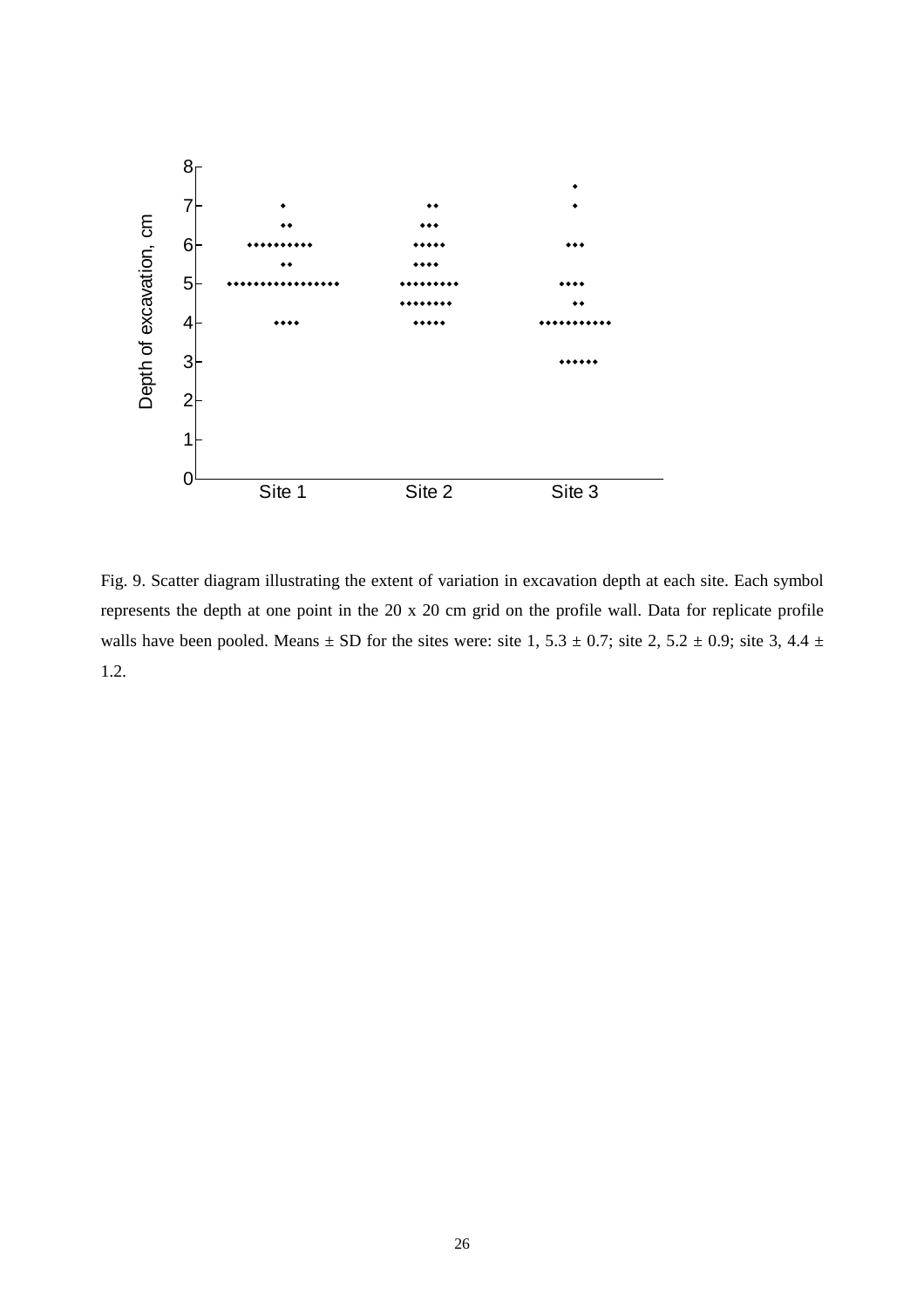The air-knife works on the principle of forcing air into the soil air spaces at high pressure. As the jet of air is removed from an aggregate, thus removing external pressure, the high-pressure air inside the aggregate expands causing it to fragment. High soil strength would be expected to cause the soil to break up into larger sized aggregates along existing planes of weakness. Differences in soil strength between sites may, therefore, be one factor contributing to the differences in variation in the profile wall after excavation. In addition, loosening and removal of large stones would also lead to an irregular profile wall surface. Removal of one or two large stones or aggregates of soil would be enough to increase the range of excavation depths measured, but still resulting in a low average depth (as was found at site 3). The failure to reach the target depth of excavation at site 3 is a further reflection of the greater difficulty of excavation at this site.

## **4.2.2 Reliability of estimates of root length after air-knife excavation**

Experiment 2 investigated whether air-knife excavation followed by image analysis of the exposed roots provides reliable estimates of root length. Soil was progressively excavated to a series of pre-determined depths, and at each depth photographs were taken.

As the depth of excavation increased, and a greater volume of soil was removed, there was no increase in the length of roots measured from images of the profile wall (Fig. 10). The apparent root length density can be estimated by first calculating the cumulative volume of soil removed at each depth of excavation. This is the product of the area of the grid  $(400 \text{ cm}^2)$  and the mean depth of excavation. The root length density (cm  $\text{cm}^{-3}$ ) is then given as root length/soil volume.

The mean ( $\pm$  SE) root length density, determined by soil coring was 2.25 cm cm<sup>-3</sup> ( $\pm$  0.21) for the soil layer 5-25 cm below the surface of the ground. Fig. 10 shows the apparent root length density after airknife excavation, expressed as a percentage of that determined by soil coring. At the shallowest excavation depth, the apparent root length density was only about 40% of that estimated by coring. With increasing depth of excavation, the percentage root length density declined, reaching a value of only 7% at the deepest point. The almost constant root length measured with increasing depth of air-knife excavation is a consequence of the damage caused to the exposed roots. A large fraction of the root length is lost during excavation leaving a relatively fixed root length on the profile wall. If no root losses occurred, there should be a steady increase in root length measured from images of the profile wall, and a relatively constant root length density with depth of excavation.

However, when the profile wall was excavated to 0.5 cm by hand, using a trowel, the root length on the profile wall was 240 cm (Fig. 10). This represents a root length density of 53% compared to soil coring.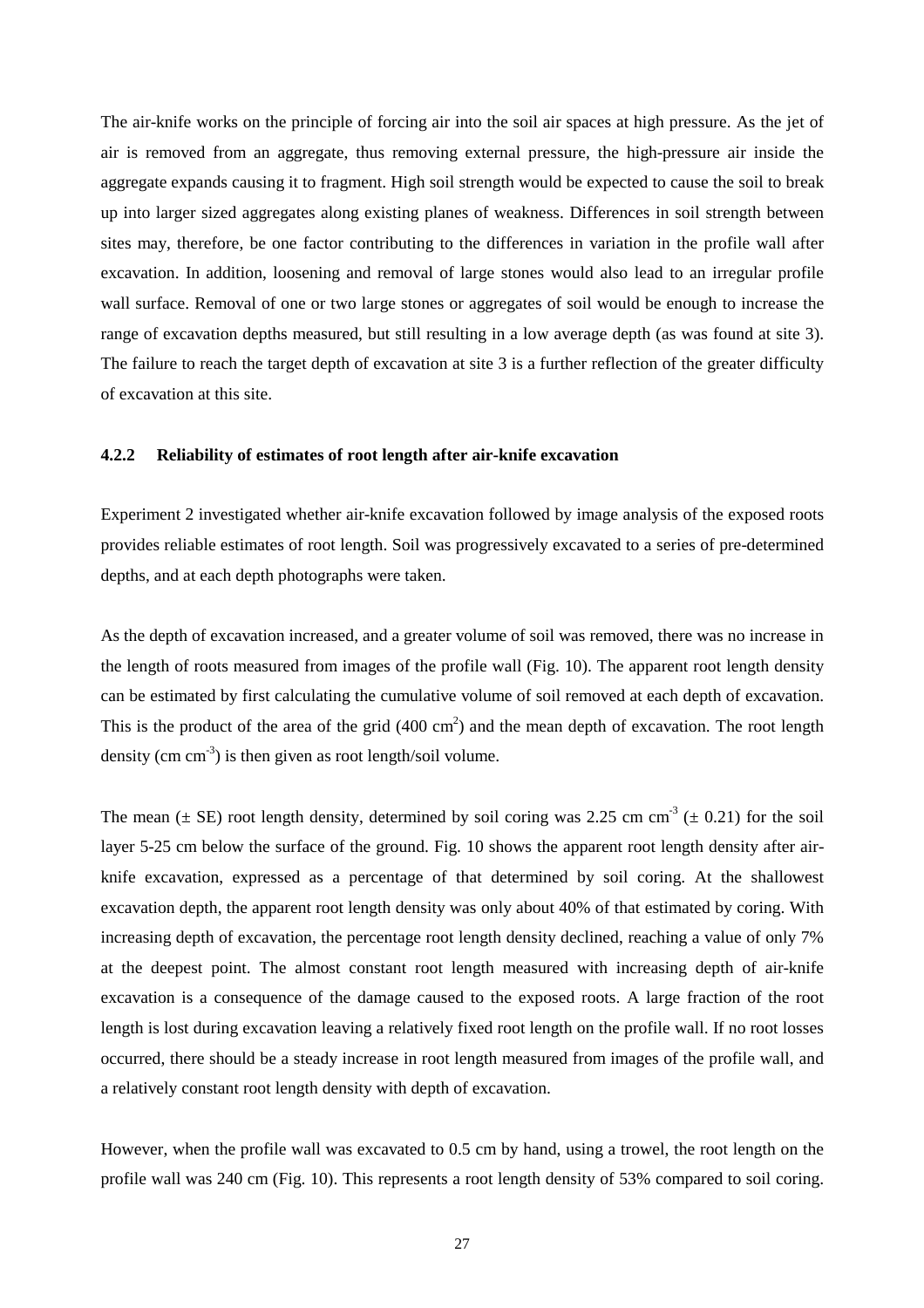

Fig. 10. Root length measured from images of the profile wall after excavating to different depths. Solid squares, root length after air-knifing; open square, root length after hand excavation; circles, estimated root length density (RLD; root length per unit volume of soil) as a percentage of that determined by soil coring (solid circles, soil excavated by air knife; open circle, soil excavated by hand). Values are means  $\pm$  SE of 4 replicate soil pits (3 in the case of hand excavation).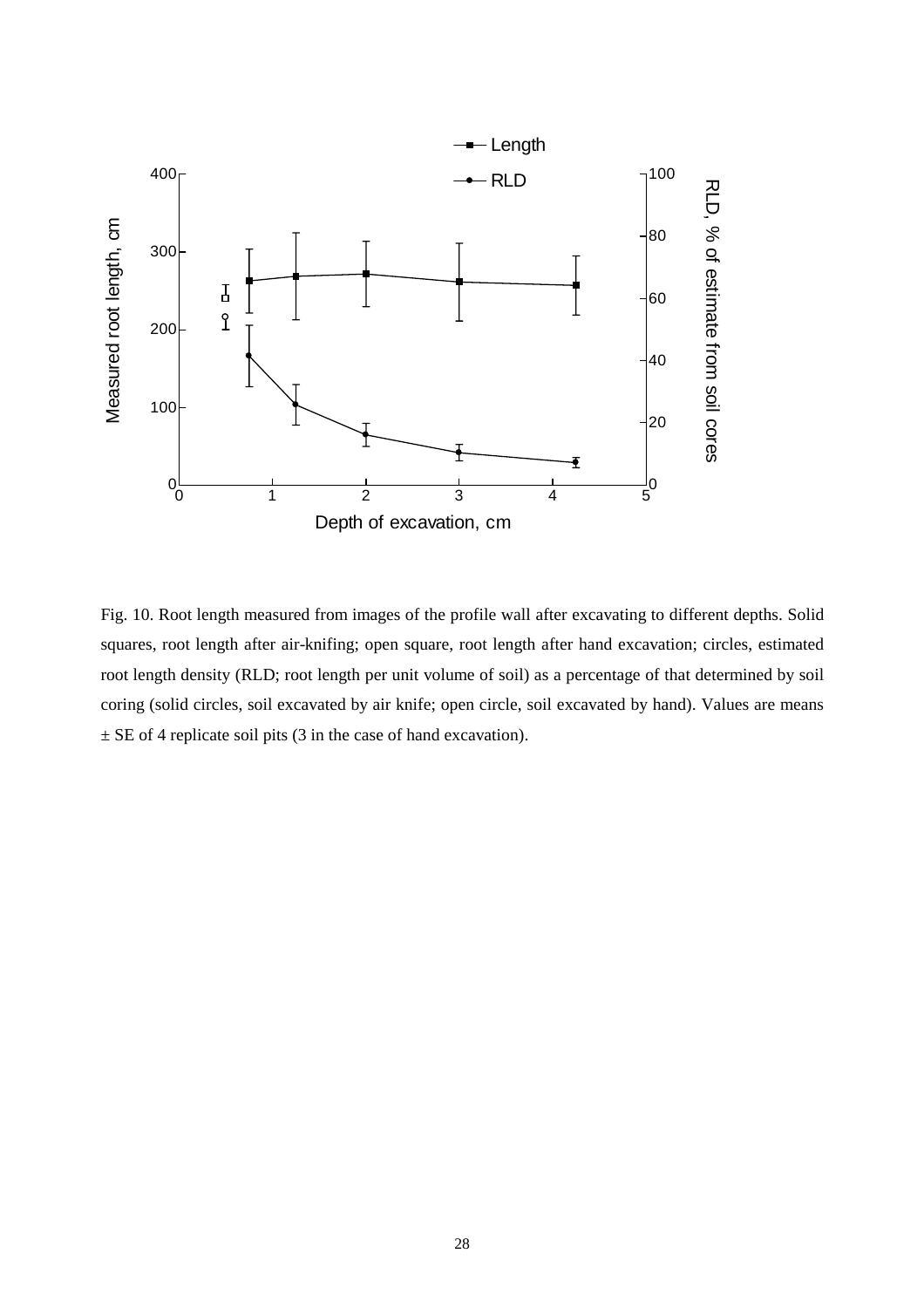The length was not significantly different  $(p>0.05)$  to that measured after air-knife excavation to an average depth of 0.75 cm.

## **4.2.3 Effects of mesh screening on root losses**

An important factor contributing to root losses was thought to be movement of heavy soil particles, still attached to the end of roots, in the air-stream. The swinging motion may have caused the roots to break. In experiment 3, mesh screening was used in an attempt to reduce the movement of soil particles during excavation.

In a preliminary experiment, a range of mesh sizes was used to determine their effects on soil excavation. Fine mesh (1 and 2 mm gauge) was unsuitable as it impaired the process of excavation. Thus there was insufficient removal of soil when excavating through fine mesh. This is probably the result of a reduction in the velocity of the air-stream below the critical value required for penetration into the soil pore spaces. On the other hand, too large a mesh size would provide little benefit in reducing the movement of roots and soil particles. Thus a mesh size of 4 mm was selected for further evaluation. This was considered to be sufficient to allow some soil loosening by the air-knife, but small enough to restrict excessive movement of soil particles.

In the absence of a mesh screen, the mean length of roots recovered by excising from the profile wall was 1048 cm (Table 5). This represented only 30% of the total root length recovered, the remaining 70% was located in the excavated soil on the floor of the trench. With mesh screening, there was no significant increase (p>0.05) in the length of root recovered directly from the profile wall. Again, roots cut from the profile wall represented only 31% of the total length of roots measured. However, a great majority of the remaining root tissue (63%) was recovered from soil trapped behind the mesh; relatively little (6%) was found on the trench floor. This suggests that the screen was effective in reducing some soil movement, but not in preventing damage to the root system during excavation. The root length densities estimated from these excavations were approximately 2 to 3 times less than those derived from soil coring (Table 5).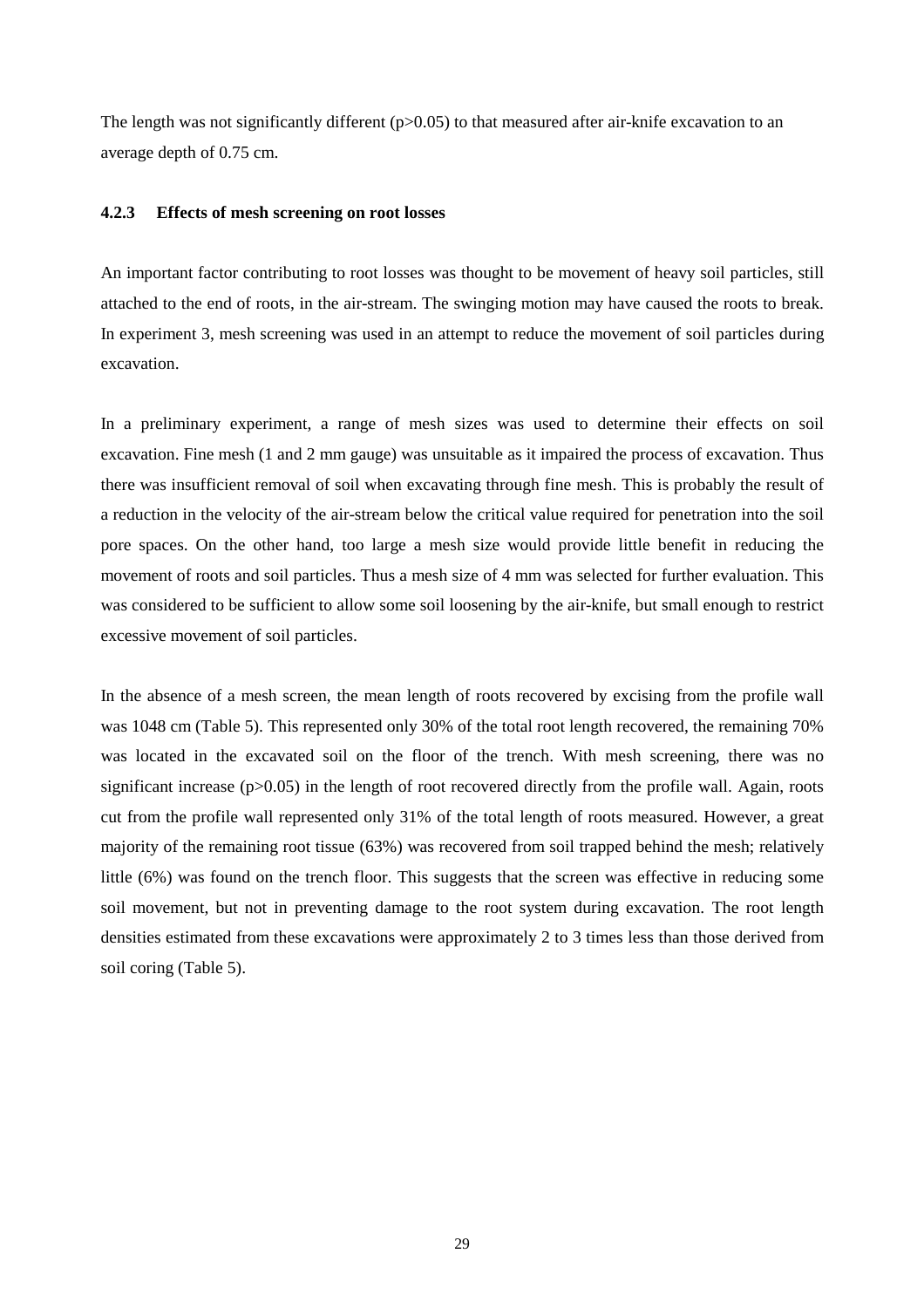*Table 5. Effects of air-knife excavation through mesh screening on recovery of roots from different locations. Values are mean root lengths (cm) ± SE for 4 replicate soil pits. Root length densities (RLD) estimated from soil trenches are based on mean values of the total root length recovered. Root length density from soil coring are means ± SE of 4 replicate groups of 8 (2.5 cm) or 4 (8.0 cm) cores taken adjacent to the soil pits.*

| Location                  | With mesh       | Without mesh    |
|---------------------------|-----------------|-----------------|
| Profile wall              | $1433 \pm 436$  | $1048 \pm 317$  |
| In trench                 | $307 \pm 106$   | $2834 \pm 1070$ |
| Loose behind mesh         | $3021 \pm 942$  |                 |
|                           |                 |                 |
| Total                     | $4760 \pm 1262$ | $3882 \pm 1119$ |
|                           |                 |                 |
| Profile wall % total      | 31              | 30              |
|                           |                 |                 |
| Estimated RLD $(cm cm-3)$ | 3.97            | 3.24            |
|                           |                 |                 |
| RLD from soil cores       |                 |                 |
| 2.5 cm diam               | $8.29 \pm 2.05$ |                 |
| 8.0 cm diam               | $9.90 \pm 1.5$  |                 |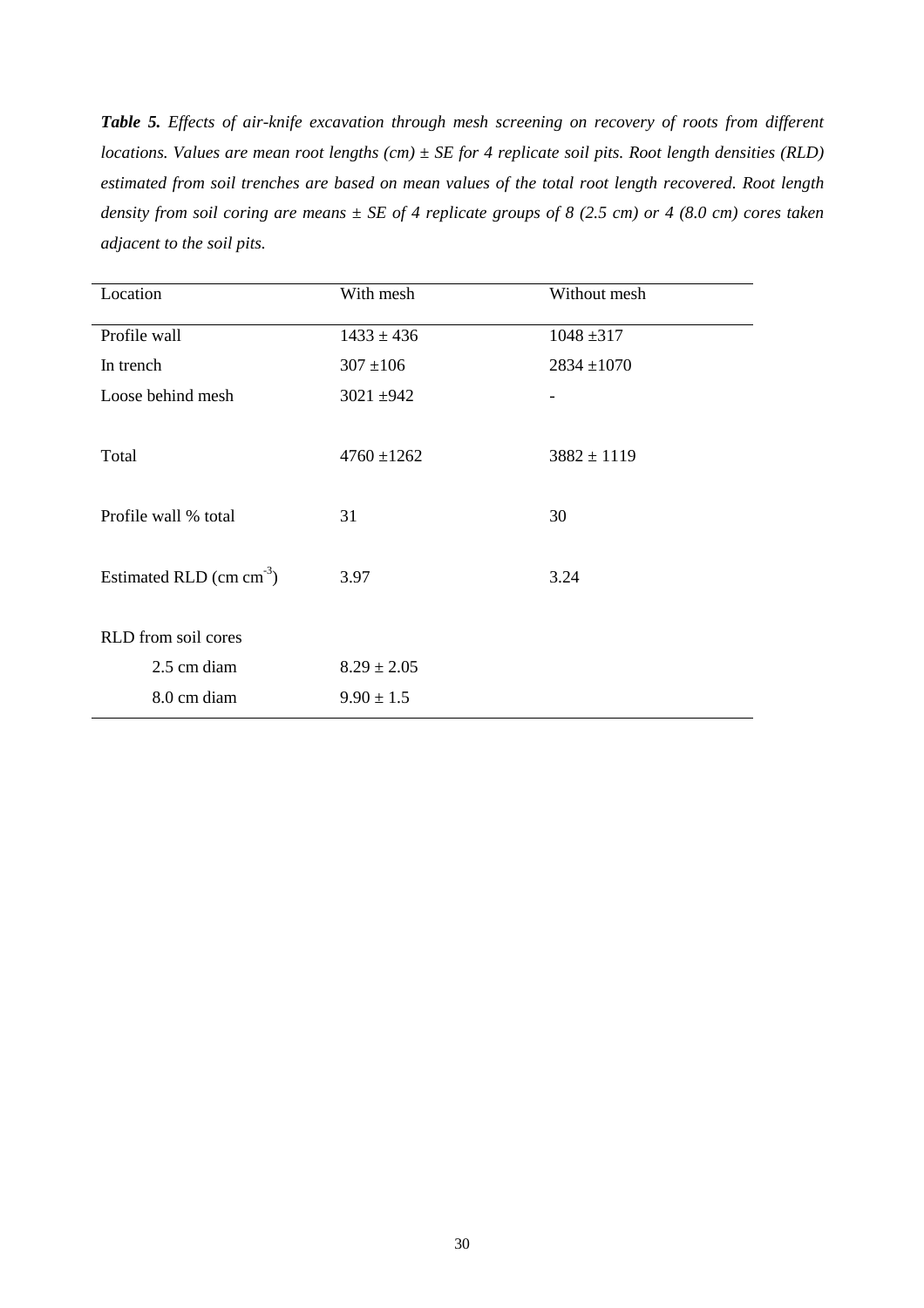## **5. DISCUSSION**

There were two key elements to the project. The first was image capture in the field and its subsequent processing. The second was excavation of the soil using the air-knife.

## **5.1 Image capture and analysis**

The results show that photographs of sufficient resolution for image analysis can be taken in the field using a good quality digital camera. Manual tracing of roots on the images was needed to measure their length. However, this was relatively quick and at the root length densities found in the top soil of a spring barley crop, tracing of roots in an area of profile wall measuring 20 x 20 cm took approximately 10 minutes.

Automatic and semi-automatic analyses of images were not reliable, even with two of the most sophisticated image processing software packages currently available (Fig. 5, Table 3). In contrast to automatic processing of mini rhizotron images (Andrén *et al*. 1996), it is unlikely that significant improvements in automatic processing of profile wall images will be made in the near future. The greatest difficulty lies in the fact that roots exposed at a profile wall are covered, to varying extents, with soil, reducing the contrast between the root and its background. In this case more elaborate segmentation routines based on colour would not help, because the colour of soil covering the root is much the same as that of the background. Washing exposed roots with water is unlikely to improve the situation much. In our experience, washing can lead to a smearing of soil over the roots, often reducing the contrast with the background compared to roots excavated by the air-knife. Wetting the soil also results in considerable reflection when using flashlighting, which enhances, rather than reduces, the problem of variable contrast during image analysis.

The image resolution in the wide-angle photographs (profile wall frame size  $20 \times 20$  cm) was such that most of the roots had a diameter of two or more pixels. Although this is on the low side (ideally it should be 3 or more), it was adequate for manual tracing because grey-level thresholding was not used, and length rather than diameter was being measured. Increasing the image resolution four-fold (by photographing an area of profile wall 10 x 10 cm, rather than 20 x 20 cm) resulted in only a 6% increase in total root length measured (Fig. 8). This suggests that most of the roots present on the profile wall were visible in the wide-angle photograph. The small (6%) increase in accuracy would rarely justify the four-fold increase in work required to capture and process the higher resolution photographs.

Root lengths measured on profile walls after shallow excavation generally do not provide reliable estimates of root length density when compared to soil coring. Kücke *et al*. (1995) estimated root lengths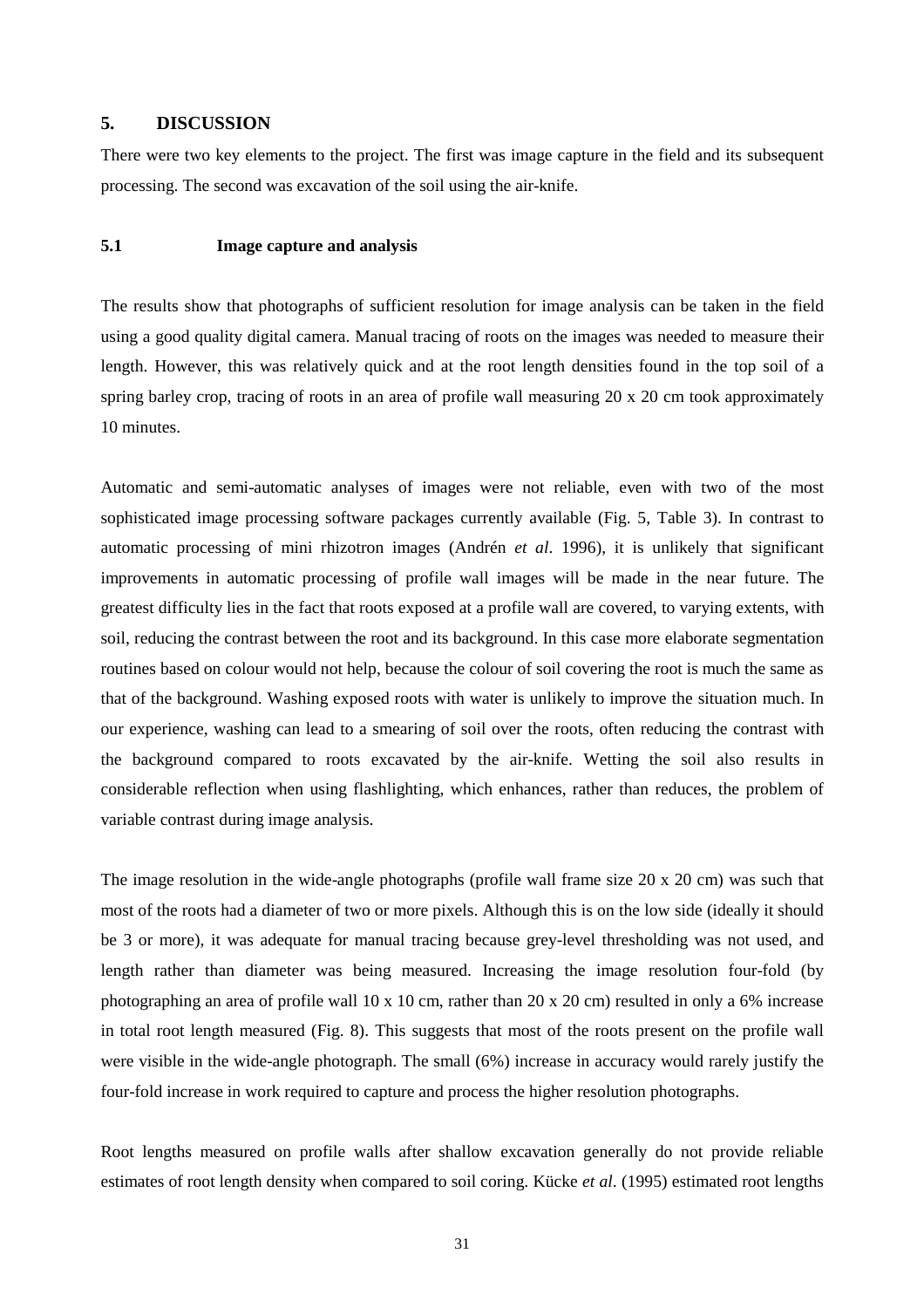of winter wheat and rye exposed on profile walls which had been excavated to a depth of 3 cm using a jet of water. Root length densities were 6 to 10 fold less than those obtained by soil coring, depending on soil type. Similarly, root length densities of maize estimated from profile walls excavated to a depth of 5 mm were approximately 50% of those determined by soil coring (Böhm 1976). The discrepancy between estimates made using profile walls and soil coring has been ascribed to losses of roots during profile excavation, or poor visibility of roots on the trench wall (Böhm 1976; Kücke *et al*. 1995).

In the present work, hand excavation of the profile wall to a depth of 5 mm and manual tracing of images gave a root length density 53% of that determined by soil coring (Fig. 10). Although some loss of root cannot be ruled out, excavation was done carefully and it is unlikely that losses can account for the scale of discrepancy observed. Nor is it likely that the discrepancy is due to a failure to see and measure fine roots. As discussed above, a four-fold increase in image resolution only gave an increase in measured root length of 6% (Fig. 8).

With the present system of measurement, an important source of error is likely to be the orientation of roots emerging from the profile wall. Whole roots, or sections of root, which are not lying parallel to the face of the profile wall will have their length underestimated. The error will be greatest with shallow excavations. In principle, a greater proportion of the length of non-vertically orientated roots will hang vertically after deep excavation than after shallow excavation, allowing more of their true length to be measured.

#### **5.2 Soil excavation by air-knife**

The second element of the project was to investigate whether the air-knife could be used for such 'deep' soil excavation. It is clear from the results that it cannot be used in the manner proposed for two reasons. Firstly, it is not possible to excavate the soil precisely enough to provide a reliable estimate of the volume of soil removed (Fig. 9). Secondly, and more importantly, it causes too much damage to the cereal root system. Consequently, the root length measured on photographs after excavation to a predetermined depth is not a good estimate of the true root length density (Fig. 10). It was not possible to reduce the root losses by excavating through a mesh screen. Even though the movement of soil particles was reduced (as shown by the retention of soil behind the screen), there was no benefit in terms of the length of root remaining on the profile wall (Table 5).

## **5.3 Advantages of air-knife excavation and digital photography**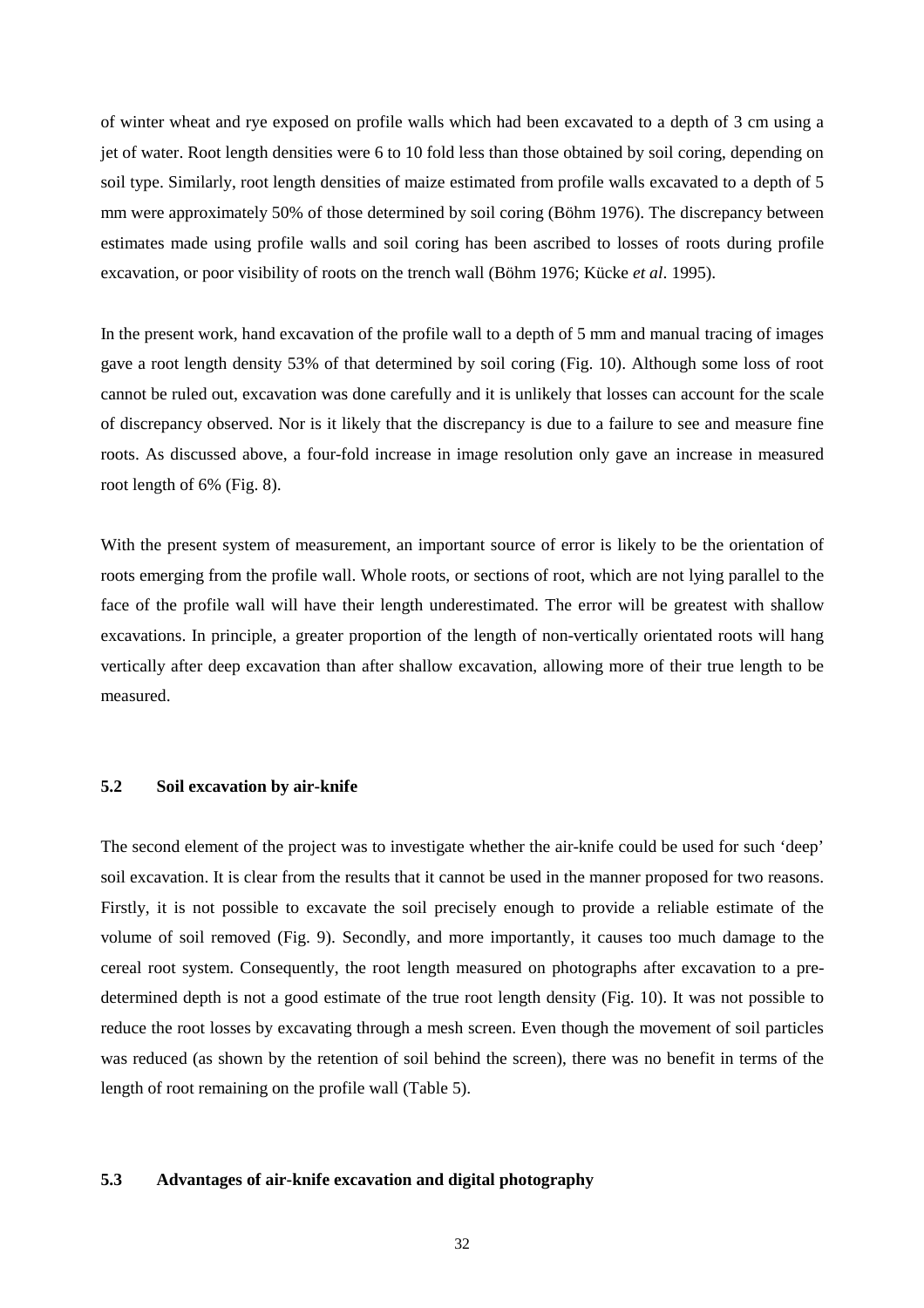Although excavation by air-knife, coupled to digital photography and image analysis, cannot be used for direct determination of root length density, the system does offer some advantages in standard profile wall assessments of root number and distribution. A protocol for such assessments, and estimates of the time taken to complete different stages of the measurement process, are outlined in Appendix A. If roots are traced during image processing to measure root length, the time required for one profile wall is very similar to that reported by Böhm (Böhm 1976; Böhm *et al*. 1977). However, the time required is considerably less if only root counts are made.

A major advantage of the technique is that data capture is more rapid. Most profile wall assessments involve direct counting of roots at the trench wall, or tracing of roots on to an acetate sheet for analysis in the laboratory (Böhm 1976; Böhm *et al*.1997, Kücke *et al*. 1995; van Noordwijk *et al*. 2000). Use of the digital camera can reduce the time spent in the field by up to 70% (Table 6 Appendix A). This allows the slower processing stage to be conducted in the more comfortable environment of the laboratory. Böhm (1976) reported a time requirement of 3 h, and van Noordwijk *et al*. (2000) 0.25 days (approximately 1.85 h) in the field per profile wall. This contrasts with only 47 minutes for the protocol in Appendix A. The speed of data capture in the field becomes important in climates such as the UK where prolonged periods of dry weather cannot be guaranteed. It also enables work to be organized more effectively, because once the images have been captured, analysis can be scheduled around other tasks.

There may also be potential time-savings in data analysis. Since the data are captured and stored in digital format, it could be more efficient than producing maps of root distribution by hand which then have to be digitized for analysis. However, estimates of the time required will vary greatly depending on the type and level of sophistication of the analysis being undertaken. Few studies provide sufficient detail of the work breakdown to permit accurate comparison. Van Noordwijk *et al*. (2000) have reported a time requirement of 1.5 days per profile wall for digitizing and analysing maps of root distribution.

The technique in Appendix A also offers advantages in terms of operator safety. In order to protect operators, deep trenches need to be shored up or wide enough to allow escape should the trench walls collapse. Using an air-knife with a long barrel to excavate the wall, and a digital camera lowered into the trench on a jig, all operations can be conducted from outwith the trench. This means that relatively narrow trenches can be used, which are quicker to dig and cause less disruption to the site. Only a relatively narrow range of soil types was studied in the current project. Excavation of clays using the airknife is generally more difficult, because of their smaller pore size distribution. However, in the protocol outlined in Appendix A, shallow excavation is all that is needed to expose root ends. Thus there is no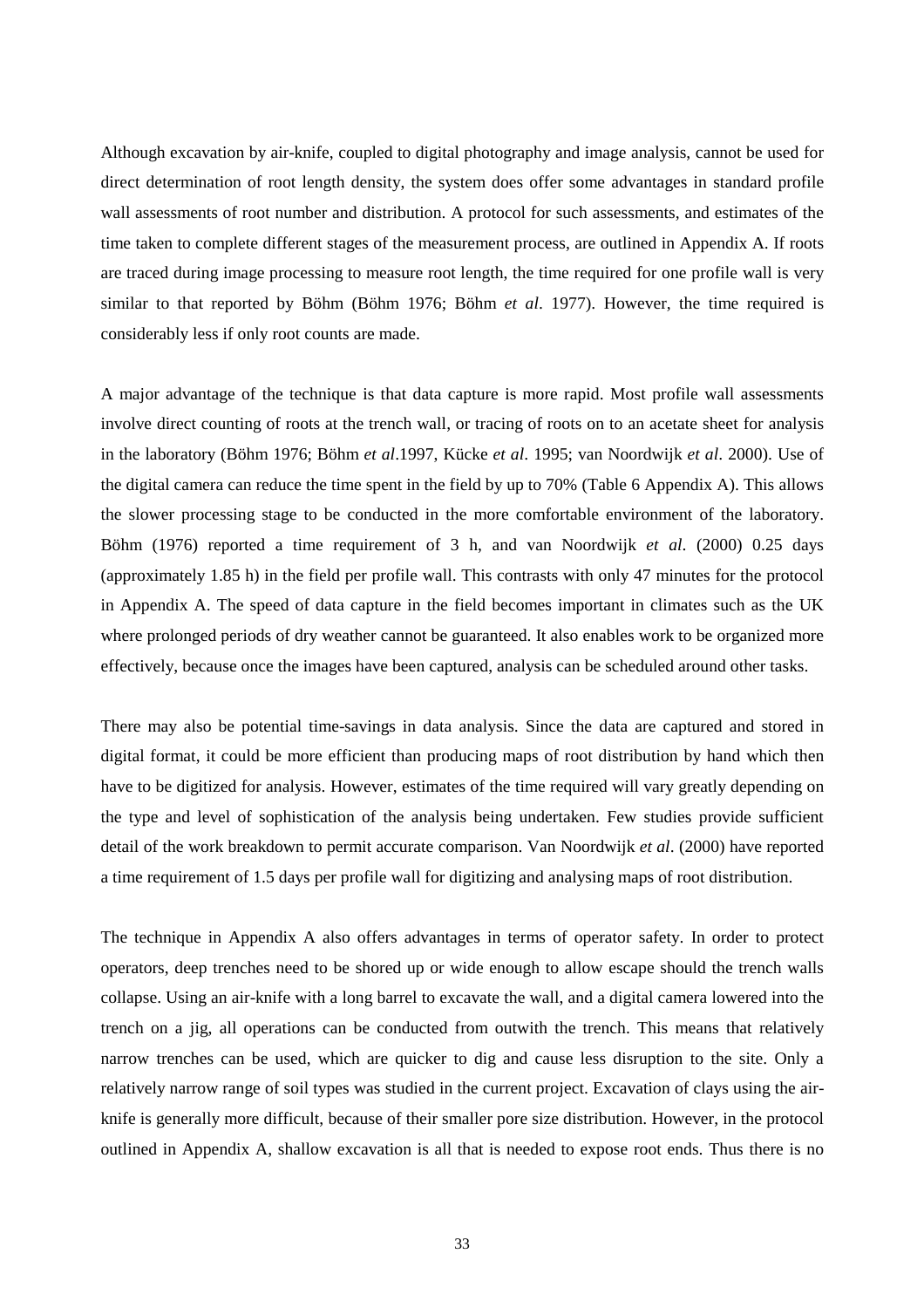reason to suspect that the technique could not be used on fine textured soils, but further work would be needed to confirm this.

#### **5.4 Soil coring or profile wall measurements?**

Soil coring is the standard technique for determining root length density, but it is time-consuming and hence costly. In the present study, the average time required to take one soil core (30 cm long x 8 cm diameter), wash soil from the roots, remove debris, sub-sample and spread the roots for digitization, was 65 minutes. This is comparable to the 70 minutes required for soyabean roots in cores 30 cm long (recalculated from Böhm *et al*. 1977) and 91 minutes for maize roots in 30 cm x 10 cm diameter cores of silty clay loam (Kaspar, cited in Oliveira *et al*. 2000). When the full rooting depth is sampled, the timeinput increases substantially. Böhm *et al*. (1977) reported a time requirement of 9.5 h to complete the analysis of one core to a depth of 180 cm. Moreover, several cores need to be taken to account for the spatial variation in root distribution. Coefficients of variation tend to be large (e.g. Kücke *et al*. 1995).

Profile wall methods, therefore, still have much to commend them. They are less time-consuming, can have lower coefficients of variation (e.g. Kücke *et al*. 1995), and provide visual information on root distribution and rooting depth that farmers can relate to. Although they do not provide reliable estimates of root length density without first being calibrated against soil cores (Kücke *et al*. 1995; van Noordwijk *et al*. 2000), they do provide quantitative measurements of root numbers and length at the profile wall. These may be useful for comparing the relative performance of different varieties or for investigating the effects of soil management practice on root growth. The choice of method, therefore, depends on the type of information required and the resources available. The air-knife and digital photography can help reduce the time and cost involved in profile wall measurements.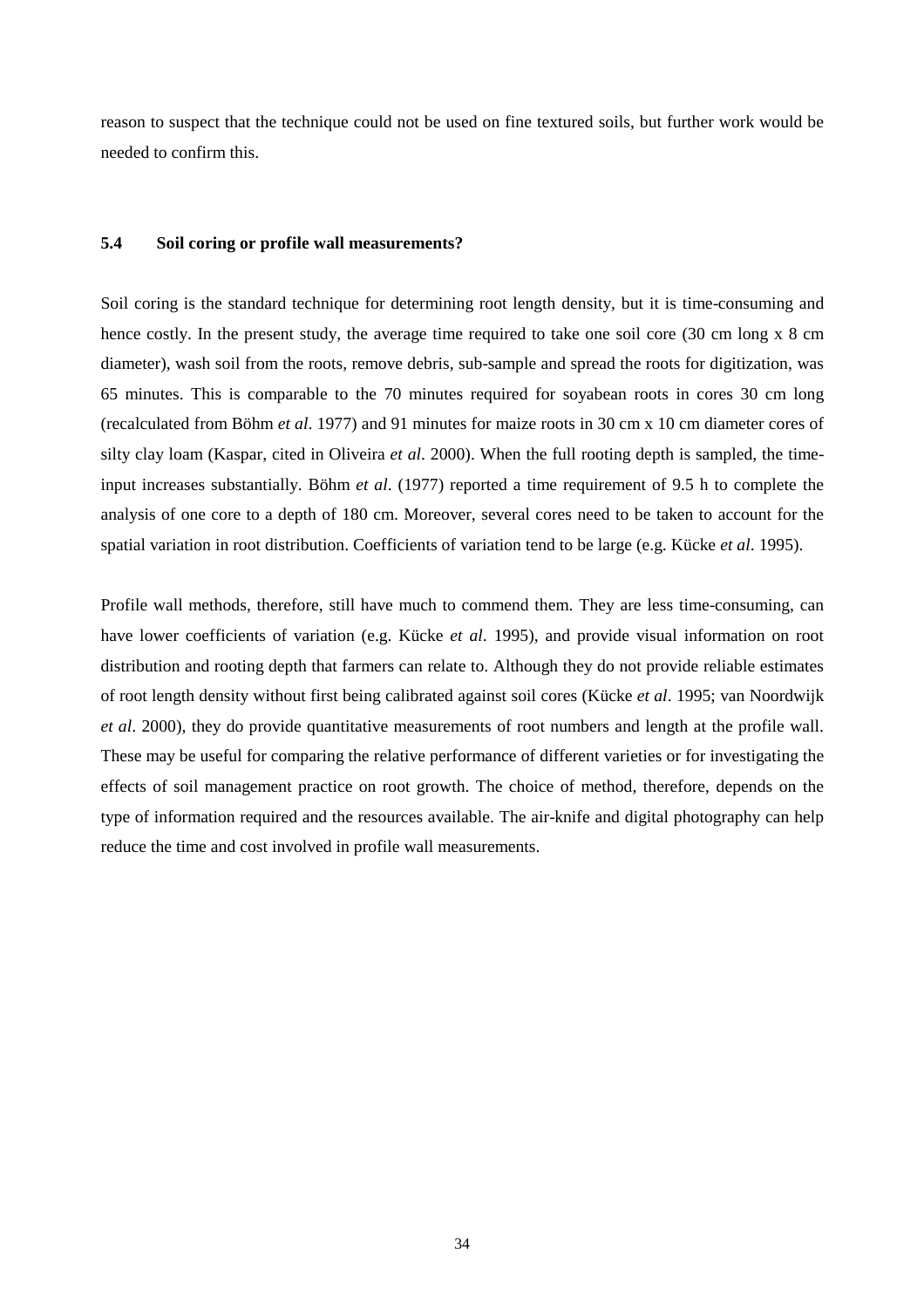## **6. CONCLUSIONS**

- Digital photographs taken of cereal roots on profile walls provide sufficient resolution for image analysis.
- The resolution was not affected significantly by soil type in the narrow range of soil types investigated.
- Image processing requires manual marking or tracing of roots prior to computer analysis of root length or number. Automatic or semi-automatic methods of analysis are unreliable, because of the variable nature of the background and its poor contrast with the roots.
- Excavation of soil from the profile wall using an air-knife leads to a considerable loss of roots.
- Measurements of root length exposed on the profile wall, either by hand or by air-knife, do not provide reliable estimates of root length density. This is largely due to errors associated with a loss of roots and the orientation of roots at the profile wall in relation to the plane of the photograph.
- A protocol has been developed for the quantitative assessment of root numbers on a profile wall using the air-knife and digital photography. The technique offers significant savings in time and cost over standard techniques. In particular, it is estimated that the time spent in the field can be reduced by up to 70%.
- The proposed technique also offers benefits in terms of improved operator safety.

## **Acknowledgements**

Funding for this work from the HGCA is gratefully acknowledged. We thank the technical staff of the Agronomy and Land Management Departments for their skilled assistance. SAC receives financial support from the Scottish Executive Rural Affairs Department.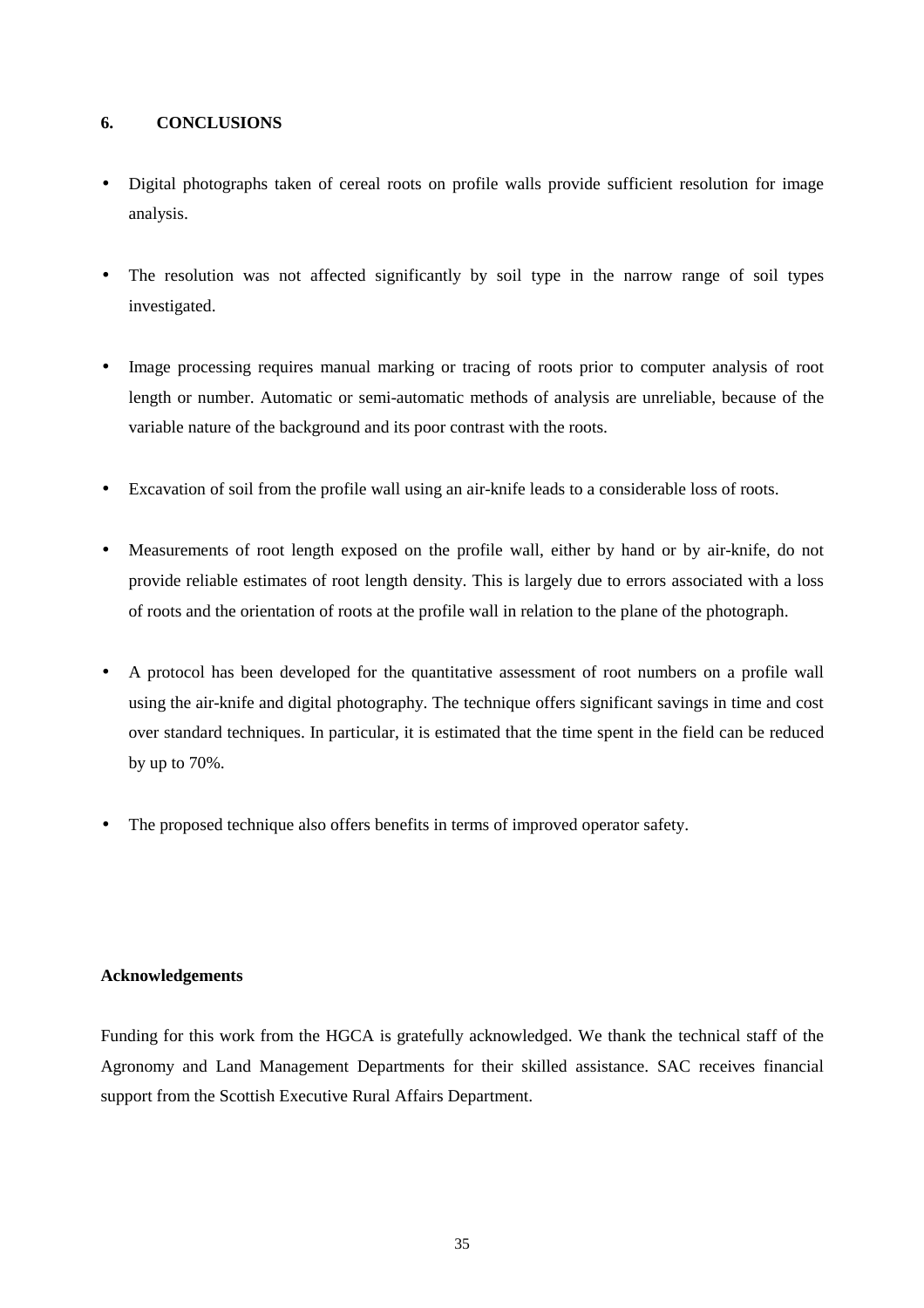## **References**

Andrén O, Elmquist H & Hansson AC (1996). Recording, processing and analysis of grass root images from a rhizotron. *Plant & Soil.* 185: 259-264.

Anon (1997). The Wheat Growth Guide. HGCA.

- Belford RK, Cannell RQ & Thomson RJ (1985). Effects of single and multiple waterloggings on the growth and yield of winter wheat on a clay soil. *Journal of the Science of Food & Agriculture*. 36:142-156.
- Böhm W (1976). *In situ* estimation of root length at natural soil profiles. *Journal of Agricultural Science, Cambridge.* 87: 365-368.
- Böhm W, Maduakor H & Taylor HM (1977). Comparison of five methods for characterising soybean rooting density and development. *Agronomy Journal*. 69: 415-418
- Day W, Lawlor DW & Legg BJ (1981). The effects of drought on barley: soil and plant water relations. *Journal of Agricultural Science, Cambridge*. 96: 61-77.
- Foulkes MJ, Scott RK, Clare RW, Spink JH & Sylvester-Bradley R (1998). Varietal responses to drought, rotational position and nitrogen with implications for variety exploitation. *Management Through Understanding: Research Into Practice*. pp 3/4.1 - 3/4.17. Proceedings of the sixth HGCA R & D conference on cereals and oilseeds, Cambridge.
- Kücke M, Schmid H & Spiess A (1995). A comparison of four methods for measuring roots of field crops in three contrasting soils. *Plant & Soil.* 172: 63-71.
- Mackie-Dawson LA & Atkinson D (1991). Methodology for the study of roots in field experiments and the interpretation of results. In: *Plant Root Growth: An Ecological Perspective*. Atkinson D (ed) pp 25-47, Blackwell Scientific Publications, Oxford.
- Oliveira MRG, van Noordwijk M, Gaze SR, Brouwer G, Bona S, Mosca G, & Hairiah K (2000). Auger sampling, ingrowth cores and pinboard methods. In*: Root Methods. A Handbook*. Smit AL, Bengough AG, Engels C, van Noordwijk M, Pellerin S & van de Geijn SC (eds) pp 175-210, Springer-Verlag, Berlin.
- Richner W, Liedgens M, Bürgi H, Soldati A & Stamp P (2000). Root image analysis and interpretation. In*: Root Methods. A Handbook*. Smit AL, Bengough AG, Engels C, van Noordwijk M, Pellerin S & van de Geijn SC (eds) pp 305-341, Springer-Verlag, Berlin.
- Rizzo DM & Gross R (2000). Distribution of *Armillaria* on pear root systems and a comparison of root excavation techniques. In: *The Supporting Roots of Trees and Woody Plants: Form, Function and Physiology*. Stokes A (ed) pp 305-311. Kluwer Academic Publishers.
- Tennant D (1975). A test of a modified line intersect method of estimating root length. *Journal of Ecology*. 63: 995-1001.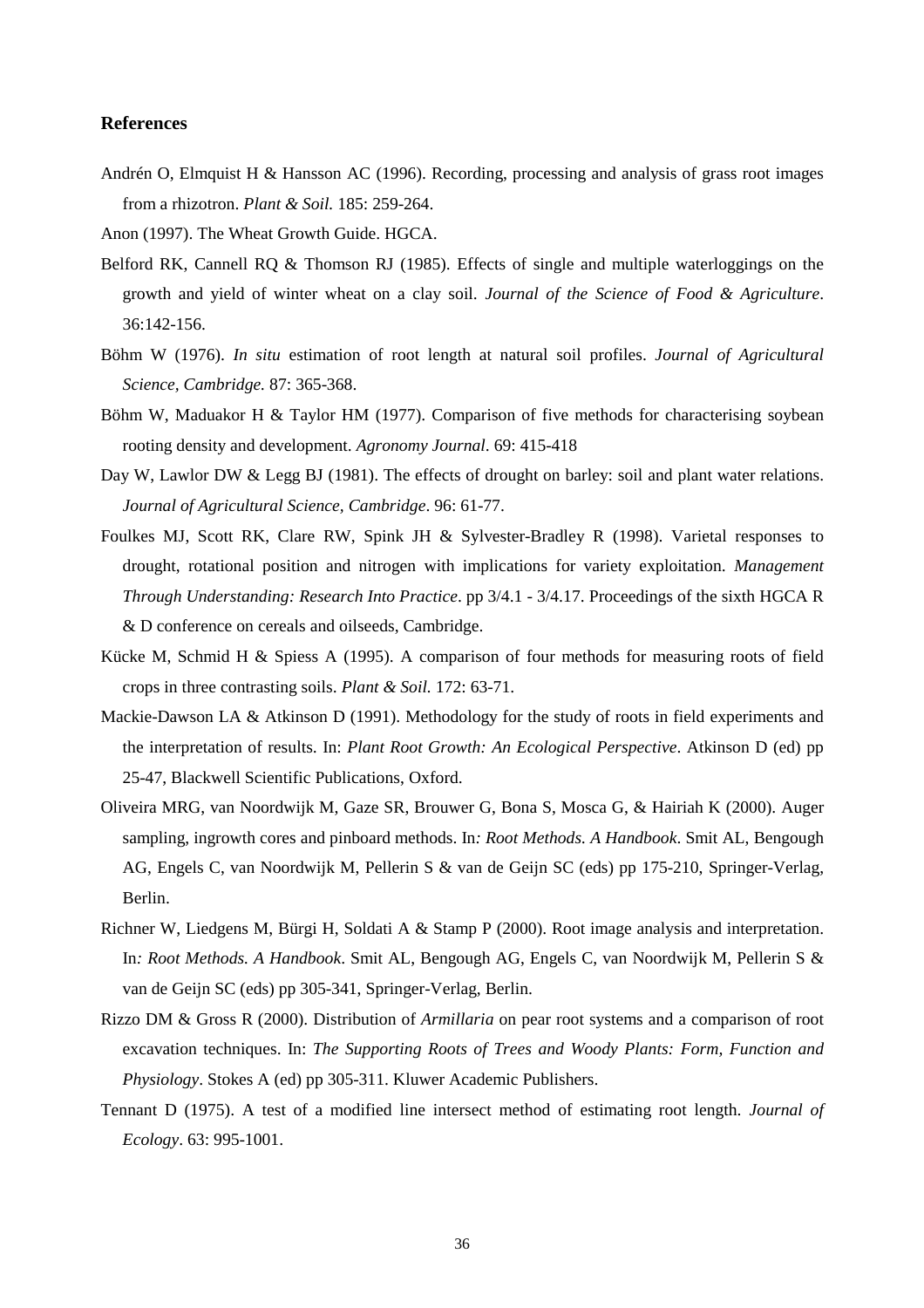Van Noordwijk M, Brouwer G, Meijboom F, Oliveira MRG & Bengough AG (2000). Trench profile techniques and core break methods. In*: Root Methods. A Handbook*. Smit AL, Bengough AG, Engels C, van Noordwijk M, Pellerin S & van de Geijn SC (eds) pp 211-233, Springer-Verlag, Berlin.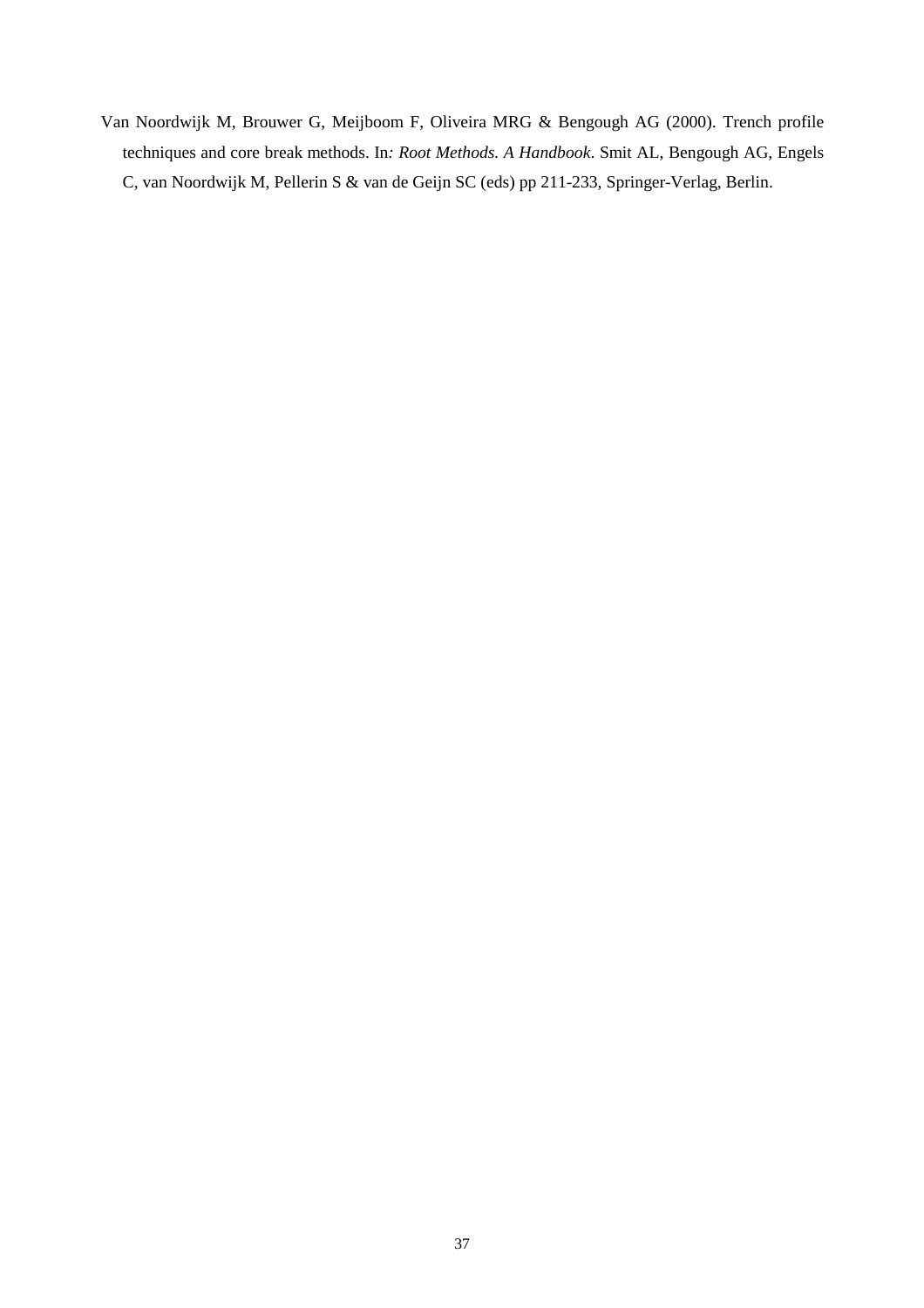# **Appendix A**

#### **Outline protocol for profile wall assessment of root number and length**

- 1. Dig trench with mechanical digger to expose a 1 m x 1 m profile wall.
- 2. Excavate the profile wall using an air-knife to expose roots.
- 3. Position a 1 x 1 m frame (divided into 10 x 10 cm grids) against the profile wall for alignment of the camera and calibration of photographs.
- 4. Photograph the profile wall in 20 x 20 cm frames using the camera attached to the jig and a remote shutter release.
- 5. Trace roots manually (or mark for root counts) on the digital images.

### **Estimated time requirement**

In the present work, it took an average of 10 minutes to manually trace roots on photographs of a 20 x 20 cm area of the top soil, where the mean root length density (determined by soil coring) was 2.25 cm cm-3. It took, on average, only 4 minutes to mark and count the roots on the same photographs. These times have been adjusted to account for the predicted reduction in root length density with depth (taken from Day *et al.* 1981), so that the total time needed to analyse photographs for an entire 1 m depth of soil can be estimated. A minimum time of 1.5 minutes was assumed for frames with no roots or roots at very low densities.

The estimated time for processing images of a 1 x 1 m profile wall is 120 minutes if roots are traced, or 60 minutes if roots are marked and counted (Table 6). This gives a total time for preparing and assessing a single profile wall of 167 and 107 minutes respectively.

In the protocol described above, the purpose of the air-knife excavation is to expose root ends so that they can be photographed, counted and their position mapped. Since root length density is not being determined, the depth of excavation is not critical. Also, the excavation depth was found to have little effect on the length of root retained on the profile wall (Fig. 9). This means that it is unnecessary to mark the wall and measure the depth of excavation. Consequently, all operations can be conducted from outside the trench with the benefit that only a narrow trench is needed. The required width will be dictated by the minimum distance necessary between camera and profile wall. A reference framework is needed against the wall, so that the camera can be aligned and the photographic images calibrated.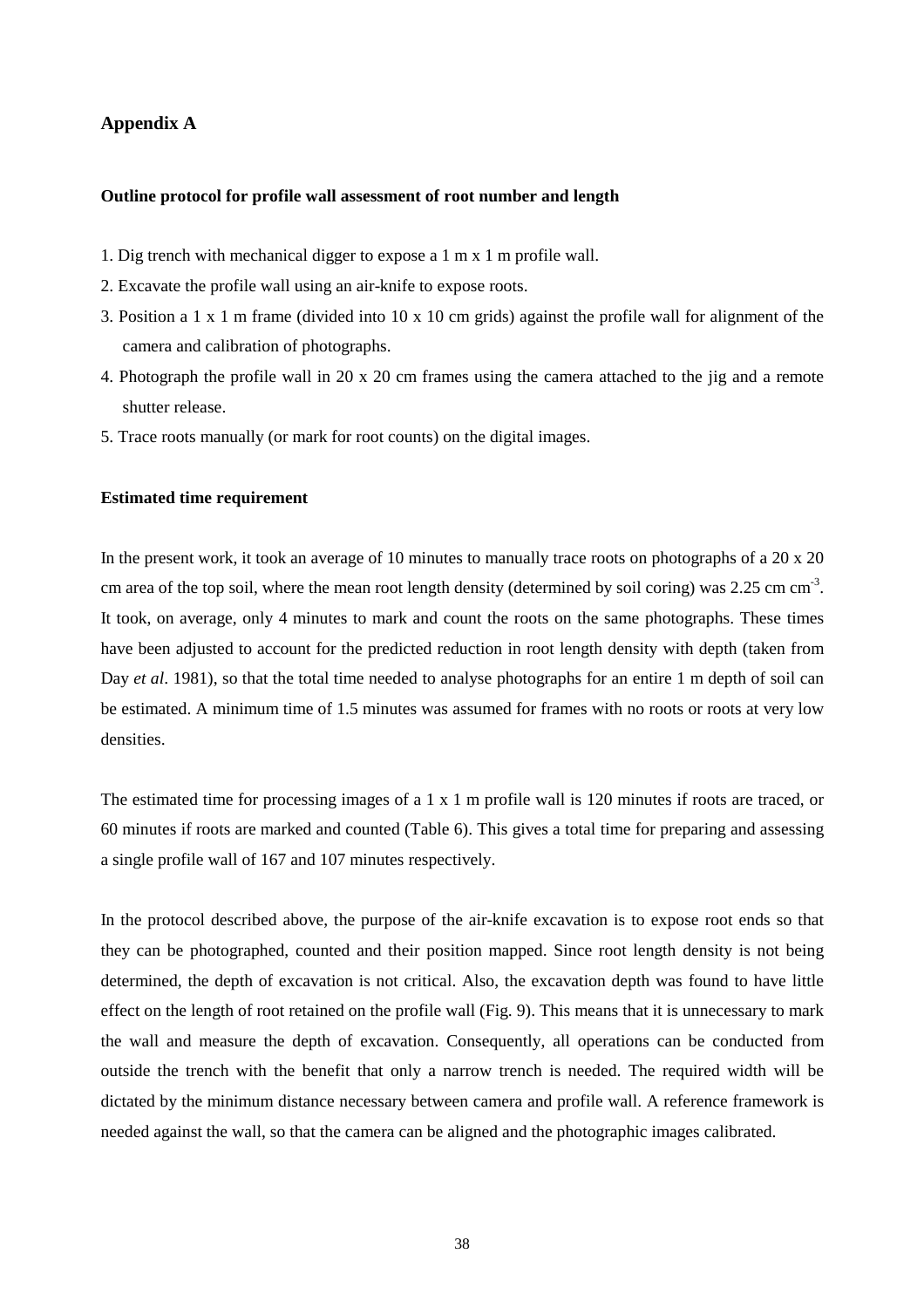Data from Böhm *et al*. (1977) are presented for comparison (Table 6). These were derived from experiments on a crop of soyabean whose maximum root length density was only 43% of that of the spring barley crop used in the present experiments. The time estimates provided by Böhm *et al*. (1977) are based on trench profiles 180 cm deep. In order to compare the workloads involved in the above protocol with that of Böhm *et al*. (1977), data from the latter have been scaled to represent the same area of profile wall  $(1 \times 1 \text{ m})$ . The following assumptions have been made in the scaling process.

- a) The time taken to excavate the trench, smooth the profile wall, wash the wall and refill the trench is a linear function of depth.
- b) The time taken to estimate root length was the same as that published for the 180 cm deep trench, since there was little or no root below 90 cm (Böhm *et al*. 1977).

The total time required to prepare a profile wall and assess the roots was 171 minutes. This estimate (after scaling) is very similar to the 3 hours Böhm himself identified as the time needed to prepare and assess a 1 x 1 m profile wall in a maize crop using the same techniques (Böhm 1976).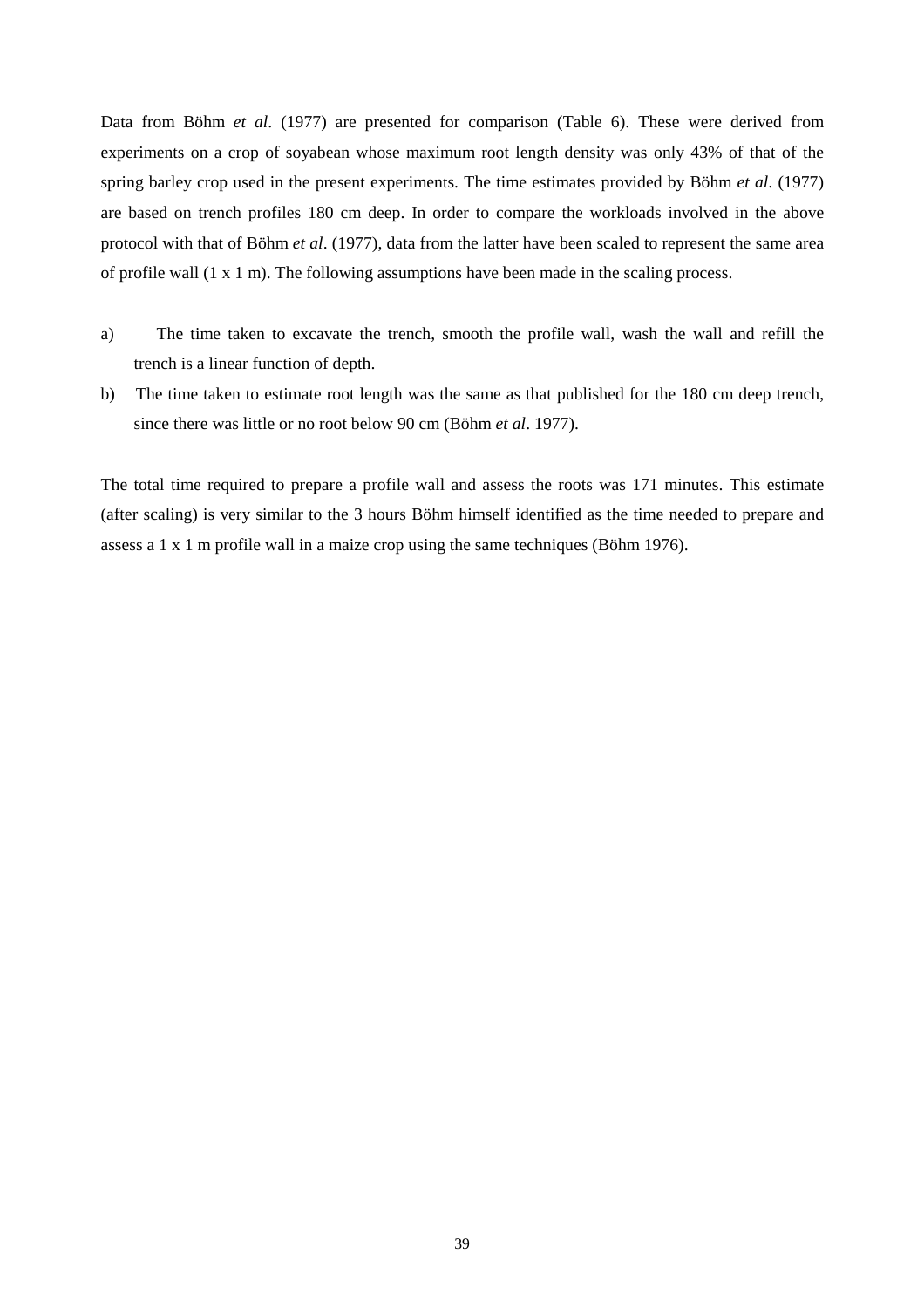*Table 6. Estimated time (minutes) required for different stages in the preparation and assessment of root length or number on a 1 x 1 m profile wall. Estimates based on measurements made in the present study and by Böhm et al. (1977)\*.*

| <b>Present study</b>                                 |                   | Böhm et al.                                 |     |
|------------------------------------------------------|-------------------|---------------------------------------------|-----|
| Dig trench (mechanical digger)                       | 10                | Dig trench (mechanical digger)              | 17  |
| Excavate with air-knife                              | 5                 | Smooth profile wall by hand                 | 50  |
| Photograph roots in 20 x 20 cm<br>frames             | 25                | Wash and excavate soil from profile<br>wall | 33  |
| Image analysis<br>root length<br>root number         | 120<br>60         | Estimate root length at wall                | 60  |
| Refill trench                                        | $\overline{7}$    | Refill trench                               | 11  |
| <b>Total</b><br>with root length<br>with root number | 167<br><b>101</b> | <b>Total</b>                                | 171 |
| <b>Total time in field</b>                           | 47                | <b>Total time in field</b>                  | 171 |

*\* data from Böhm et al. (1977) have been scaled to represent a 1 x 1 m profile wall*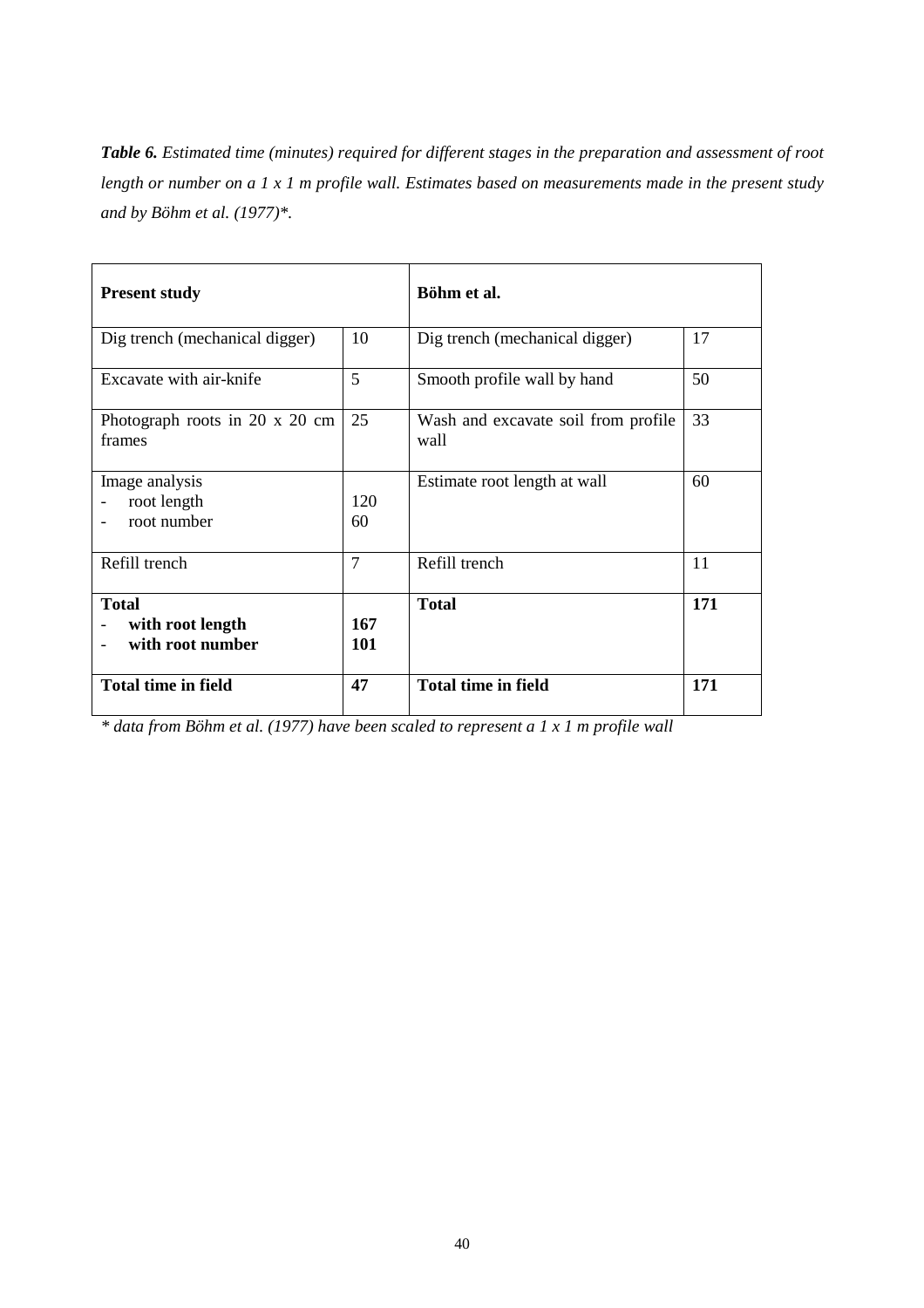## **Appendix B**

#### **Glossary of selected terms used in image analysis**

*Dots per inch (dpi).* The number of "dots" or discrete elements (pixels) contained per inch of image processed. It is the most commonly used measure of resolution.

*Grey-scale.* Often referred to as "black and white" images, grey-scale images are in fact made up of discrete shades of grey (the exception to this is a 2-bit image, which contains only black or white). The grey-scale images used in the present study were 8-bit and thus had a possible 256 discrete levels of grey between pure black (0) and pure white (255). Higher-bit grey-scale images contain more shades of grey. But for the image analysis requirements of this project 256 was sufficient.

*JPEG.* Abbreviation for Joint Photographic Experts Group. JPEG is an internationally standardized file format for compressing data representing still images. The JPEG format results in some loss from the image. In other words, the decompressed image is not identical to the original one. JPEG is designed to exploit known limitations of the human eye, notably the fact that small colour changes are perceived less accurately than small changes in brightness i.e. compression is achieved by prioritising adjustments in colour over brightness. Thus, JPEG is intended for compressing images that will be looked at by humans. This is a potential problem if the images are intended for computerised analysis. A useful property of JPEG, however, is that the amount of information lost can be varied by adjusting compression parameters. In this study we used the least compression possible, producing files that were large, but loosing a minimal amount of information.

*Pixel.* Is the smallest element of an image that can be assigned a grey-scale value. The pixel size in the images used in this study depended on the dpi set at the time of scanning of washed roots or digital photography of profile walls.

*Resolution.* A measure of the ability of an optical system to form separate and distinct images of two objects that are close together. In this study it was selected by setting a dpi for the imaging operation. High resolutions (e.g. 600 dpi, giving a pixel size of 0.042mm) allow for more precise measurements, but produce very large file sizes and are slow to process. Thus it is desirable to select the minimum pixel size that produces reliable results. At a given camera setting, the resolution also depends on the area being photographed. For example, photographs of a large area of profile wall will have a lower resolution than a close-up photograph of a smaller area.